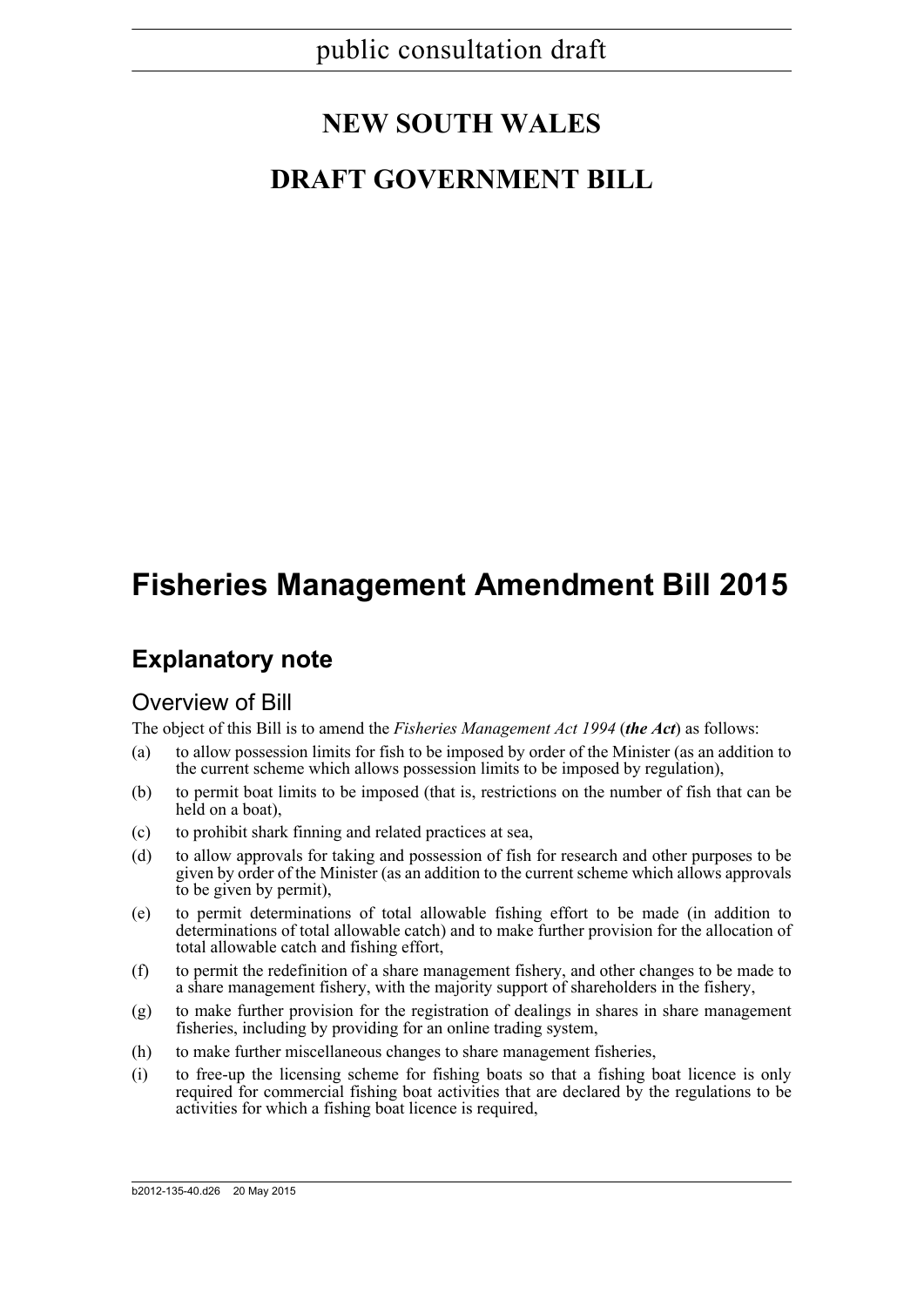Fisheries Management Amendment Bill 2015 [NSW] Explanatory note

- (j) to enable the regulations to require certain commercial fishers to make real time reports about their fishing activities,
- (k) to free-up the licensing scheme for charter fishing boats so that a charter fishing licence does not attach to a particular boat, but authorises the use of a single boat for any charter fishing activities, subject to any restrictions specified in the licence,
- (l) to make provision for the transfer of charter fishing licences and associated entitlements,
- (m) to establish a scientific observer program,
- (n) to enable the Minister to make orders that prohibit the entry into the State of anything that is or could be a declared disease, could be infected with a declared disease or could assist the spread of infection of a declared disease,
- (o) to enable the Minister to make orders requiring live abalone holders to implement specified measures to minimise the risk of transmission of a declared disease,
- (p) to make further provision for the protection of aquatic habitats,
- (q) to abolish the Management Advisory Committees for various fisheries and to instead permit the Secretary to establish advisory groups under the Act, and to permit advisory councils and groups established under the Act to be abolished by regulation,
- (r) to permit persons to appoint agents to use online facilities on their behalf under the Act and to permit service of notices electronically,
- (s) to make various other miscellaneous amendments.

## Outline of provisions

**Clause 1** sets out the name (also called the short title) of the proposed Act.

**Clause 2** provides for the commencement of the proposed Act on a day or days to be appointed by proclamation.

## **Schedule 1 Amendment of Fisheries Management Act 1994 No 38**

## **Possession limits**

**Schedule 1 [14]** enables possession limits (also known as bag limits) for fish to be imposed by order of the Minister. At present, possession limits can only be imposed by regulation. Both methods of imposing a possession limit will now be permitted. In the event of inconsistency between a possession limit imposed by Ministerial order and a possession limit imposed by the regulations, the Ministerial order will prevail.

A Ministerial order that imposes a possession limit is to be notified by publication in the Gazette. However, if required urgently, a possession limit may be imposed by Ministerial order notified in one or both of the following ways:

- (a) by causing a copy of the order to be exhibited adjacent to waters to which the order applies,
- (b) by publishing notice of the order on the website of the Department of Trade and Investment, Regional Infrastructure and Services (the *Department*).

This scheme is similar to the scheme for notification of fishing closures.

A Ministerial order that imposes a possession limit will be a disallowable instrument, similar to a regulation.

**Schedule 1 [15]–[18]** are consequential amendments.

## **Boat limits**

**Schedule 1 [19]** enables the regulations to specify a maximum quantity of fish of a specified species or class that may be held on a boat at any time (a *boat limit*). Fish are taken to be held on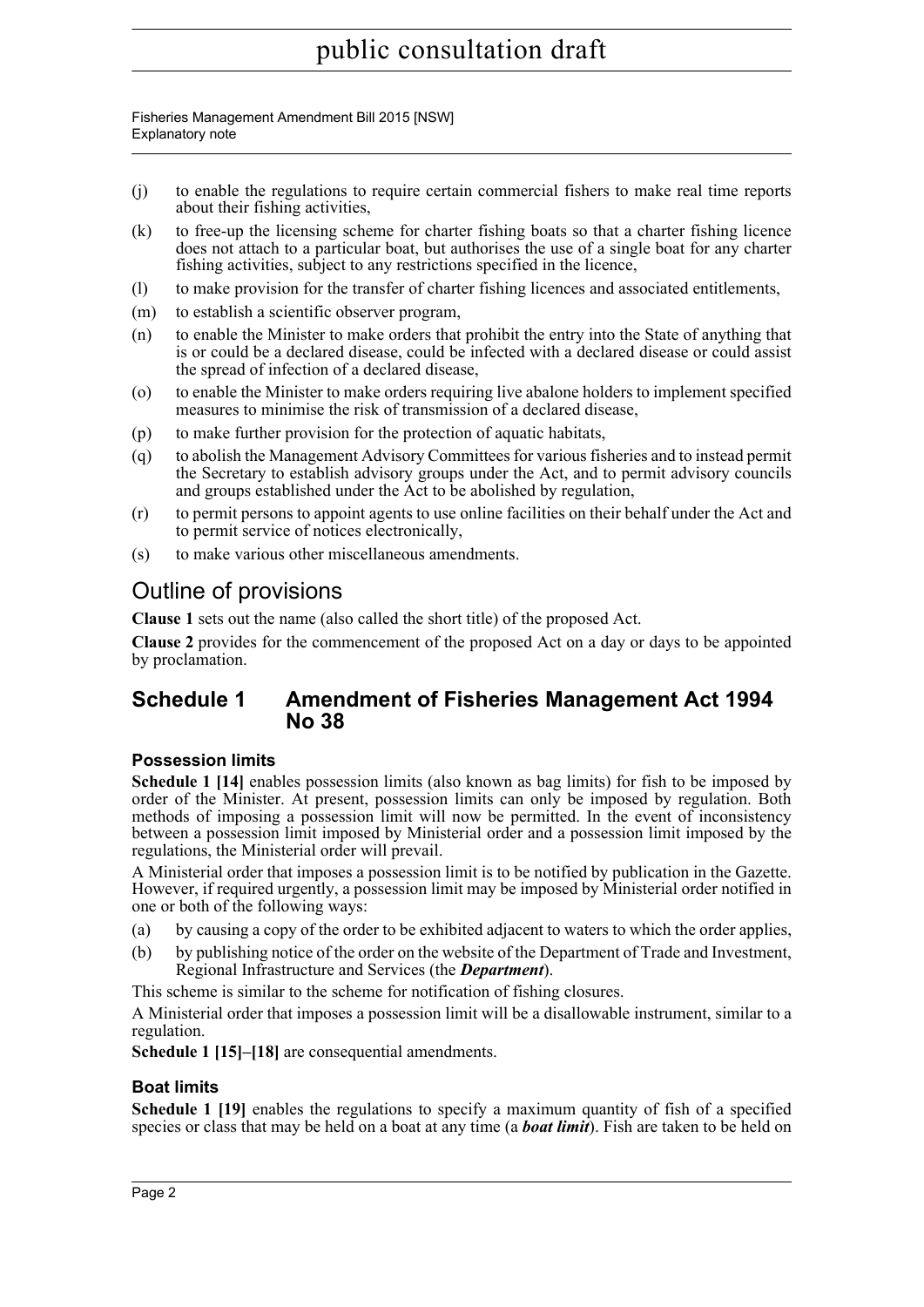Fisheries Management Amendment Bill 2015 [NSW] Explanatory note

a boat if they are on board the boat, if they are tethered to the boat or in a container tethered to the boat or in any other circumstances prescribed by the regulations.

A master of a boat will be guilty of an offence if the quantity of fish held on the boat exceeds the boat limit. The offence will apply whether or not the master was in possession of the fish and regardless of the period over which they were taken.

**Schedule 1 [11], [12] and [105]** are consequential amendments.

**Schedule 1 [147]** inserts a boat limit for gemfish. Gemfish is treated as a priority species of fish, so a higher penalty will apply to a contravention of the boat limit for that species of fish.

## **Shark finning**

**Schedule 1 [20]** prohibits a person from removing a fin from a shark while on board a boat in any waters or being in possession of a shark fin not attached to a shark, or any other part of a shark, while on board a boat in any waters.

## **Permitting research and other matters**

**Schedule 1 [23]** enables the Minister to approve the taking or possession of fish or marine vegetation for research, aquaculture, aquarium collection, Aboriginal cultural fishing or other purposes by making an order that authorises the taking or possession concerned. At present, the Minister can only grant such an approval by issuing a permit that authorises the taking or possession concerned. As a result of the amendments, the Minister will be able to grant an approval by either making an order or by issuing a permit.

**Schedule 1 [108], [112] and [141]** are consequential amendments.

## **Fishing limits and quotas**

**Schedule 1 [24]** contains new provisions for the setting of general fishing restrictions and their allocation.

At present, the Act permits the Total Allowable Catch Setting and Review Committee (the *Committee*) to determine the total allowable catch for any fishery in the commercial fishing sector. That determination is a *TAC determination*. The TAC determination is then allocated amongst commercial fishers in each affected sector by the imposition of quotas for the taking of fish.

The proposed amendments enable a second type of determination to be made (in addition to total allowable catch). The new determination is a determination of total allowable fishing effort (a *TAE determination*). A TAE determination:

- (a) may be made in relation to one or more methods of fishing, and
- (b) may relate to one or more specified species of fish, or any specified fishery, class of shares in a share management fishery, fishing method, class of persons, area or time period.

TAC determinations and TAE determinations are both types of *fishing determinations*. Under the proposed amendments, a fishing determination may be made by either the Committee or the Secretary of the Department. If the determination is required by the regulations, it is generally made by the Committee (which is not subject to Ministerial control). However, the Minister may direct the Secretary to make the relevant determination if:

- (a) there is in existence a scientific assessment of the species of fish, fishery or fishing method concerned that, in the opinion of the Minister, is relevant, robust and sufficiently recent to allow a determination to be made, and
- (b) to require the Committee to make the fishing determination would involve an unnecessary duplication of that assessment.

The method by which the Committee makes a fishing determination is not changed. That is, the Committee is required to call for public submissions on any determination that it makes.

The Secretary may, but need not, conduct public consultation in relation to a fishing determination made by the Secretary. In addition, the Secretary may, but need not, consult the Committee about the determination.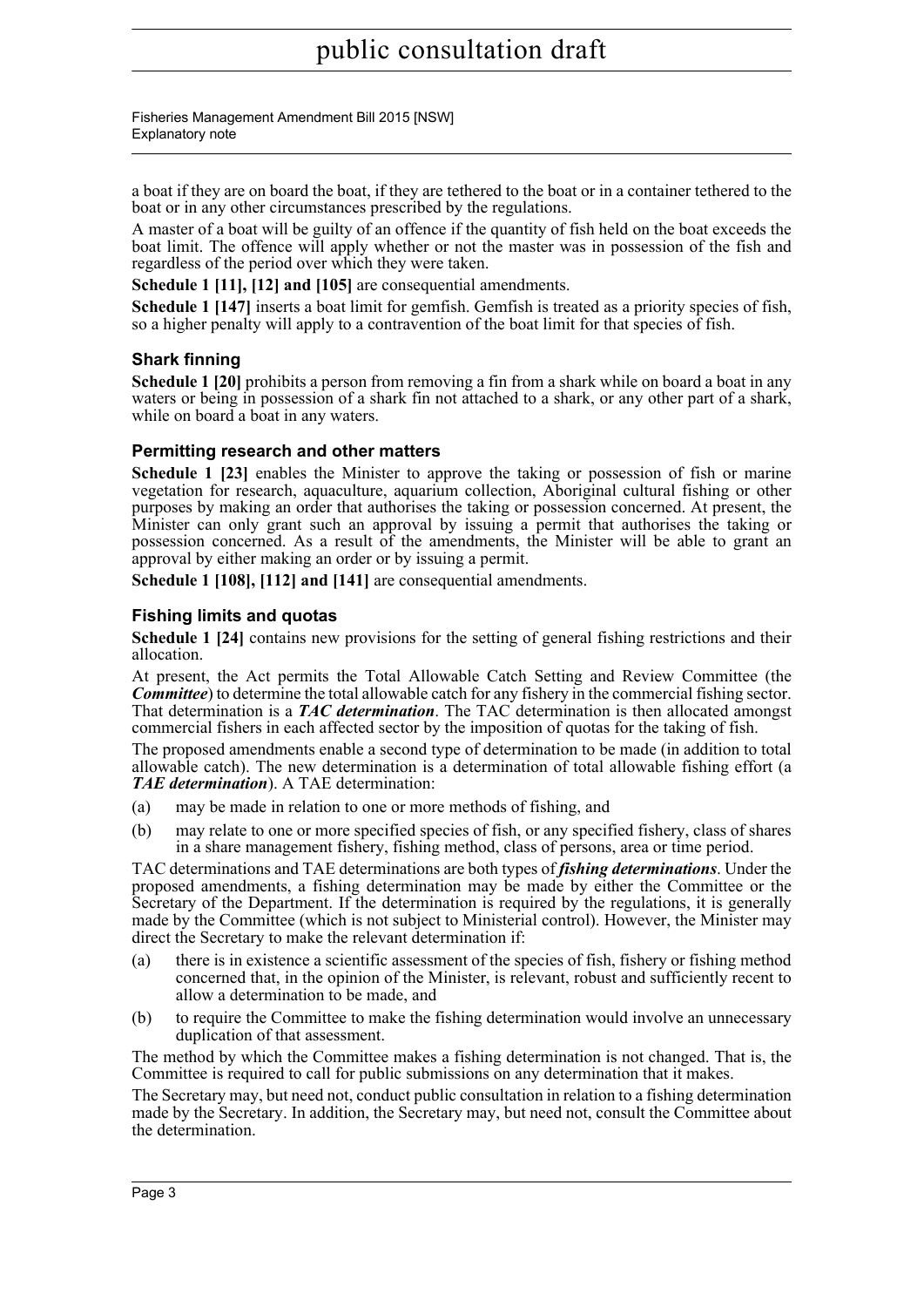Fisheries Management Amendment Bill 2015 [NSW] Explanatory note

The proposed amendments permit any fishing determination that relates to commercial fishing to be allocated by the Secretary amongst commercial fishing authority holders. The regulations may make further provision for the allocation of fishing determinations.

A commercial fishing authority holder's allocation of a fishing determination is the commercial fishing authority holder's *quota*. It will be an offence for a commercial fishing authority holder to contravene the authority holder's quota.

Quota will be transferable in accordance with the regulations.

The Minister may direct that the quota or part of the quota of a commercial fishing authority holder is forfeited if the commercial fishing authority holder has failed to pay in full any fisheries management charge payable by the commercial fishing authority holder.

**Schedule 1 [151]** re-enacts an existing provision that provides for the composition of the Committee. The Committee is renamed the Total Allowable Fishing Committee because its functions will now extend to the making of TAE determinations.

**Schedule 1 [7], [21], [56], [106], [137], [140], [148]–[150], [152] and [153]** are consequential amendments.

**Schedule 1 [158]** is a saving provision.

## **Redefinition proposals**

**Schedule 1 [28]** enables the Minister to put a redefinition proposal to shareholders in one or more share management fisheries. A redefinition proposal is a proposal to do any or all of the following:

- (a) to change the description of one or more share management fisheries,
- (b) to amalgamate 2 or more classes of shares in one or more share management fisheries,
- (c) to replace one or more classes of shares in one or more share management fisheries with one or more other classes of shares.

The purpose of the provisions is to enable changes to be made to the description of a fishery, or to the entitlements of shareholders in a fishery, without invoking the provisions of the Act that require shares in a fishery to be cancelled, and shareholders compensated, if changes are made to a share management fishery.

A redefinition proposal can be implemented by the Minister only if the proposal has the majority support of shareholders in the fishery.

The proposed amendments provide for the following:

- (a) the Minister is to give notice of a redefinition proposal to shareholders affected by the redefinition proposal,
- (b) the Secretary is to arrange for the conduct of a poll of shareholders affected by the redefinition proposal,
- (c) after the poll is conducted, the Secretary is to certify the results of the poll,
- (d) if the redefinition proposal has majority support, the Minister may implement the redefinition proposal.

The question of whether a redefinition proposal has majority support is to be determined in accordance with the regulations. Although each shareholder is entitled to only one vote in a poll, the regulations may provide for the weighting of votes on the basis of the number of shares held by a shareholder. The regulations may also provide that shareholders who fail to vote in a poll are to be disregarded when determining whether a proposal has majority support.

**Schedule 1 [27]** is a consequential amendment.

## **Registration of share dealings**

**Schedule 1 [58]** provides for the online registration of dealings in shares, as an alternative to the current paper-based system. The amendment permits share dealings to be registered via an online trading system or facility approved by the Secretary.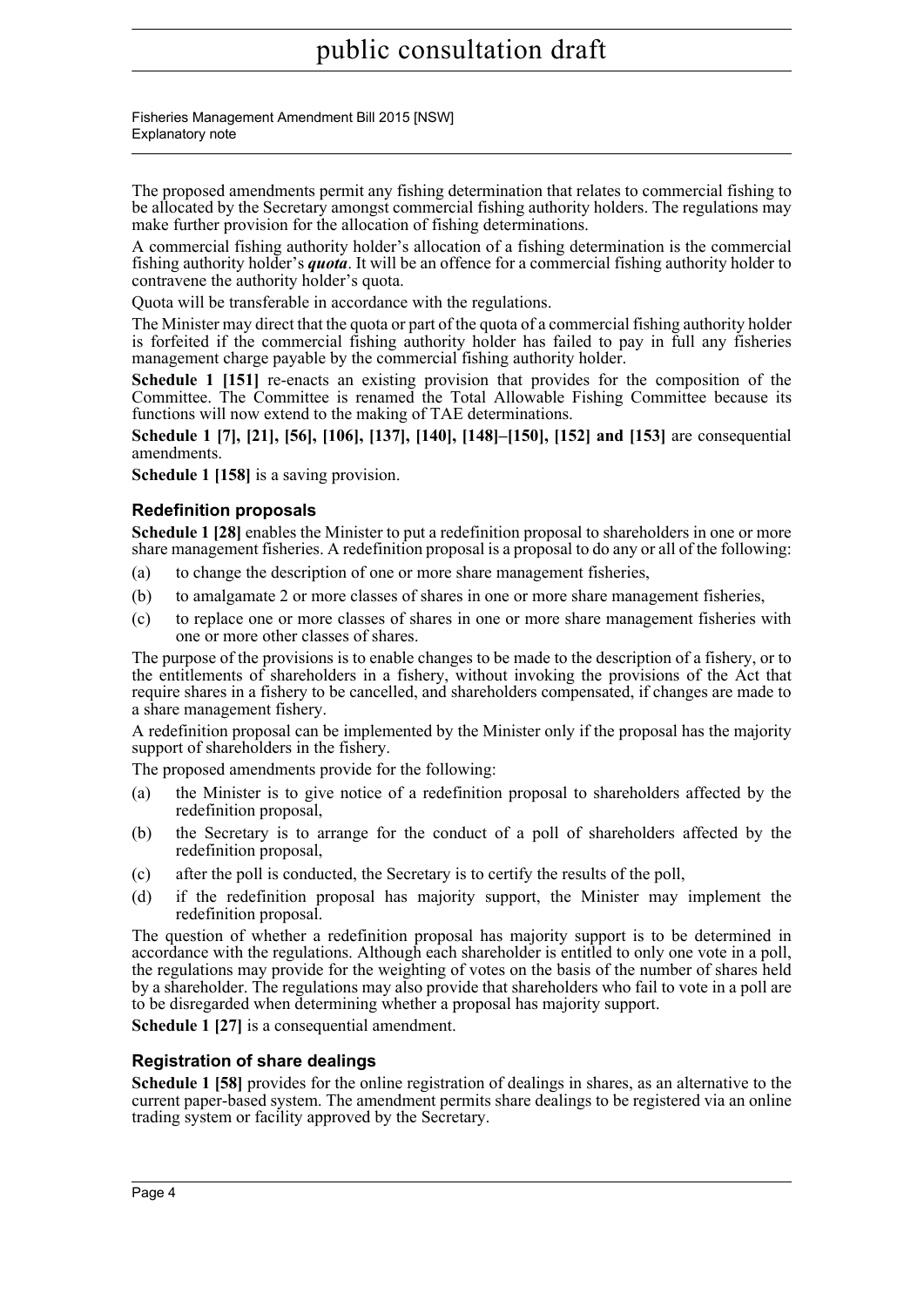Fisheries Management Amendment Bill 2015 [NSW] Explanatory note

The proposed amendment also makes it an offence to use the online trading system for the purpose of registering a dealing in shares that is prohibited (because the dealing would result in the shareholder acquiring more shares than is permitted or is otherwise prohibited by or under the Act).

**Schedule 1 [63]** permits the Secretary to take any steps necessary to rectify the Share Register and restore the integrity of the Share Register if a prohibited dealing in shares is registered. This can include cancelling the registration of a dealing. The Secretary is authorised to pay compensation to any person who is unfairly disadvantaged by such an action.

**Schedule 1 [57], [59], [60] and [62]** are related or consequential amendments.

**Schedule 1 [61]** permits the regulations to specify the types of information that are not to be made publicly available on the Share Register.

## **Other changes to share management fisheries**

**Schedule 1 [26] and [55]** remove provision for category 2 share management fisheries. There are no category 2 share management fisheries. **Schedule 1 [49], [145] and [146]** are consequential amendments.

**Schedule 1 [29]** removes any doubt that a share management plan (which is made by regulation under the Act) can make provision for any matter for which regulations can be made under the Act.

**Schedule 1 [31]** provides that the Minister is not required to conduct public consultation in relation to an amendment to a share management plan or a supporting plan. **Schedule 1 [136]** is a consequential amendment.

**Schedule 1 [32]** provides that a management plan for a share management fishery does not prevail over a fishing closure. **Schedule 1 [33] and [34]** are consequential amendments.

**Schedule 1 [36] and [37]** make it optional for a management plan for a share management fishery to specify a minimum shareholding required to take fish in the fishery. **Schedule 1 [38]–[41]** are consequential amendments.

**Schedule 1 [42]** enables the regulations to make provision for the form and manner in which shareholders nominate a commercial fisher to take fish in a share management fishery.

**Schedule 1 [44]** enables the management plan for a share management fishery to make provision for the criteria for the issue of special endorsements in the fishery.

**Schedule 1 [45]** removes the maximum period for which a special endorsement may be issued.

**Schedule 1 [46]** removes provisions that require catch history for particular periods and businesses to be considered when issuing further classes of shares in a share management fishery. The criteria for the issue of further classes of shares in a share management fishery (if any) will be the criteria provided for by the management plan.

**Schedule 1 [47]** makes it clear that Division 3 of Part 3 of the Act does not apply to the issue of further classes of shares in a share management fishery. That Division requires the Minister to invite applications for shares and to issue shares initially on a provisional basis.

**Schedule 1 [48]** makes it optional for a management plan for a share management fishery to fix a maximum shareholding.

**Schedule 1 [50]** enables the Minister to retain or reissue shares that are surrendered by a shareholder (as an additional option to selling or cancelling the shares). The proposed amendment also removes the requirement that the Minister pay a percentage of the proceeds of sale of surrendered shares to the person who surrendered the shares.

**Schedule 1 [51]** makes it clear that the Minister can direct the forfeiture of shares by order made under a power conferred by the regulations.

**Schedule 1 [53]** re-enacts, with some changes, provisions that require a shareholder in a share management fishery who contravenes the shareholder's quota to pay to the Secretary the value of the fish taken in contravention of quota. If the amount payable is not paid within the time required, the Minister may direct the forfeiture of shares that are equivalent to the amount payable. The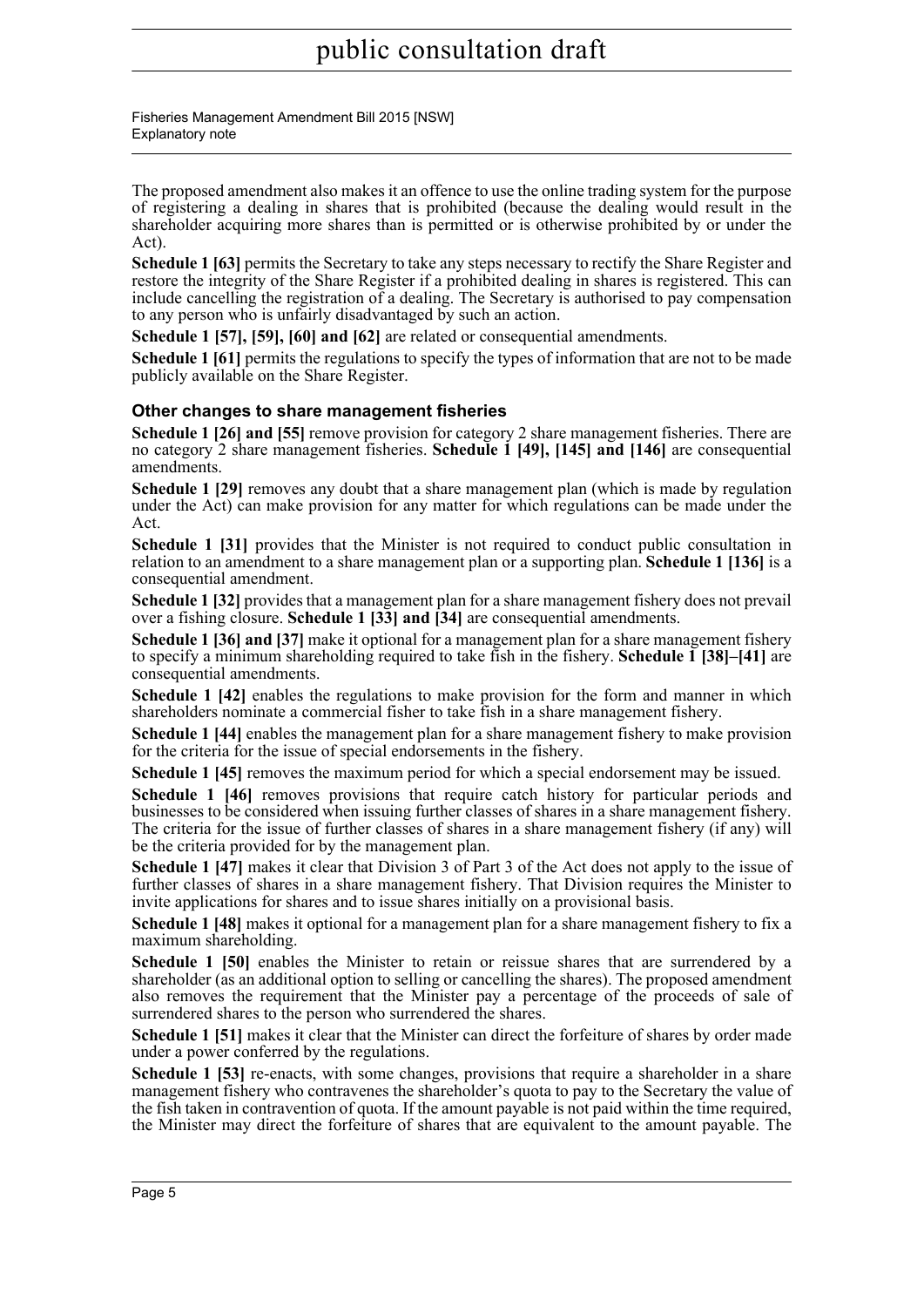Fisheries Management Amendment Bill 2015 [NSW] Explanatory note

proposed amendment allows forfeited shares to be retained, cancelled, reissued or sold by the Minister. At present, forfeited shares must be sold. **Schedule 1 [52]** is a consequential amendment.

## **Fishing boat licences**

**Schedule 1 [65]** removes the requirement that all fishing boats used for commercial fishing must be licensed under the Act.

Instead, a fishing boat licence will be required only for declared commercial fishing boat activities. A declared commercial fishing boat activity is a commercial fishing boat activity declared by the regulations to be a commercial fishing boat activity for which a fishing boat licence is required.

A fishing boat licence will now authorise the use of a single fishing boat for all declared commercial fishing boat activities. The licence will not be specific to a particular identified boat. However, the holder of a licence must not use a boat or permit a boat to be used for a declared commercial fishing boat activity unless identification details for the boat have been provided to the Secretary.

**Schedule 1 [64]** replaces a provision (removed by **Schedule 1 [65]**) that requires crew members of commercial fishing boats to be registered. Under the new provision, the holder of a commercial fishing licence must not take fish for sale with the assistance of another person unless the use of a crew member to assist in taking fish is authorised by the commercial fisher's licence.

**Schedule 1 [6], [128] and [130]** are consequential amendments.

## **Fishing reports and records**

**Schedule 1 [74]** permits the regulations to require commercial fishers or classes of commercial fishers to report to the Secretary about commercial fishing activities or proposed commercial fishing activities.The reports are different from the records and returns that fishers are already required to make because they are to be made using a real time reporting system. The real time reporting system is a system or facility approved by the Secretary that enables the making of reports by oral communication or electronic communication. It will be an offence to fail to make a report as required, or to make a false report.

**Schedule 1 [69]–[73]** require certain records that commercial fishers are required to keep or send to the Secretary under the Act to be kept or sent in a form and manner prescribed by the regulations or, subject to the regulations, approved by the Minister. It is envisaged that the regulations may require records to be kept or sent in an electronic form.

## **Regulation of charter fishing activities**

**Schedule 1 [80]** removes the requirement that all charter fishing boats of a kind declared by the regulations must be licensed under the Act.

Instead, a charter fishing licence will be required only for declared charter fishing activities. A declared charter fishing activity is any charter fishing activity declared by the regulations to be a charter fishing activity for which a charter fishing licence is required.

A charter fishing activity is an activity that involves the use of a boat for recreational fishing activities on a commercial basis (see **Schedule 1 [76]**).

A charter fishing licence will now authorise the use of any one boat at any given time for the charter fishing activity specified in the licence. It will not be specific to a particular identified boat. However, the boat must comply with any requirements specified in the licence.

Special provision is made for ecotourism activities. An ecotourism activity is defined in **Schedule 1 [78]** as a charter fishing activity in which one or more manually operated boats are used by one or more persons, in the presence of an employed guide, for recreational fishing activities. The manually operated boat could be a kayak or a canoe. This activity differs from traditional charter fishing, in which only one boat is used for the activity. A charter fishing licence that authorises an ecotourism activity authorises the use of a specified number of boats for the ecotourism activity.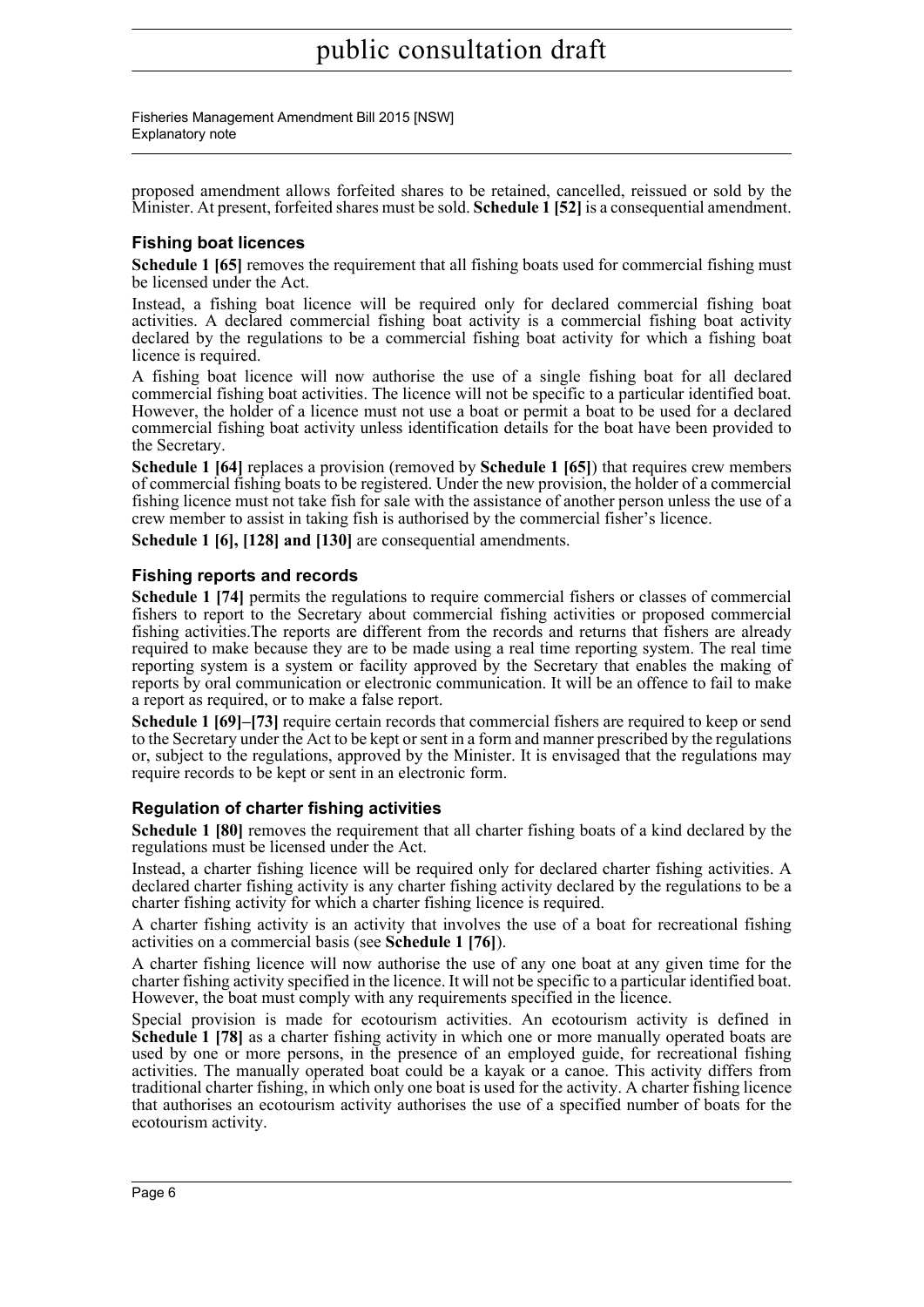Fisheries Management Amendment Bill 2015 [NSW] Explanatory note

New provisions in **Schedule 1 [80]** require the responsible person for a charter fishing activity to ensure that the boat or, in the case of an ecotourism activity, boats used for the activity are used only as authorised by a charter fishing licence. The responsible person for a charter fishing activity is the master of the boat or, in the case of an ecotourism activity, the employed guide for the activity.

**Schedule 1 [78]** also creates a concept of seats (or positions) that can be used by clients in a charter fishing activity. This will allow restrictions to be imposed on the number and class of seats used for charter fishing activities.

**Schedule 1 [94]** facilitates the transfer of charter fishing businesses and their components. Components include charter fishing licences and seats.

The proposed amendments permit the Secretary to determine that a business is a charter fishing business, and to determine the components of the business. A charter fishing business that is the subject of such a determination is a recognised charter fishing business. Determinations are to be registered.

The regulations may set out rules for the transfer of recognised charter fishing businesses and their components, including by requiring the whole of a business (and its components) to be transferred to the same person.

The provisions are similar to existing provisions relating to commercial fishing businesses.

**Schedule 1 [4], [75], [77], [79], [81]–[93], [121]–[126], [135] and [139]** are related and consequential amendments.

## **Scientific observer program**

**Schedule 1 [130]** enables the Minister to establish a scientific observer program to assist in the administration of the Act.

The Minister may appoint scientific observers under the program. The Minister may issue an observation authority to a scientific observer that authorises the scientific observer to observe the fishing activities of a specified regulated person during a specified period.

Each of the following persons is a *regulated person*:

- (a) a commercial fisher,
- (b) a person who holds a fishing boat licence,
- (c) a person who holds a charter fishing licence,
- (d) the master of a boat that is at any time used for commercial fishing or charter fishing activities,
- (e) an employed guide in relation to a charter fishing activity.

An observation authority confers power on a scientific observer to observe the fishing activities of the regulated person during the specified period, including to obtain, collect and record information that may be collected under the program.

The fishing activities that the scientific observer is authorised to observe include:

- (a) any fishing activities that take place under the guidance of, supervision of or with the assistance of the person, and
- (b) any fishing activities that take place on a boat while the person is master of the boat or on board the boat (whether or not the person is involved in the activities).

The scientific observer will have power to board and remain on a boat being used for the fishing activities, examine fishing gear or other equipment, examine fish taken during the fishing activities, and to require the assistance of persons engaged in those fishing activities to exercise his or her functions.

The scientific observer will be required to exercise his or her functions in a manner that does not unreasonably interfere with the fishing activities that he or she is authorised to observe.

It will be an offence to fail to comply with a requirement made by a scientific observer in the exercise of his or her functions or to obstruct a scientific observer.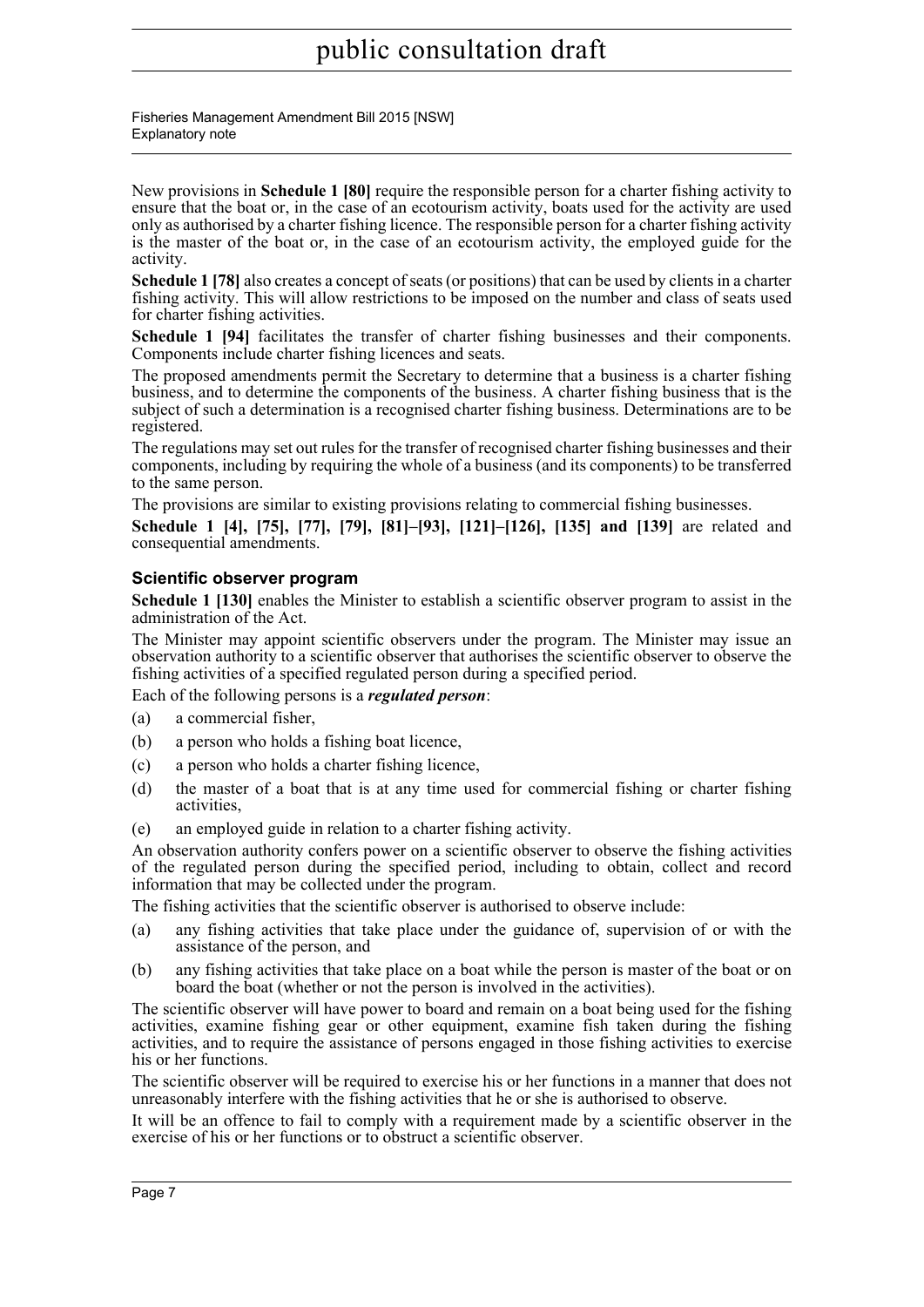Fisheries Management Amendment Bill 2015 [NSW] Explanatory note

However, information provided to a scientific observer in compliance with a requirement made by the scientific observer will be protected information. Protected information is not admissible in criminal proceedings to prove that the person who provided the information, or any other relevant person, committed an offence (other than an offence of providing false information or an offence of obstructing the scientific observer).

## **Declared diseases and related matters**

**Schedule 1 [95]** enables the Minister, if he or she reasonably suspects that a declared disease is present in any premises, place, waters or area outside the State, to make an order that absolutely or conditionally prohibits the entry or importation into the State of any thing specified in the order that, in the opinion of the Minister:

- (a) is or could be a declared disease, or
- (b) is or could be infected with a declared disease, or
- (c) could assist the spread of infection of a declared disease.

The proposed amendments also permit the Minister to order a live abalone holder to implement specified measures in relation to waste water or other waste products of a live abalone holding facility to minimise the risk of transmission of a declared disease.

## **Dredging and reclamation work**

**Schedule 1 [97]** makes it an offence for a local government authority or other person to fail to comply with an order of the Minister that requires the local government authority or other person to carry out work to rectify damage caused by the local government authority or other person in carrying out unauthorised dredging or reclamation work.

**Schedule 1 [98]** also enables a court that makes a finding of guilt against a person for unauthorised dredging or reclamation work to make an order requiring the person to rectify the damage caused by the work.

## **Noxious fish and marine vegetation**

**Schedule 1 [100]** enables a fisheries officer to seize, or seize and destroy, any fish or marine vegetation that the officer suspects are noxious to determine whether they are noxious (rather than just take possession of the fish or marine vegetation). Under **Schedule 1 [104]** compensation will be payable for the seizure and destruction of live fish or live marine vegetation if, after the seizure and destruction, it is determined that the fish or marine vegetation were not noxious.

**Schedule 1 [101]** makes it an offence for an owner or occupier of premises at which noxious fish or noxious marine vegetation are located to fail to comply with a notice to destroy the fish or marine vegetation. **Schedule 1 [102] and [103]** are consequential amendments.

## **Management Advisory Committees and other advisory groups**

**Schedule 1 [116] and [157]** abolish any Management Advisory Committees established by the Minister under the Act. New provisions will enable the Secretary to establish advisory groups under the Act.

**Schedule 1 [9], [25], [30], [35], [43], [54] and [117]** are consequential amendments.

**Schedule 1 [118]** makes it clear that the regulations can abolish or provide for the abolition of advisory councils or advisory groups established under the Act.

**Schedule 1 [13], [22] and [120]** enable any relevant advisory council or advisory group to be consulted on bag limit changes and other policy decisions made under the Act (rather than particular advisory councils). **Schedule 1 [138]** is a consequential amendment.

## **Agents and online facilities**

**Schedule 1 [143]** enables any person affected by the Act to appoint a natural person as his or her agent for the purposes of the Act. The appointed agent is then permitted to access and use, on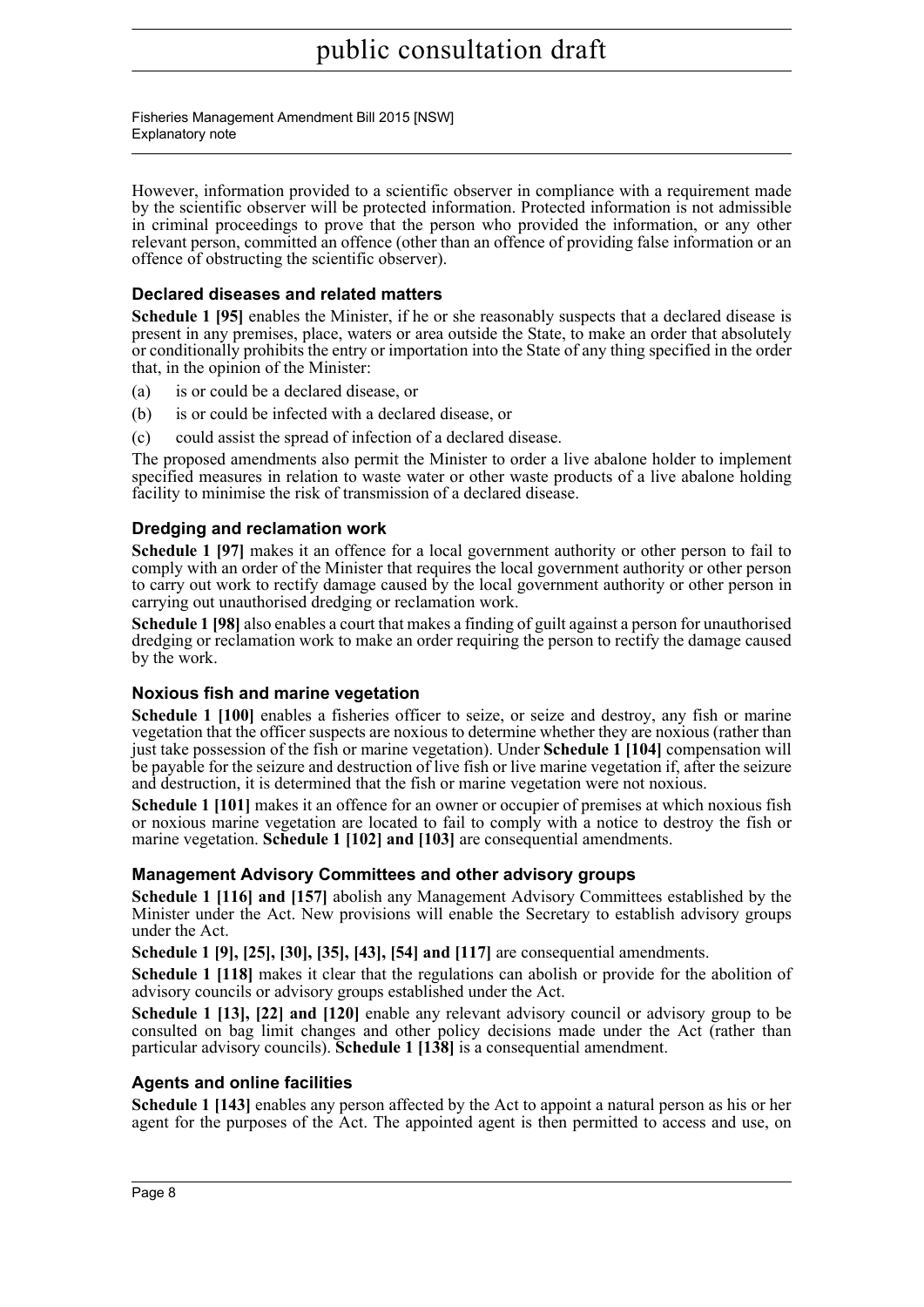Fisheries Management Amendment Bill 2015 [NSW] Explanatory note

behalf of the person for whom he or she is appointed agent, online facilities approved for use under the Act.

**Schedule 1 [142]** permits notices or other instruments under the Act to be served on a person by electronic delivery to an address or location nominated by the person for electronic service of notices or other instruments.

## **Miscellaneous amendments**

**Schedule 1 [1], [5], [107], [109], [111] and [113]–[115]** update references to Government Departments and employees.

**Schedule 1 [8]** provides that references in the Act to the scientific name of a species prevail (in the event of any inconsistency) over references to the common name of a species.

**Schedule 1 [10]** enables fishing closures to be published, in urgent cases, on the Department's website (replacing a provision that enables fishing closures to be published, in urgent cases, in newspapers or by radio or television broadcast). The Minister may take any other steps the Minister considers reasonable to publicly notify a fishing closure.

**Schedule 1 [66]–[68]** provide that the annual contribution payable by participants in a restricted fishery is to be determined by the Minister, instead of as provided by the regulations. However, the contribution is not to exceed the amount prescribed by the regulations. The contribution may, but need not, be charged annually. The proposed amendments make the relevant provisions more consistent with the management charge provisions relating to share management fisheries.

**Schedule 1 [96]** requires a public authority to give the Minister at least 21 days (instead of the existing 28 days) to respond to a proposal to carry out dredging or reclamation work.

**Schedule 1 [99]** provides that the *protected area* (in relation to provisions that protect marine vegetation from harvesting or other harm) includes the whole of the foreshore (within the meaning of those provisions). The provisions are no longer limited to parts of the foreshore.

**Schedule 1 [109]** also makes it clear that a certificate issued by the Secretary to the effect that a proposed action is not likely to significantly affect threatened species, populations or communities, or their habitats, and that a licence is not required for the action, is a defence to the prosecution for an offence relating to harm to threatened species, populations or communities, or their habitats.

**Schedule 1 [110]** makes it clear that the Secretary may prepare a recovery plan in relation to any critically endangered ecological community (not just endangered ecological communities).

**Schedule 1 [127]** provides for the establishment of an Aboriginal Fishing Trust Fund, which is to be dedicated to the funding of measures to enhance, maintain and protect Aboriginal cultural fishing. **Schedule 1 [119]** is a consequential amendment.

**Schedule 1 [129]** makes it clear that a power conferred by the Act to search for a record, or require a record to be produced, includes a power to search for an electronic recording device (such as a computer) or require an electronic recording device to be produced.

**Schedule 1 [134]** requires the Secretary to keep a record of the publication of instruments published on the website of the Department the contravention of which is an offence. The purpose of the provision is to facilitate proof of the publication of the instrument, in the event of prosecution.

**Schedule 1 [144]** enables fees, charges and other amounts payable under the Act to be recovered by the Secretary as a debt due to the Crown.

**Schedule 1 [144]** also inserts a new general offence of knowingly providing any false or misleading information in connection with a requirement made under the Act. **Schedule 1 [132]** removes an offence that is made redundant by the new offence. **Schedule 1 [131]** is a consequential amendment.

**Schedule 1 [154]–[156]** provide for savings and transitional matters.

**Schedule 1 [2]** inserts definitions of new expressions used in the proposed amendments. **Schedule 1 [3]** repeals definitions that will be made redundant by the proposed amendments.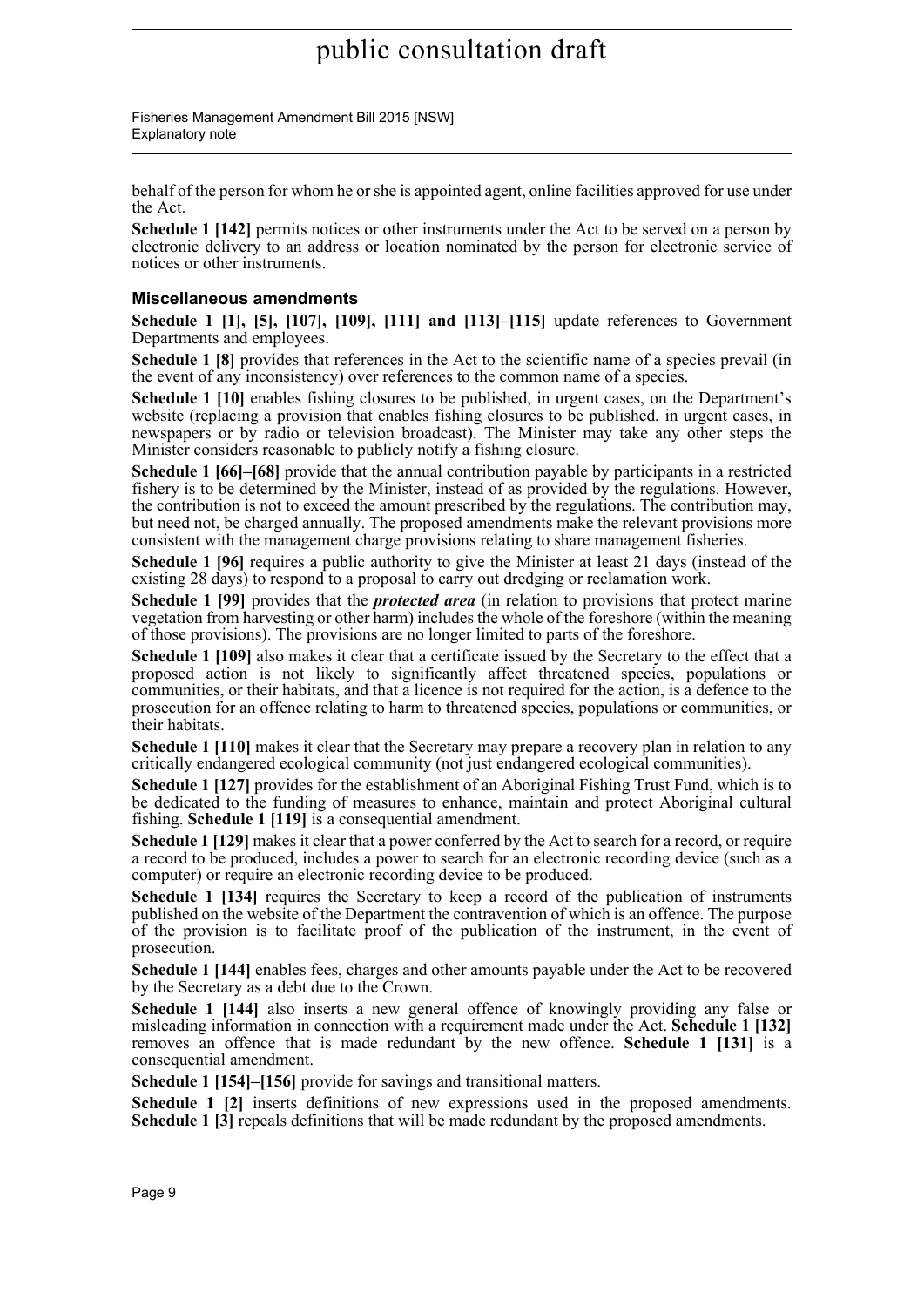Fisheries Management Amendment Bill 2015 [NSW] Explanatory note

## **Schedule 2 Amendments to Fisheries Management Act 1994 No 38 relating to fish names**

**Schedule 2** updates various references to fish names in the Act to reflect new naming conventions, changes to scientific names and changes to the status of some species under the *Environment Protection and Biodiversity Conservation Act 1999* of the Commonwealth.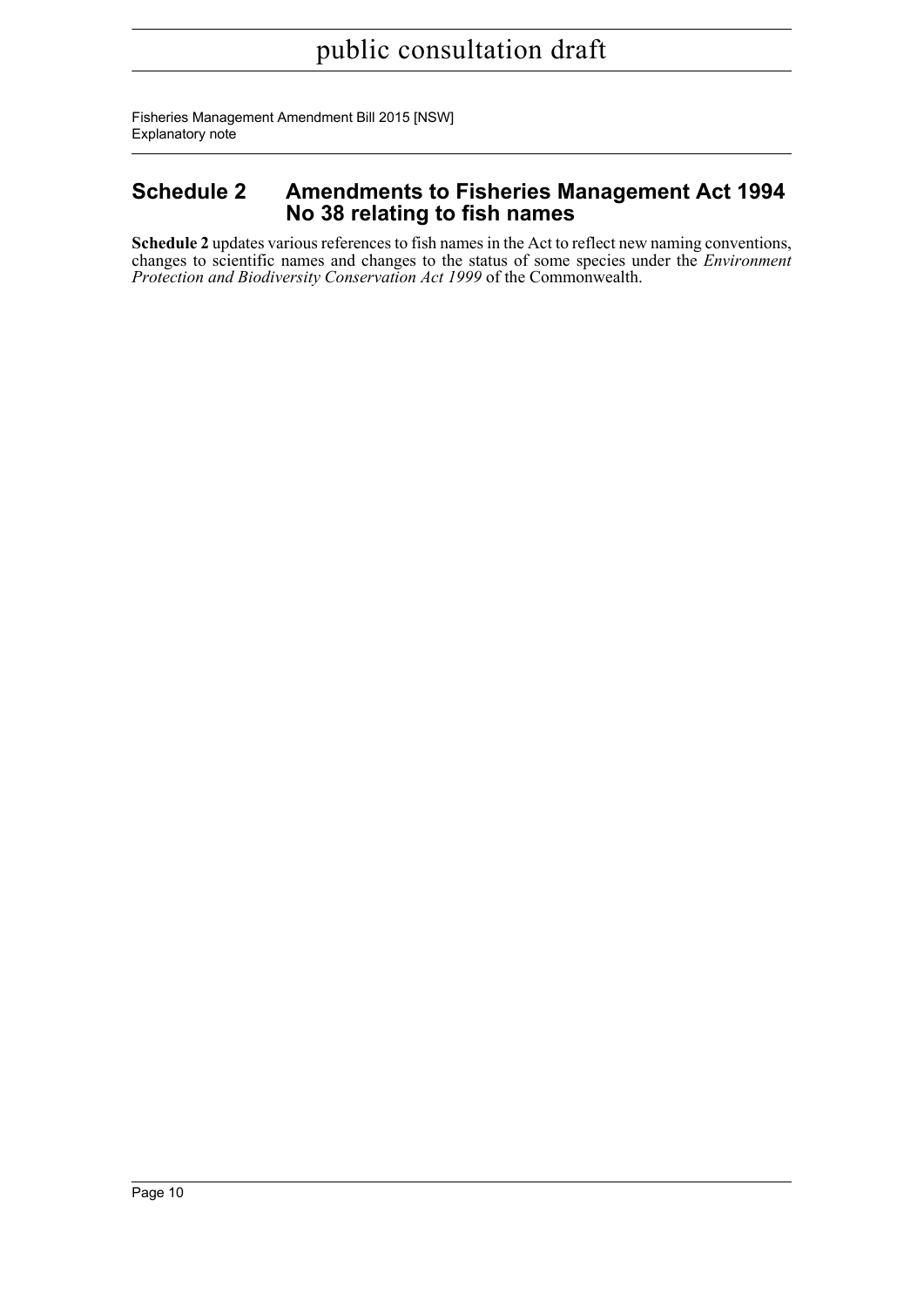# **NEW SOUTH WALES**

# **DRAFT GOVERNMENT BILL**

# **Fisheries Management Amendment Bill 2015**

# **Contents**

|            | Name of Act                                                                 |    |
|------------|-----------------------------------------------------------------------------|----|
| 2.         | Commencement                                                                |    |
| Schedule 1 | Amendment of Fisheries Management Act 1994 No 38                            | 3  |
| Schedule 2 | Amendments to Fisheries Management Act 1994 No 38 relating to<br>fish names | 55 |

Page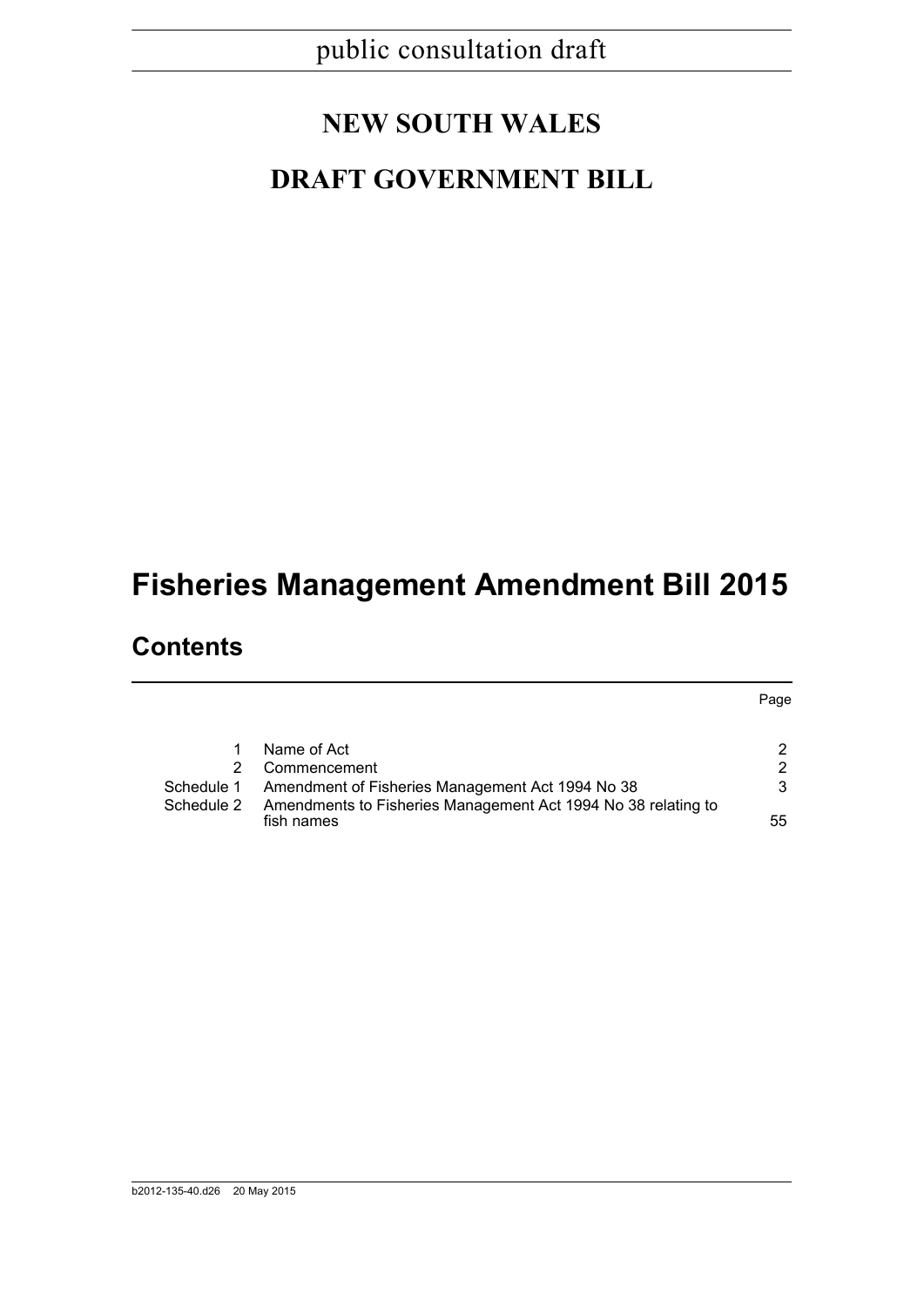## **NEW SOUTH WALES**

## **DRAFT GOVERNMENT BILL**

# **Fisheries Management Amendment Bill 2015**

No , 2015

## **A Bill for**

An Act to amend the *Fisheries Management Act 1994* to make further provision for the management of fishery resources.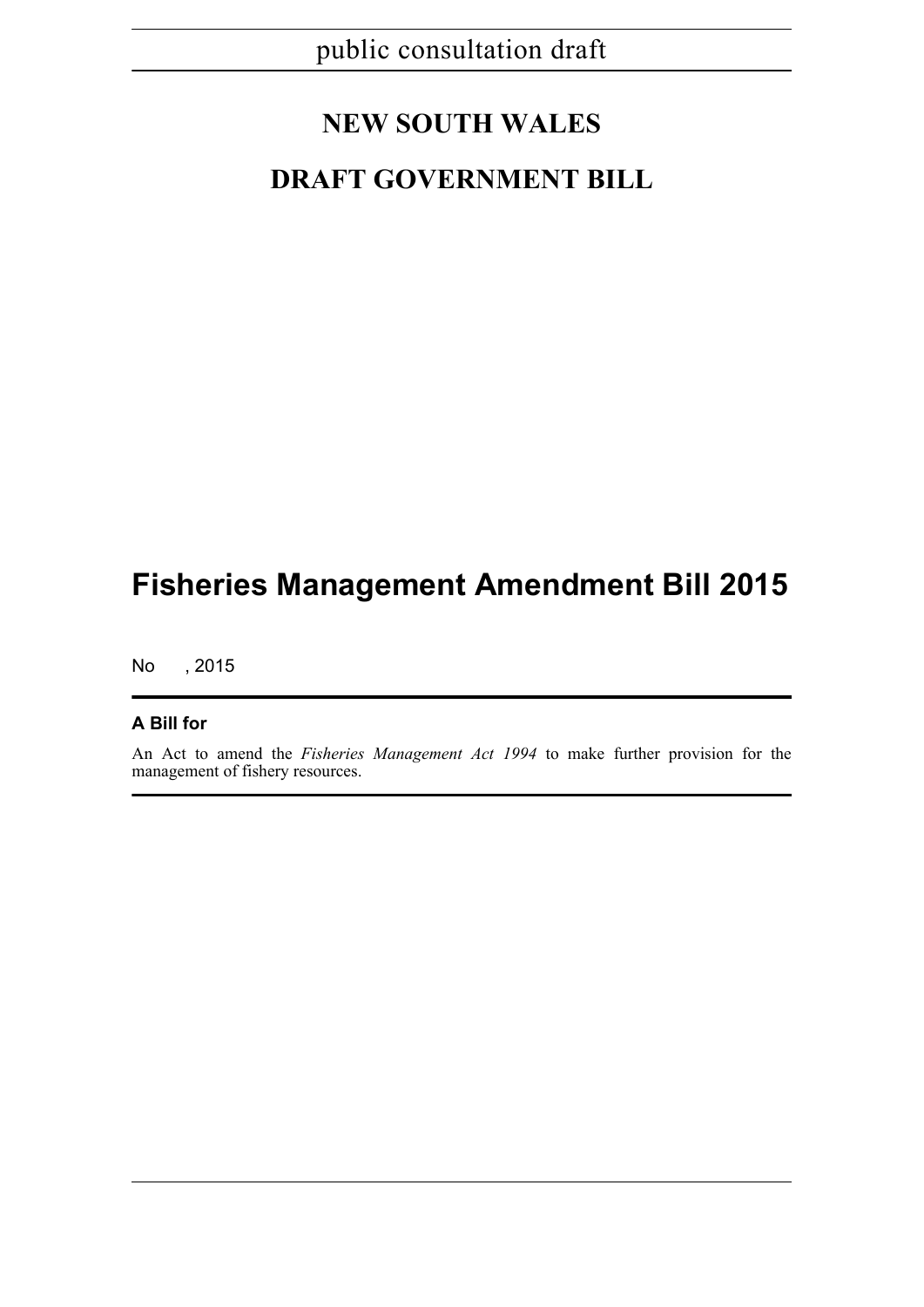Fisheries Management Amendment Bill 2015 [NSW]

## <span id="page-12-0"></span>**The Legislature of New South Wales enacts:**

## **1 Name of Act**

This Act is the *Fisheries Management Amendment Act 2015*.

## <span id="page-12-1"></span>**2 Commencement**

This Act commences on a day or days to be appointed by proclamation.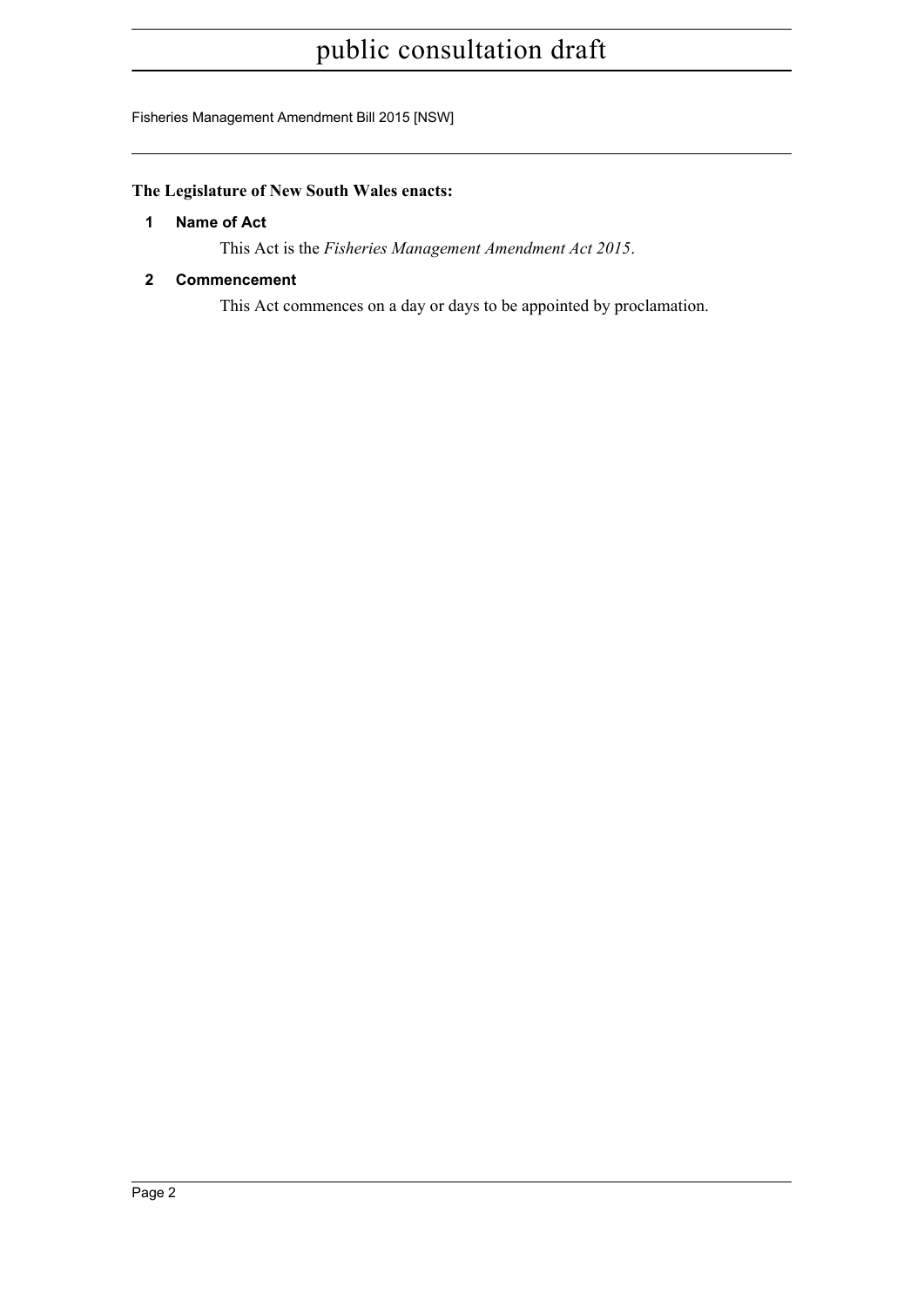Fisheries Management Amendment Bill 2015 [NSW] Schedule 1 Amendment of Fisheries Management Act 1994 No 38

## <span id="page-13-0"></span>**Schedule 1 Amendment of Fisheries Management Act 1994 No 38**

## **[1] The whole Act (other than section 4, Schedule 7 and any provision that is repealed or replaced by this Act)**

Omit "Director-General" and "Director-General's" wherever occurring.

Insert instead "Secretary" and "Secretary's" respectively.

## **[2] Section 4 Definitions**

Insert in alphabetical order in section 4 (1):

*advisory council* means an advisory council established by the Minister under section 229.

*advisory group* means an advisory group established by the Secretary under section 230.

*electronic communication* has the same meaning as it has in the *Electronic Transactions Act 2000*.

*fisheries management charge* means a fee, charge or contribution that is required to be paid by or under this Act.

*fishing determination* means a determination of total allowable catch of fish or total allowable fishing effort made under Part 2A.

*forfeited quota*—see section 40V.

*possession limit* means a possession limit (within the meaning of section 17A) imposed by the regulations or by an order under section 17C.

*quota*—see section 40R.

*trust fund* means a trust fund established under Division 3 of Part 8.

#### **[3] Section 4 (1), definitions of "category 1 share management fishery", "category 2 share management fishery" and "Management Advisory Committee"**

Omit the definitions.

## **[4] Section 4 (1), definition of "charter fishing boat licence"**

Omit the definition. Insert instead:

*charter fishing licence* means a licence issued under Division 2 of Part 4A and in force.

## **[5] Section 4 (1), definitions of "Department" and "Director-General"**

Omit the definitions. Insert in alphabetical order:

*Department* means the Department of Trade and Investment, Regional Infrastructure and Services.

*Secretary* means the Secretary of the Department.

## **[6] Section 4 (1), definition of "fishing boat licence"**

Omit the definition. Insert instead:

*fishing boat licence* means a licence issued under section 107B and in force.

## **[7] Section 4 (1), definition of "TAC Committee"**

Omit the definition. Insert instead:

*TAF Committee* means the Total Allowable Fishing Committee appointed under Schedule 2.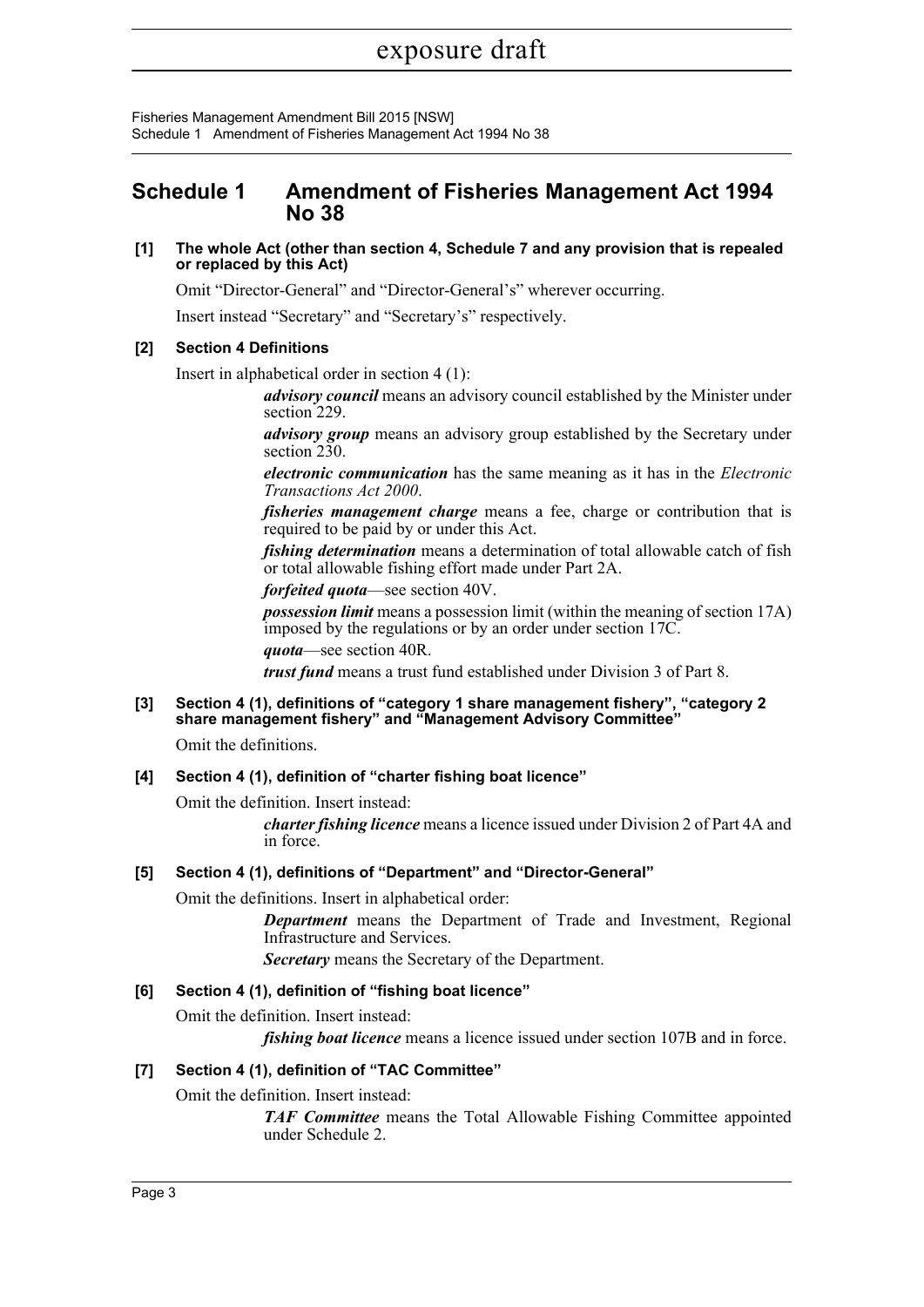Fisheries Management Amendment Bill 2015 [NSW] Schedule 1 Amendment of Fisheries Management Act 1994 No 38

## **[8] Section 4 (4)**

Insert after section 4 (3) and the note:

(4) A reference in this Act to the common name of a species of fish does not limit any scientific description of a species of fish in this Act. If there is any inconsistency between the common name and the scientific description of a species, the scientific description of the species prevails.

**Note.** The common name of a species of fish is generally the standard name for the fish as defined in the Australian Standard entitled AS SSA 5300—2011, *Australian Fish Names Standard* published on 20 October 2011.

#### **[9] Section 7G Management plan not to be made until completion of environmental assessment**

Omit section 7G (2). Insert instead:

If the management plan for a share management fishery is not made within the time required by section 42 (3), the Minister is not required to recommend that the description of the fishery be omitted from Schedule 1 if the Minister is satisfied, after having consulted with any relevant advisory group or advisory council, that the fishery should be retained as a share management fishery despite the delay in making the plan.

## **[10] Section 9 Publication of notification of closures**

Omit section 9 (2) and (3). Insert instead:

- (2) However, if the Minister considers that the fishing closure is required urgently, the Minister may publish the notification using either or both of the following methods:
	- (a) by causing a copy of the notification to be exhibited in a prominent place adjacent to the waters to which the fishing closure applies,
	- (b) by publishing the notification on the Department's website.
- (3) In any such urgent case, the Minister is to publish the notification in the Gazette as soon as practicable.
- (4) The Minister may take any other steps the Minister considers reasonable to publicly notify a fishing closure.
- (5) This section applies to an amendment or revocation of a fishing closure in the same way as it applies to a fishing closure.

## **[11] Section 14A Definitions**

Insert at the end of paragraph (b) of the definition of *commercial quantity* in section 14A (1):

, or

(c) in relation to an offence against section 18AA—the quantity specified as a commercial quantity of fish for the species concerned in Column 3 of Part 3 of Schedule 1B.

## **[12] Section 14A (1), definition of "priority species"**

Insert at the end of paragraph (b):

, or

(c) in relation to an offence against section 18AA—a species of fish specified in Column 1 of Part 3 of Schedule 1B.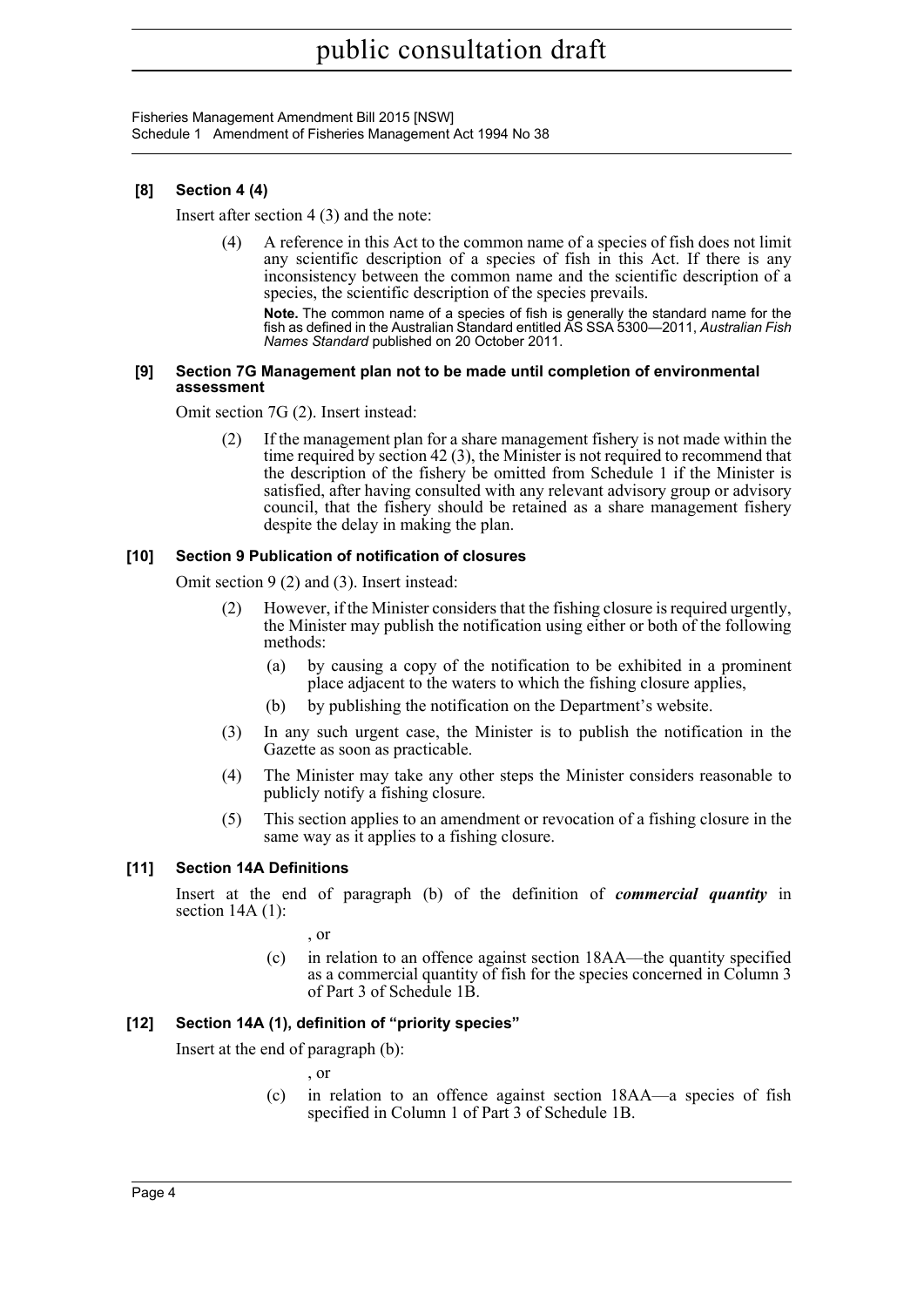Fisheries Management Amendment Bill 2015 [NSW] Schedule 1 Amendment of Fisheries Management Act 1994 No 38

## **[13] Section 17 Bag limits—taking of fish**

Omit section 17 (6). Insert instead:

(6) The Minister is required to consult any relevant advisory council or advisory group about any proposal to specify or change daily limits under this section.

## **[14] Sections 17A–17C**

Insert after section 17:

## **17A Bag limits—possession of fish**

- (1) Possession limits for fish may be imposed under this Act.
- (2) A *possession limit* is the maximum quantity of fish that a person may have in the person's possession in any specified circumstances.
- (3) A possession limit may be imposed in relation to a specified species of fish or fish of a specified class.
- (4) A possession limit may apply generally or be limited to:
	- (a) a particular class of fishers, or
	- (b) fish of a particular size, or
	- (c) particular waters, or
	- (d) any other specified circumstances.
- (5) The possession limit of any fish need not be the same as the daily limit of those fish.
- (6) A possession limit of zero may be imposed.
- (7) This section does not authorise the possession of fish in contravention of any other provision of or made under this Act.

## **17B How possession limits are imposed**

- (1) A possession limit may be imposed:
	- (a) by the regulations, or
	- (b) by Ministerial order.
- (2) If there is any inconsistency between a possession limit imposed by the regulations and a possession limit imposed by Ministerial order, the possession limit imposed by Ministerial order prevails.
- (3) The Minister is required to consult any relevant advisory council or advisory group about any proposal to impose a possession limit by regulation or to change possession limits imposed by the regulations.
- (4) In this section: *Ministerial order* means an order of the Minister under section 17C.

## **17C Ministerial order imposing possession limit**

- (1) The Minister may, by order, impose a possession limit.
- (2) The order is to be published in the Gazette.
- (3) However, if the Minister considers that the imposition of a possession limit is required urgently, the Minister may publish notification of the order using either or both of the following methods: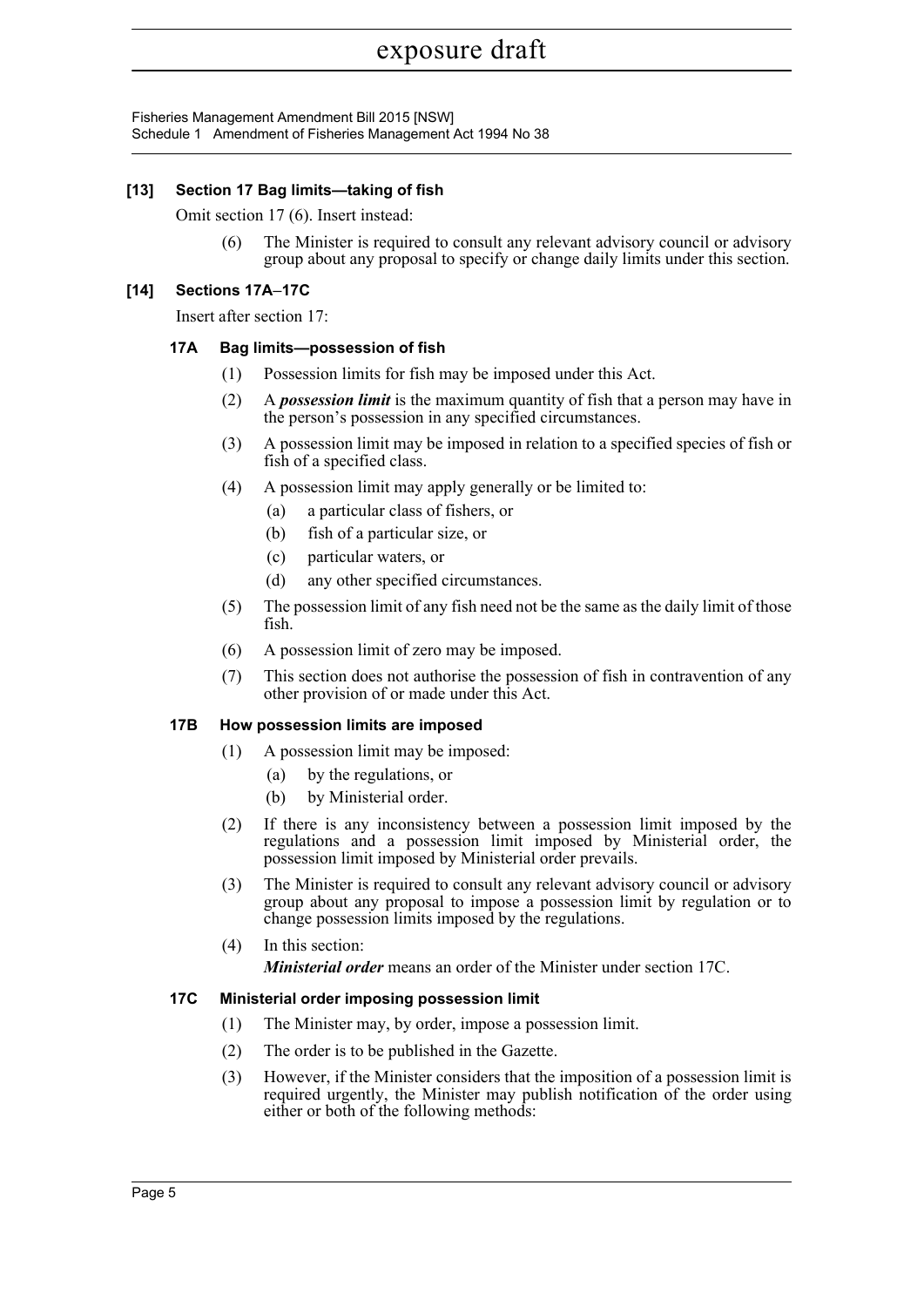Fisheries Management Amendment Bill 2015 [NSW] Schedule 1 Amendment of Fisheries Management Act 1994 No 38

- (a) by causing a copy of the order to be exhibited in a prominent place adjacent to the waters to which the order applies,
- (b) by publishing notice of the order on the Department's website.
- (4) In any such urgent case, the Minister is to publish the order in the Gazette as soon as practicable.
- (5) The Minister may take any other steps the Minister considers reasonable to publicly notify an order under this section.
- (6) Subsections  $(2)$ –(5) apply to an amendment or revocation of an order under this section in the same way as they apply to the making of an order under this section.
- (7) An order under this section has effect for the period (not exceeding 5 years) specified in the order.
- (8) Subsection (7) does not prevent the making of a further order under this section.
- (9) Sections 40 and 41 of the *Interpretation Act 1987* apply in respect of an order under this section (including an order that amends or revokes an order) in the same way as they apply in respect of a statutory rule.
- (10) For that purpose, a reference in those sections to the day of publication on the NSW legislation website is to be read as a reference to the day of first publication of the order in accordance with this section.

## **[15] Section 18 Offence of contravening possession limit**

Omit section 18 (1) and (3).

## **[16] Section 18 (2)**

Omit "those fish". Insert instead "any fish".

## **[17] Section 18 (3A)**

Omit "The regulations may specify a possession limit of zero for fish of a specified species or of a specified class. In that case,".

Insert instead "If a possession limit of zero is imposed for fish of a specified species or of a specified class,".

#### **[18] Section 18 (4) and (5)**

Omit the subsections.

## **[19] Section 18AA**

Insert after section 18:

#### **18AA Boat limits**

- (1) The regulations may specify the maximum quantity of fish of a specified species, or of a specified class, that may be held on a boat, or a boat of a specified class, at any time (a *boat limit*).
- (2) For the purposes of this section, fish are taken to be *held on a boat*:
	- (a) if they are on board the boat, or
	- (b) if they are tethered to the boat or are in a container that is tethered to the boat, or
	- (c) in any other circumstances prescribed by the regulations.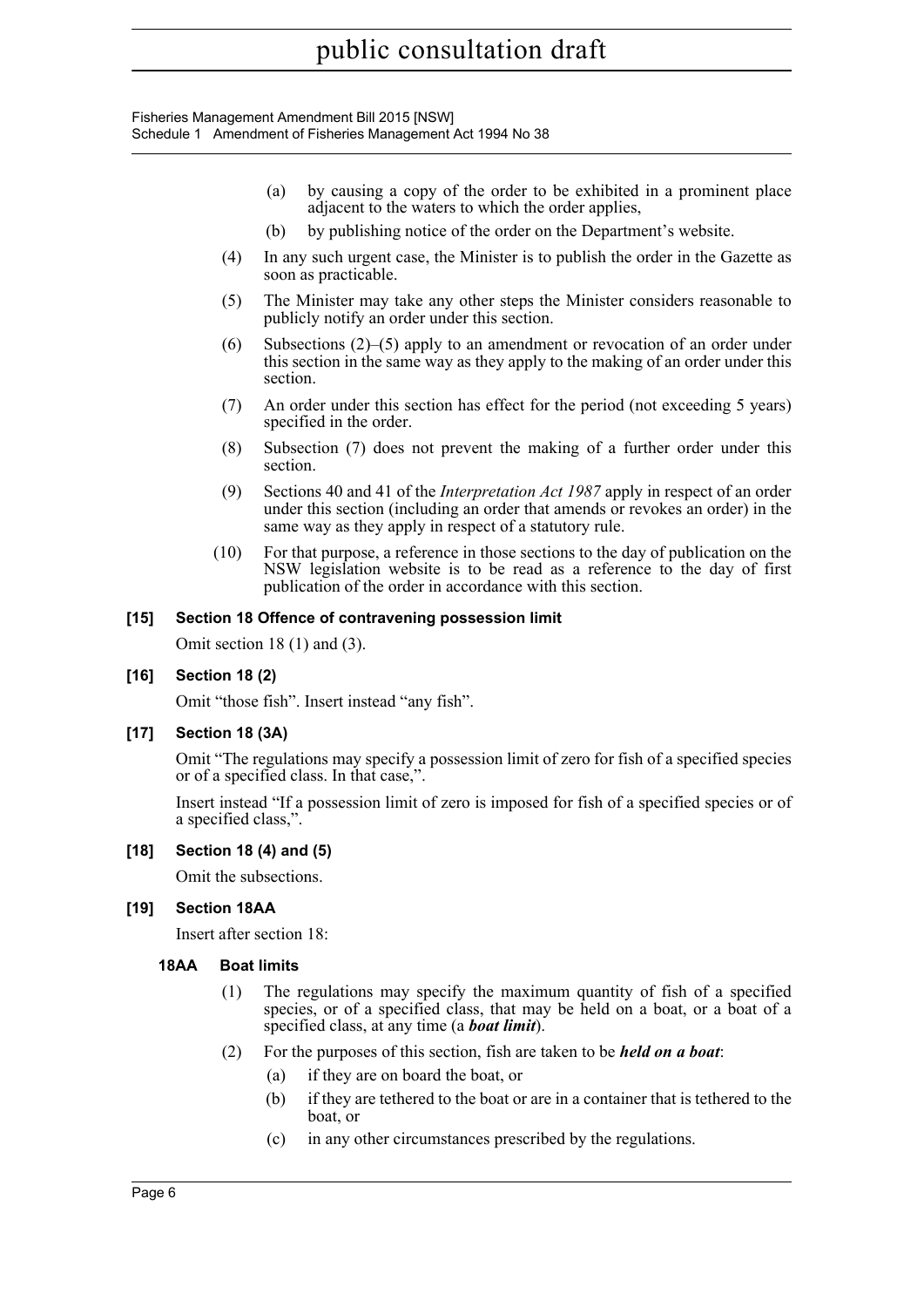#### Fisheries Management Amendment Bill 2015 [NSW] Schedule 1 Amendment of Fisheries Management Act 1994 No 38

(3) A master of a boat is guilty of an offence if the quantity of fish held on the boat exceeds the boat limit for that boat.

Maximum penalty:

- (a) 200 penalty units or imprisonment for 6 months (or both) for a first offence, or
- (b) 400 penalty units or imprisonment for 12 months (or both) for a second or subsequent offence.
- (4) A master of a boat is guilty of an offence if the quantity of fish held on the boat exceeds the boat limit for that boat and there are circumstances of aggravation. Maximum penalty:
	- (a) 400 penalty units or imprisonment for 12 months (or both) for a first offence, or
	- (b) 800 penalty units or imprisonment for 18 months (or both) for a second or subsequent offence.
- (5) There are *circumstances of aggravation* if:
	- (a) the fish, or any of them, are a priority species of fish, and
	- (b) the quantity of priority species of fish held on the boat is of a commercial quantity of that species of fish.
- (6) A master of a boat is guilty of an offence against this section:
	- (a) whether or not the master is in possession of the fish, and
	- (b) regardless of the period over which the fish were taken.
- (7) It is a defence to the prosecution of an offence against subsection (3) or (4) if the master of the boat proves that he or she did not know, and could not reasonably be expected to have known, that the fish the subject of the charge were held on the boat.
- (8) The regulations may specify different boat limits for different classes of boats or in any other circumstances specified in the regulations. The regulations may also include restrictions as to size or otherwise in respect of any boat limit.
- (9) A boat limit of zero may be imposed for fish of a specified species or of a specified class. In that case, a boat limit is exceeded if any of the fish are held on the boat.
- (10) This section does not authorise the taking of fish in contravention of a fishing closure or other provision of or made under this Act.
- (11) The Minister is required to consult any relevant advisory council or advisory group about any proposal to specify or change boat limits under this section.

## **[20] Section 20B**

Insert after section 20A:

## **20B Shark finning and related prohibitions**

- (1) A person must not, while on board a boat in any waters:
	- (a) remove a fin from any species of shark, or
	- (b) be in possession of a shark fin that is not naturally attached to the body of a shark, or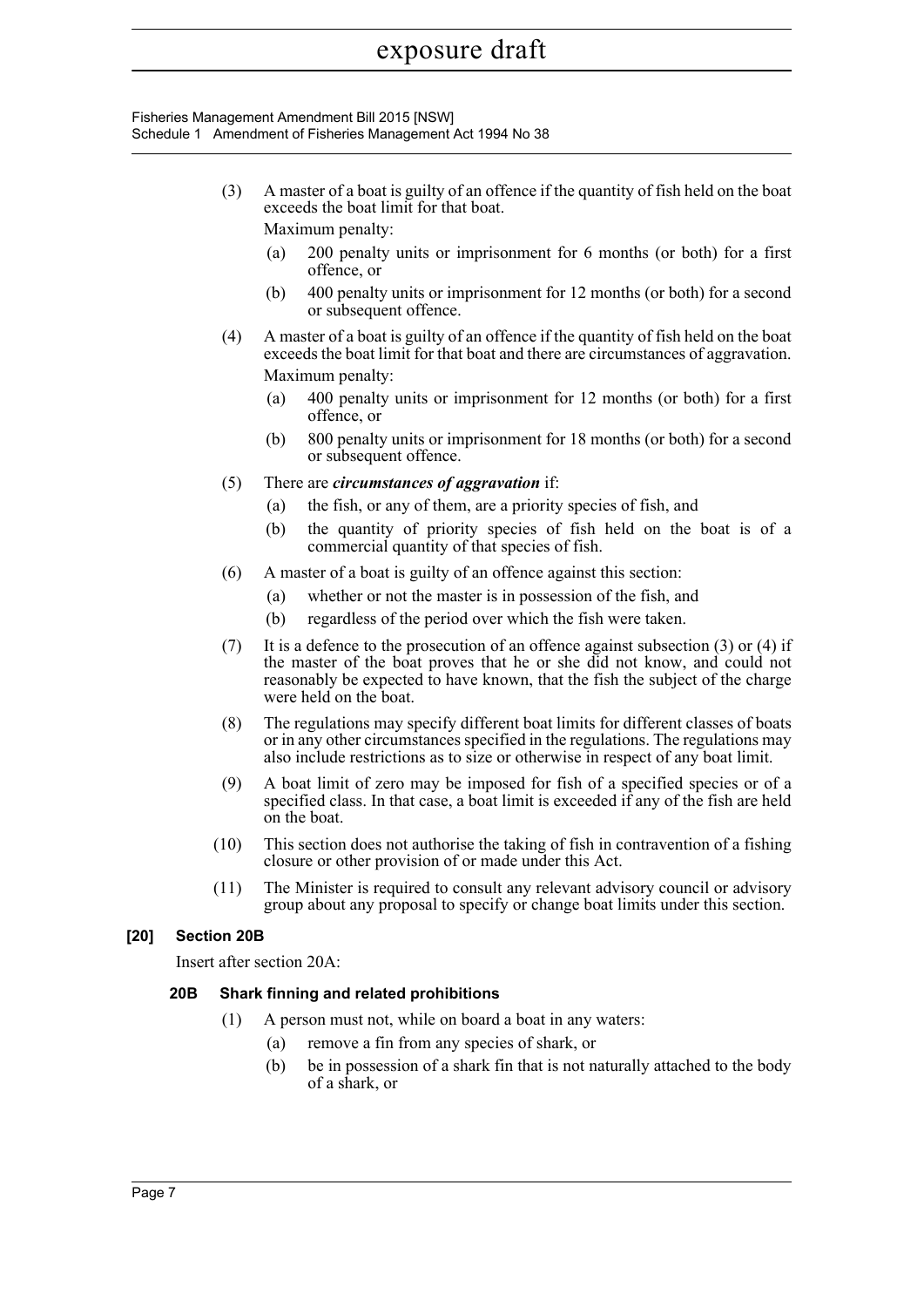Fisheries Management Amendment Bill 2015 [NSW] Schedule 1 Amendment of Fisheries Management Act 1994 No 38

- (c) be in possession of any part of a shark.
- Maximum penalty:
- (a) in the case of an individual:
	- (i) 200 penalty units or imprisonment for 6 months (or both) for a first offence, or
	- (ii) 400 penalty units or imprisonment for 12 months (or both) for a second or subsequent offence, or
- (b) in the case of a corporation:
	- (i) 1,000 penalty units for a first offence, or
	- (ii) 2,000 penalty units for a second or subsequent offence.
- (2) The regulations may provide for circumstances in which a person does not commit an offence against this section.

## **[21] Part 2, Division 4**

Omit the Division.

## **[22] Section 34M Consultation on proposed acquisition declaration**

Omit section 34M (b). Insert instead:

(b) any relevant advisory council or advisory group,

## **[23] Sections 37 and 37AA**

Omit section 37. Insert instead:

## **37 Defence—special approval for research or other authorised purposes**

- (1) The Minister may approve the taking and possession of fish or marine vegetation of any kind or of a specified kind for any or all of the following purposes:
	- (a) research,
	- (b) aquaculture,
	- (c) aquarium collection,
	- (d) Aboriginal cultural fishing,
	- (e) any purpose prescribed by the regulations,
	- (f) any other purpose approved by the Minister that is consistent with the objects of this Act.
- (2) An approval may authorise the taking of fish or marine vegetation by any method or by any specified method, from any waters or any specified waters or in any other specified way, despite any provision of or made under this Act to the contrary.
- (3) The Minister may grant an approval under this section:
	- (a) by issuing a permit to a person that authorises the taking and possession of fish or marine vegetation, or
	- (b) by making an order that authorises the taking and possession of fish or marine vegetation.
- (4) The Minister is to cause notice of any order made under this section, or the amendment or revocation of such an order, to be published on the Department's website or in the Gazette (or both).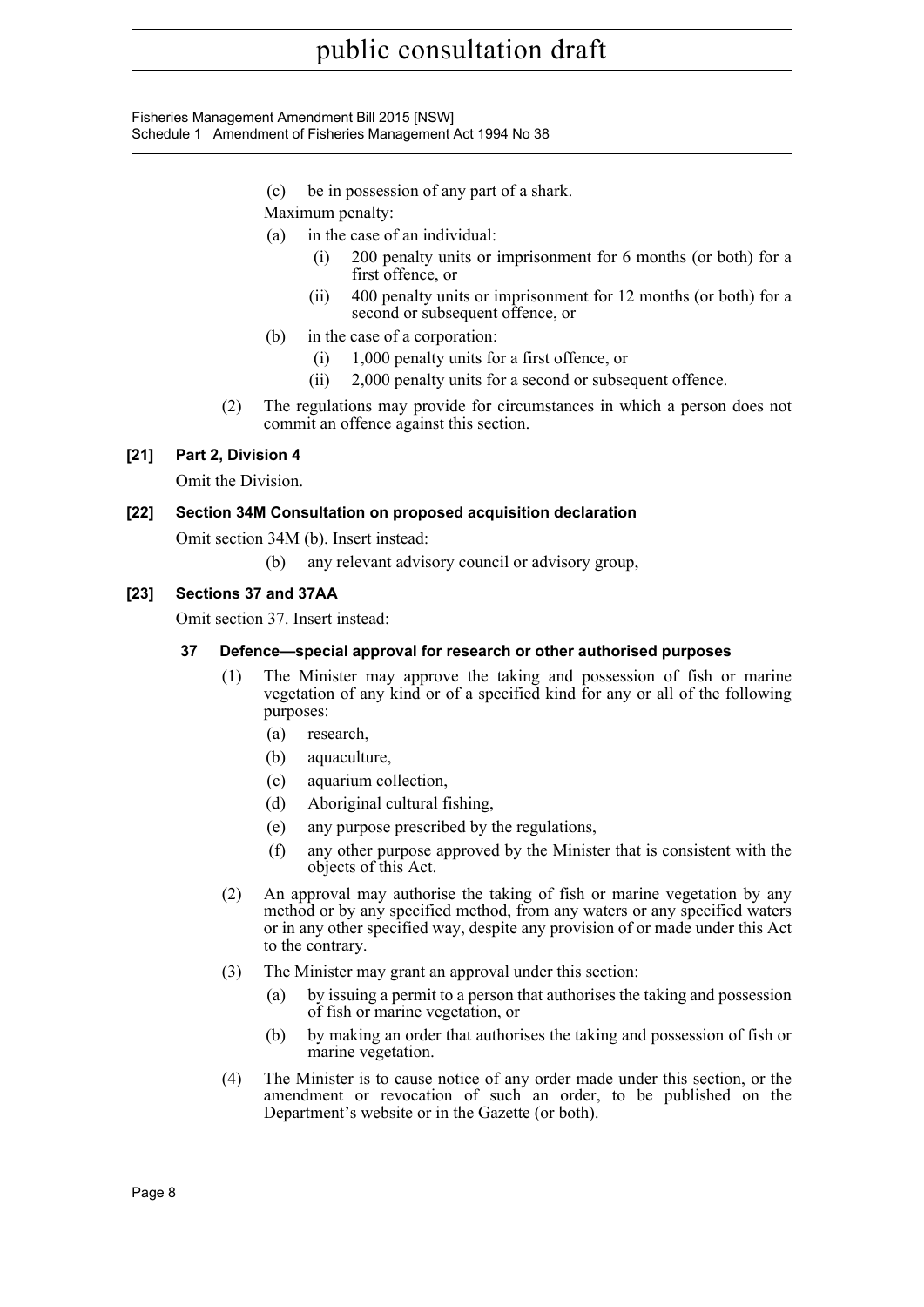Fisheries Management Amendment Bill 2015 [NSW] Schedule 1 Amendment of Fisheries Management Act 1994 No 38

- (5) It is a defence to a prosecution for an offence against this Act or the regulations if the person charged satisfies the court that the act or omission of the person constituting the offence was authorised by an approval in force under this section.
- (6) An approval under this section:
	- is subject to such conditions as are prescribed by the regulations or specified in the permit or order by which the approval is granted, and
	- (b) remains in force for the period of one year or such other period as is specified in the permit or order by which the approval is granted.
- (7) Without limiting subsection (6), an approval that authorises any fishing activity that involves the use of a boat may specify that the activity is an activity for which a fishing boat licence is required. In such a case, the fishing activity the subject of the approval is taken to be a declared commercial fishing boat activity under Division 2 of Part 4.
- (8) The power to grant an approval under this section is limited by section 220ZW (Licence to harm threatened species, population or ecological community or damage habitat).
- (9) The Minister is not to grant an approval for Aboriginal cultural fishing if to authorise the fishing activities and practices concerned would be inconsistent with native title rights and interests under an approved determination of native title (within the meaning of the *Native Title Act 1993* of the Commonwealth) or with the terms of an indigenous land use agreement (within the meaning of that Act).
- (10) The regulations may make further provision for approvals under this section.

#### **37AA Provisions relating to permits**

- (1) A person may apply to the Minister, in a form approved by the Minister, for a permit under section 37 (a *section 37 permit*).
- (2) The regulations may make provision for the fees to be paid for an application for a section 37 permit or the issue of a section 37 permit.
- (3) In addition to any application fee or issue fee, the regulations may make provision for the payment by a permit holder of a contribution towards one or more of the following costs:
	- (a) the costs of managing the activities authorised by the permit,
	- (b) the costs of monitoring the activities authorised by the permit,
	- (c) the costs of ensuring compliance with permit conditions and any other fishing regulatory controls relevant to the activity authorised by the permit,
	- (d) the costs of carrying out research into the activity authorised by the permit, or the fishery, species or method associated with that activity.
- (4) A section 37 permit may authorise a specified person or a specified class of persons, in addition to the permit holder, to take and possess fish or marine vegetation as authorised by the permit.
- (5) The Minister may from time to time vary the conditions of a section 37 permit by notice given to the permit holder.
- (6) The Minister may at any time cancel or suspend a section 37 permit by notice given to the permit holder.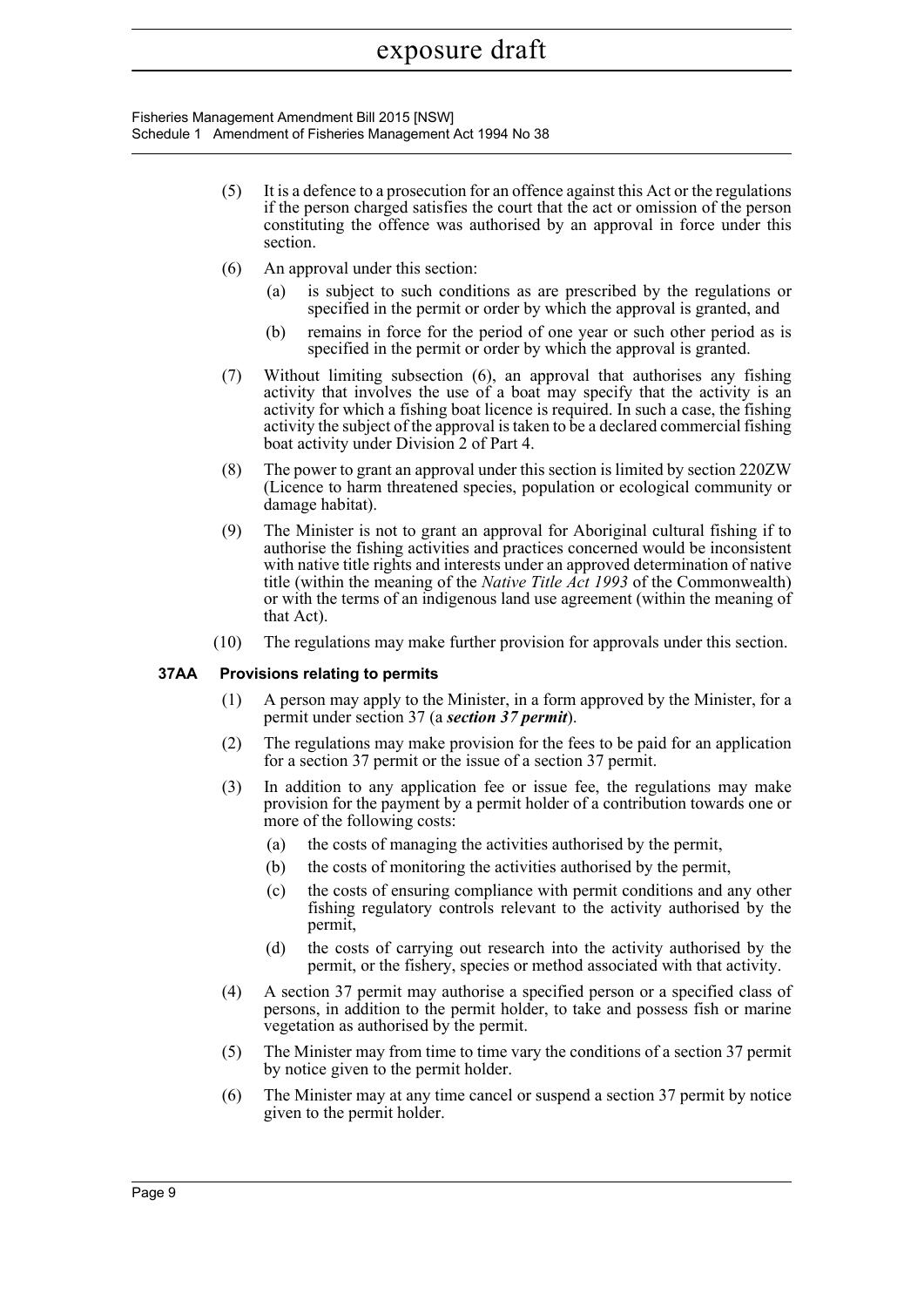Fisheries Management Amendment Bill 2015 [NSW] Schedule 1 Amendment of Fisheries Management Act 1994 No 38

## **[24] Part 2A**

Insert after Part 2:

## **Part 2A Fishing determinations and quotas**

## **Division 1 Fishing determinations generally**

## **40A Fishing determinations**

- (1) The following determinations may be made under this Part (each of which is a *fishing determination*):
	- (a) a determination of total allowable catch of fish (a *TAC determination*),
	- (b) a determination of total allowable fishing effort (a *TAE determination*).
- (2) A TAC determination:
	- (a) may be made in relation to one or more species of fish, and
	- (b) may relate to any specified fishery, class of shares in a share management fishery, class of persons, fishing method, area or time period.
- (3) A TAE determination:
	- (a) may be made in relation to one or more methods of fishing, and
	- (b) may relate to one or more specified species of fish, or any specified fishery, class of shares in a share management fishery, class of persons, area or time period.

## **40B When fishing determinations are required to be made**

- (1) A fishing determination must be made if the regulations require a fishing determination to be made.
- (2) A fishing determination must also be made if the Minister requires a fishing determination to be made.

## **40C Who makes fishing determinations**

- (1) A fishing determination may be made by either the TAF Committee or the Secretary.
- (2) If the regulations require a fishing determination to be made, they may also specify whether the TAF Committee or the Secretary is to make the fishing determination.
- (3) If the regulations do not specify who is to make a fishing determination required by the regulations, the Minister may direct either the TAF Committee or the Secretary to make the fishing determination, subject to this section.
- (4) The Minister is to direct the Secretary to make a fishing determination that is required by the regulations only if the Minister considers it expedient for the Secretary to make the fishing determination because:
	- (a) there is in existence a scientific assessment of the species of fish, fishery or fishing method concerned that, in the opinion of the Minister, is relevant, robust and sufficiently recent to allow a determination to be made, and
	- (b) to require the TAF Committee to make the fishing determination would involve an unnecessary duplication of that assessment.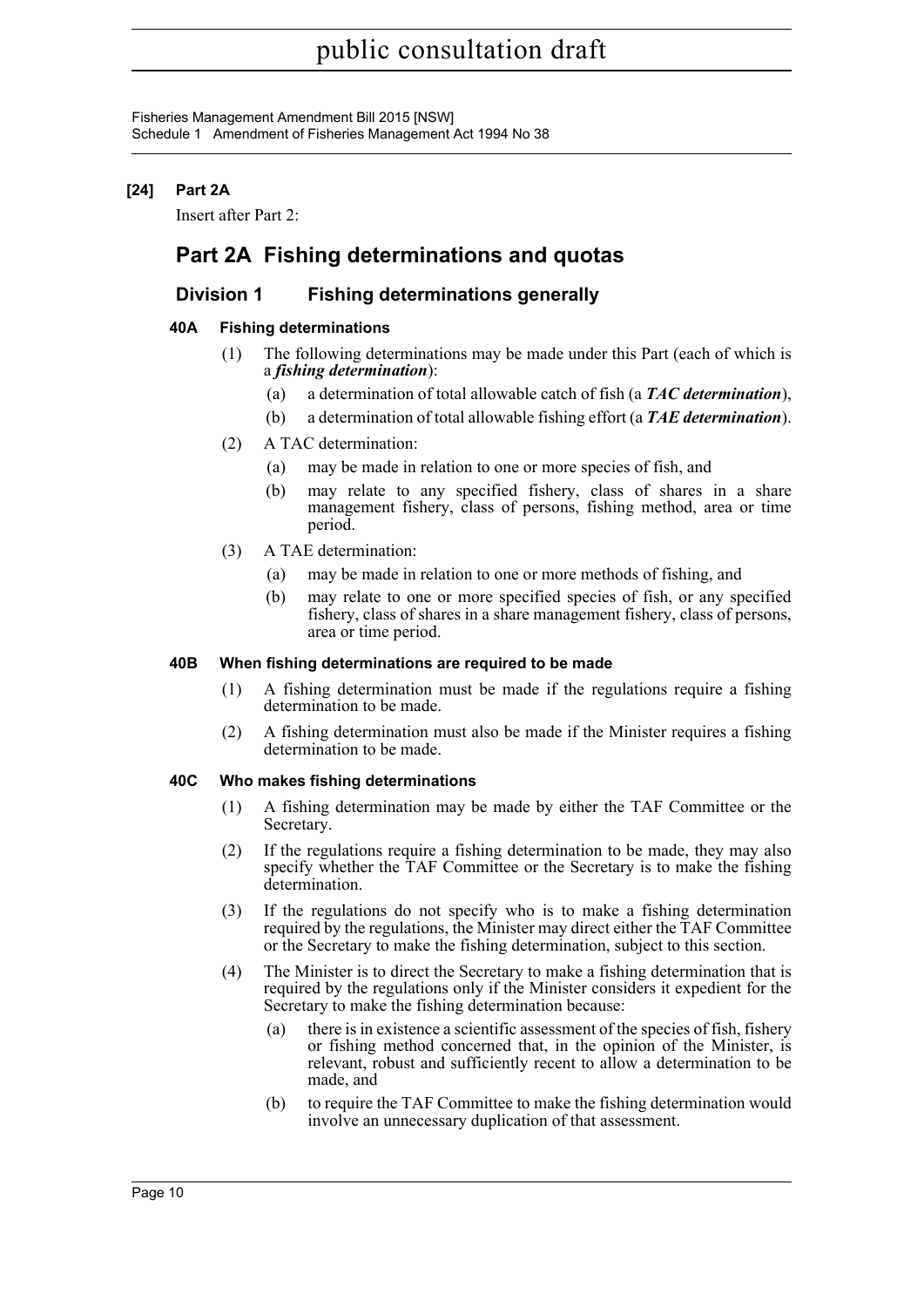Fisheries Management Amendment Bill 2015 [NSW] Schedule 1 Amendment of Fisheries Management Act 1994 No 38

> (5) For any fishing determination that is not required by the regulations, the Minister may direct the fishing determination to be made by either the TAF Committee or the Secretary.

## **Division 2 Fishing determinations by TAF Committee**

## **40D TAF Committee to make fishing determinations**

- (1) The TAF Committee is to make a fishing determination when required to do so by or under this Act.
- (2) The fishing determination is to be made in accordance with this Division.

#### **40E General considerations for TAF Committee**

- (1) In making a fishing determination, the TAF Committee is to give effect to the objects of this Act and is to have regard to all relevant scientific, industry, community, social and economic factors.
- (2) The TAF Committee is also to have regard to:
	- (a) the need to ensure that the exploitation of fisheries resources is conducted in a manner that will conserve fish stocks in the long term, and
	- (b) the impact of fishing activities on all species of fish and the aquatic environment, and
	- (c) the precautionary principle, namely, that if there are threats of serious or irreversible damage to fish stocks, lack of full scientific certainty should not be used as a reason for postponing measures to prevent that damage.

#### **40F Public consultation by TAF Committee**

- (1) Before the TAF Committee makes a fishing determination (or reviews any such determination), the TAF Committee is required to call for public submissions on the determination.
- (2) When the TAF Committee makes a fishing determination under this Division it is to have regard to any public submissions it receives within the time fixed by it for the making of those submissions.

#### **40G Review of determinations by TAF Committee**

- (1) The TAF Committee is to keep its fishing determinations under review.
- (2) Following a review, the TAF Committee may decide not to alter its existing fishing determination, to revoke its fishing determination or to make a new fishing determination.
- (3) A review of a fishing determination made by the TAF Committee (an *initial determination*) may be carried out without calling for public submissions on the determination if:
	- (a) the review is conducted, and any new or different fishing determination made as a result of the review is made, within 6 months after the initial determination was made, and
	- (b) before making the initial determination, the TAF Committee called for public submissions in relation to the initial determination.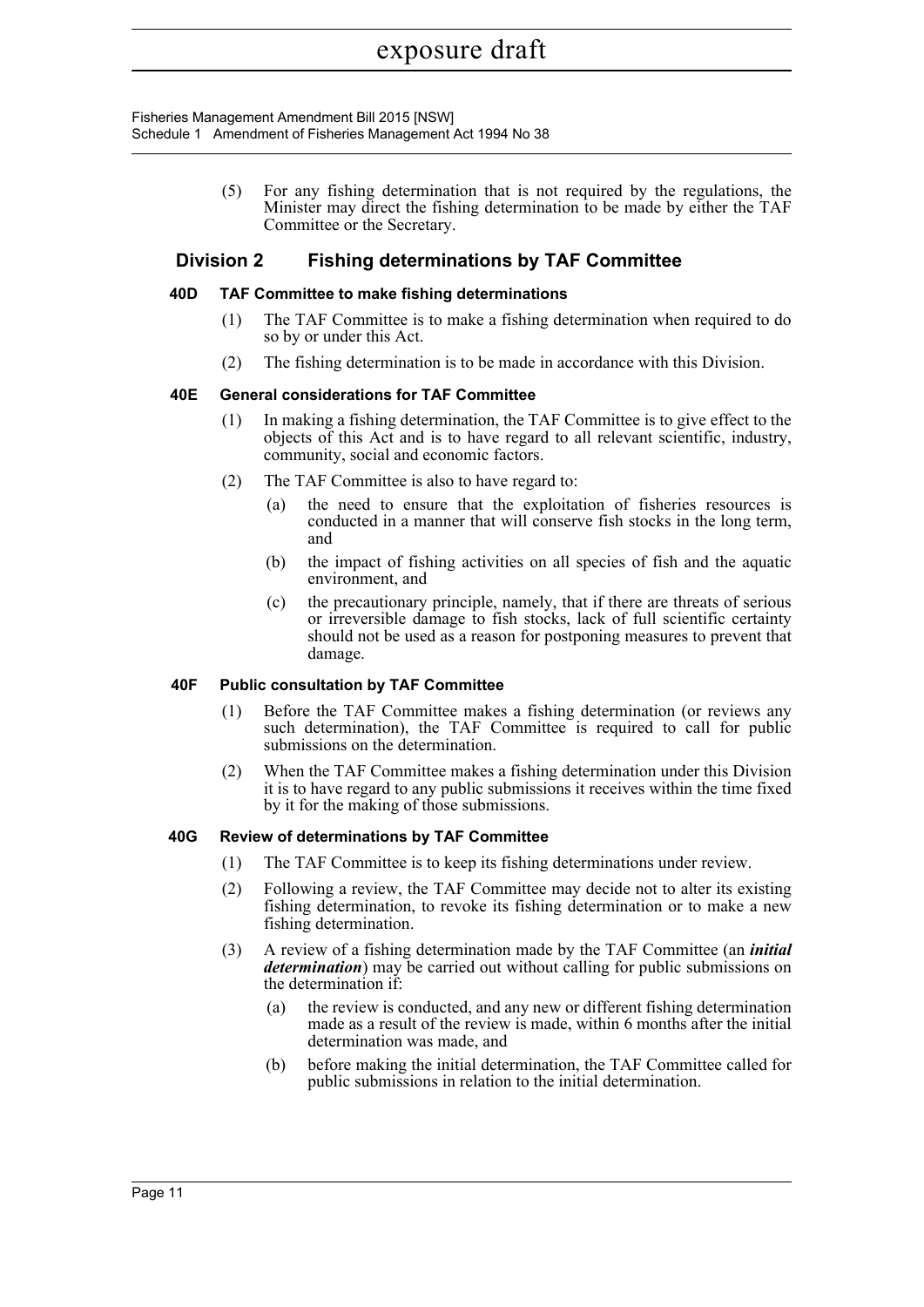Fisheries Management Amendment Bill 2015 [NSW] Schedule 1 Amendment of Fisheries Management Act 1994 No 38

- (4) However, the TAF Committee must call for public submissions if the Minister directs the TAF Committee to call for public submissions in relation to a review.
- (5) If the TAF Committee conducts a review of an initial determination without calling for public submissions, the TAF Committee must, in making any decision in relation to the review, have regard to any public submissions to which it was required to have regard when it made the initial determination.

## **40H Publication and duration of determinations**

- (1) A fishing determination made by the TAF Committee is to be notified by the Minister by publication in the Gazette.
- (2) The determination takes effect on the date (on or after that publication) that is specified in the determination.
- (3) The determination has effect for the period specified in the determination or, if no such period is specified, until it is revoked by another determination.
- (4) However, if the regulations require a fishing determination to be made for a period and no fishing determination has been made by the start of that period, a fishing determination for the immediately preceding period is taken to continue to have effect until a new fishing determination is made.

## **40I Interim fishing determinations by Secretary**

- (1) The Secretary may make an interim fishing determination for a period:
	- (a) if the regulations require the TAF Committee to make a fishing determination for that period, and
	- (b) the TAF Committee has not made a fishing determination for that period 30 days before the start of that period.
- (2) The total allowable catch or total allowable fishing effort permitted by an interim fishing determination must not exceed the total allowable catch or total allowable fishing effort permitted by the fishing determination for the immediately preceding period.
- (3) An interim fishing determination:
	- (a) is a fishing determination and has effect under this Act in the same way as a fishing determination made by the TAF Committee, and
	- (b) is to be notified in the same way as a fishing determination made by the TAF Committee.
- (4) The Secretary may amend or revoke an interim fishing determination made by the Secretary by making a further interim fishing determination.
- (5) Division 3 does not apply to an interim fishing determination.

## **40J Revocation of fishing determinations**

- (1) The TAF Committee must not revoke a fishing determination that it is required to make unless it makes a new fishing determination.
- (2) The TAF Committee may revoke a fishing determination made by the Secretary if:
	- (a) the TAF Committee makes a fishing determination that it is required to make by the regulations or is directed to make by the Minister, and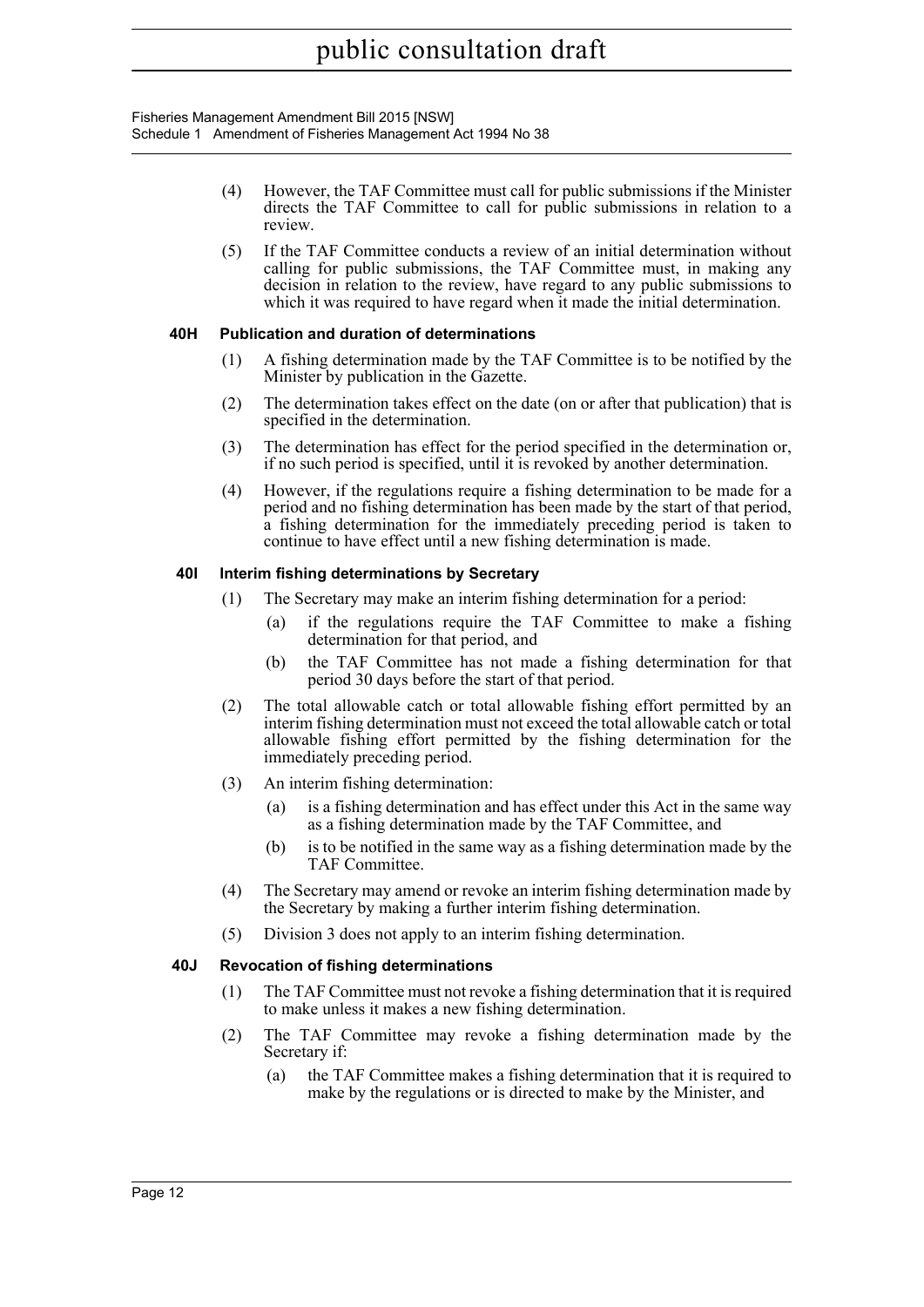Fisheries Management Amendment Bill 2015 [NSW] Schedule 1 Amendment of Fisheries Management Act 1994 No 38

> (b) the TAF Committee's determination replaces or supersedes a fishing determination made by the Secretary (including any interim fishing determination).

#### **40K TAF Committee not subject to Ministerial control**

- (1) The TAF Committee is not subject to the control or direction of the Minister as to any fishing determination to be made by it.
- (2) However, the Minister may direct the TAF Committee on the procedure to be followed and, subject to this Division, the matters to be taken into account in making a fishing determination.
- (3) The Minister may require the TAF Committee to reconsider a fishing determination.

## **Division 3 Fishing determinations by Secretary**

#### **40L Secretary to make fishing determinations**

- (1) The Secretary is to make a fishing determination when required to do so by or under this Act.
- (2) The fishing determination is to be made in accordance with this Division.

#### **40M Making of fishing determination by Secretary**

- (1) In making a fishing determination, the Secretary is to have regard to at least one scientific assessment for that species, fishery or method.
- (2) To avoid doubt, the scientific assessment may be an assessment carried out anywhere in Australia.
- (3) The Secretary may:
	- (a) seek advice from the TAF Committee about a fishing determination, and
	- (b) take into account that advice when making a fishing determination.
- (4) The Secretary may:
	- (a) conduct public consultation in relation to a fishing determination (in any way the Secretary considers appropriate), and
	- (b) take into account the results of that public consultation when making a fishing determination.
- (5) The Secretary may also have regard to any other relevant matters.

#### **40N Publication and duration of determinations**

- (1) A fishing determination made by the Secretary is to be notified by publication in the Gazette.
- (2) The determination takes effect on the date (on or after that publication) that is specified in the determination.
- (3) The determination has effect for the period specified in the determination or, if no such period is specified, until it is revoked by another fishing determination.
- (4) However, if the regulations require a fishing determination to be made for a period and no fishing determination has been made by the start of that period, the fishing determination for the immediately preceding period is taken to continue to have effect until a new fishing determination is made.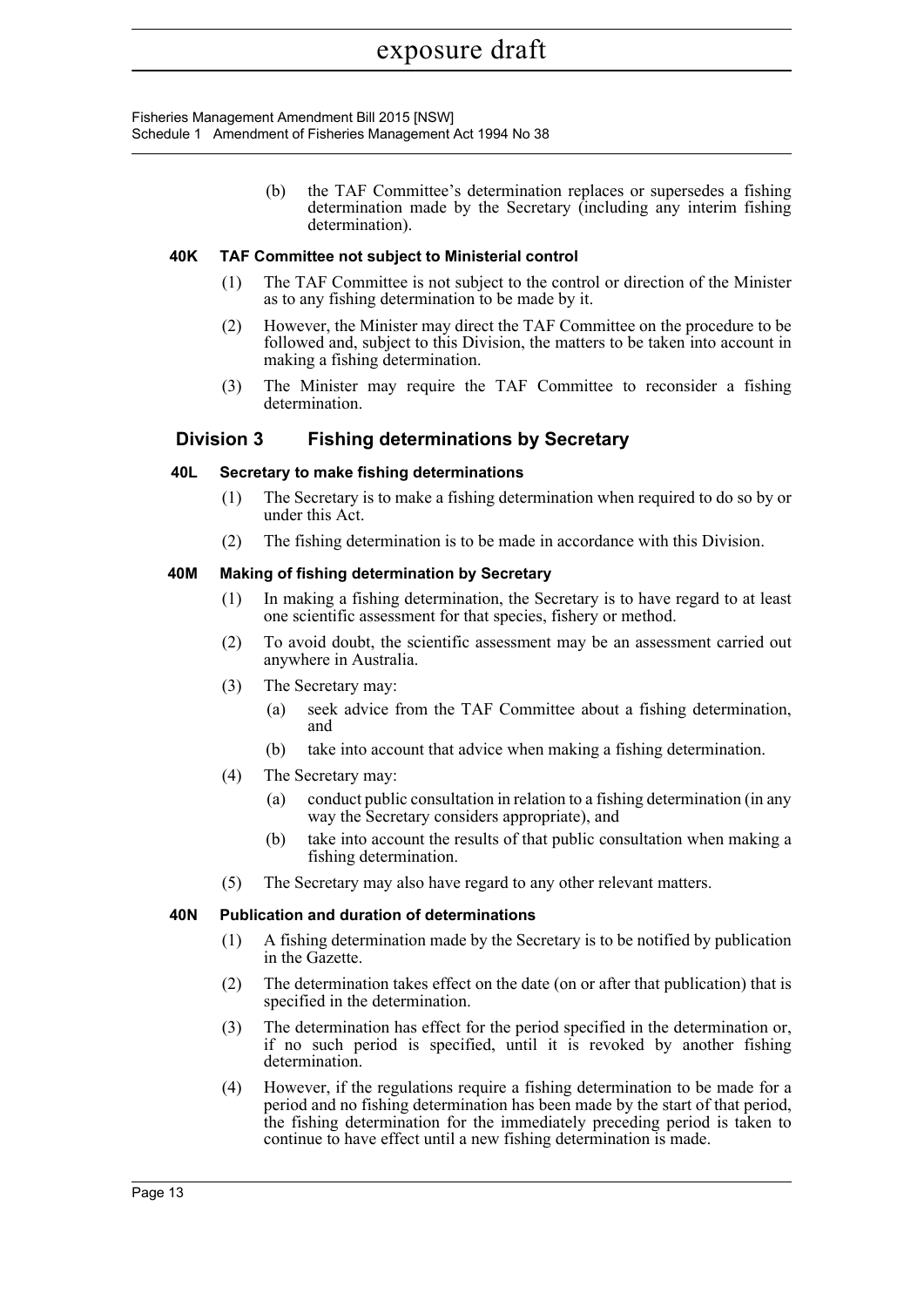Fisheries Management Amendment Bill 2015 [NSW] Schedule 1 Amendment of Fisheries Management Act 1994 No 38

## **40O Amendment or revocation of fishing determination**

- (1) The Secretary may amend or revoke a fishing determination made by the Secretary.
- (2) This Division applies to any such amendment or revocation in the same way as it applies to the original determination.
- (3) The Secretary must not revoke a determination that is required to be made unless the Secretary makes a new fishing determination.
- (4) The Secretary may revoke a fishing determination made by the TAF Committee if the Secretary makes a fishing determination that:
	- (a) the Secretary is required to make by the regulations or directed to make by the Minister, and
	- (b) the Secretary's determination replaces or supersedes a fishing determination made by the TAF Committee.

## **Division 4 Allocation of commercial fishing determinations (quotas)**

#### **40P Definitions**

In this Division:

*commercial fishing authority holder* means:

- (a) a shareholder in a share management fishery, or
- (b) an owner of a fishing business the components of which include an endorsement in a restricted fishery, or
- (c) any other person, or class of persons, declared by the regulations to be a commercial fishing authority holder.

*commercial fishing determination* means a fishing determination that relates to:

- (a) commercial fishing authority holders, or
- (b) the taking of fish for sale, or
- (c) a share management fishery or restricted fishery, or
- (d) a method that is used to take fish for sale, or
- (e) any other commercial fishing activity for which a licence or authority is required under this Act.

## **40Q Allocation of fishing determination to commercial fishing authority holders**

- (1) The Secretary may allocate a commercial fishing determination among commercial fishing authority holders.
- (2) A commercial fishing determination is to be allocated only if:
	- (a) the regulations require the fishing determination to be allocated, or
	- (b) the Minister directs that the fishing determination be allocated.
- (3) The regulations may provide for and, subject to the regulations, the Minister may direct:
	- (a) the extent to which a commercial fishing determination is to be allocated amongst commercial fishing authority holders (that is, whether the whole or part of a commercial fishing determination is to be allocated), and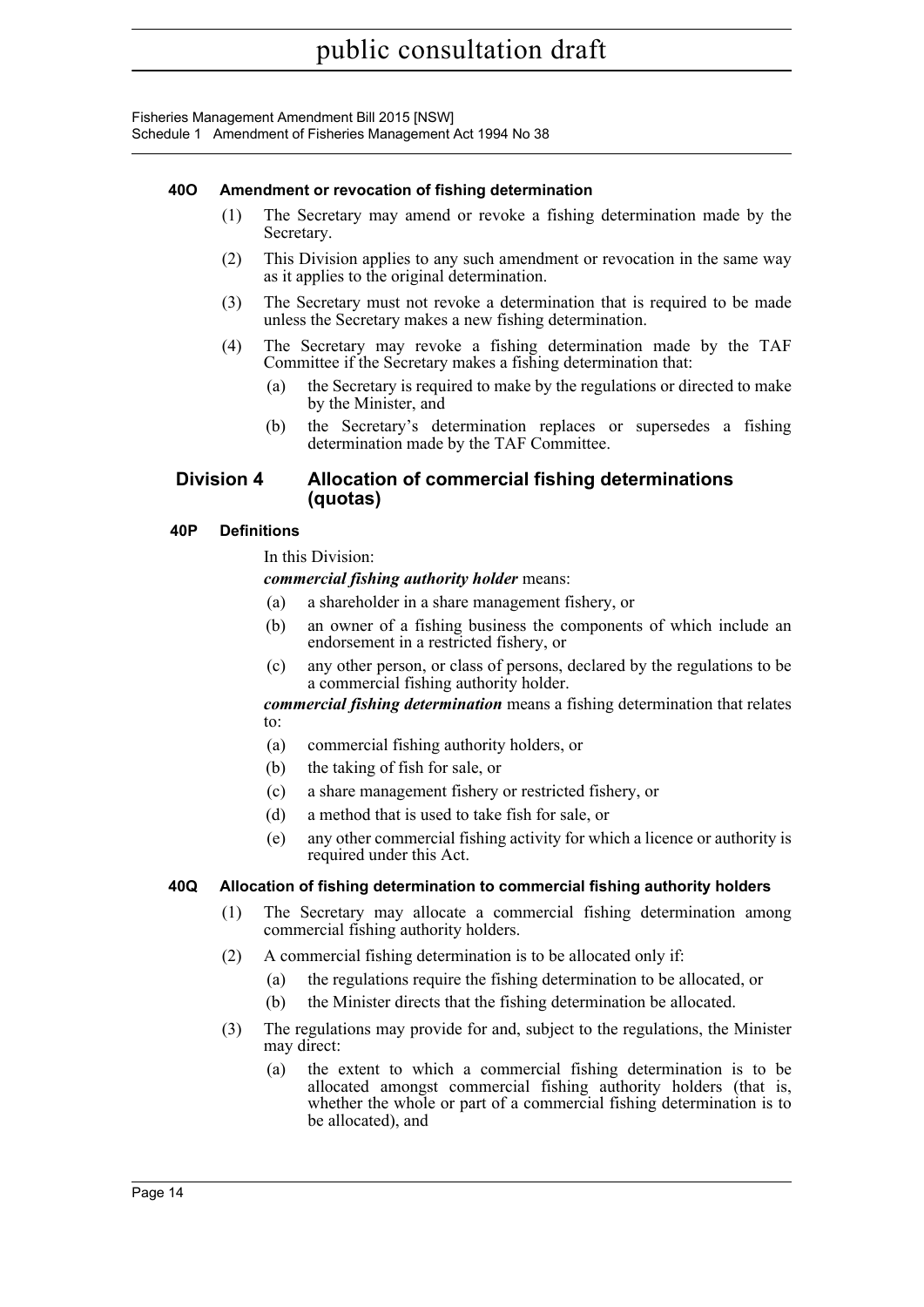Fisheries Management Amendment Bill 2015 [NSW] Schedule 1 Amendment of Fisheries Management Act 1994 No 38

- (b) the commercial fishing authority holders, or class of commercial fishing authority holders, to whom an allocation is to be made, and
- (c) the manner in which the commercial fishing determination (or any part of the fishing determination) is to be allocated.

**Note.** A power to make regulations includes a power to include provisions in a management plan for a share management fishery with respect to that matter. See section 57.

#### **40R Notice of allocation—quota**

- (1) The Secretary is to notify a commercial fishing authority holder of any allocation of a commercial fishing determination that is made to that commercial fishing authority holder.
- (2) The allocation is referred to in this Part as the commercial fishing authority holder's *quota*.
- (3) The notice of allocation is to specify particulars of the quota, including (to the extent relevant):
	- (a) the species of fish to which the quota applies, and
	- (b) the fishing method to which the quota applies, and
	- (c) the area to which the quota applies, and
	- (d) the period to which the quota applies (referred to in this Division as the *fishing period*).
- (4) Notice of the allocation is to be given in writing.

#### **40S Authority holder not to contravene quota**

- (1) A commercial fishing authority holder must not:
	- (a) take fish, or use a fishing method, in contravention of the commercial fishing authority holder's quota, or
	- (b) cause or permit any agent of the commercial fishing authority holder to take fish, or use a fishing method, in contravention of the commercial fishing authority holder's quota.

Maximum penalty: 1,000 penalty units (in the case of a corporation) or 500 penalty units (in any other case).

- (2) An agent of a commercial fishing authority holder must not, while acting or purporting to act as agent for the commercial fishing authority holder:
	- (a) take fish, or cause or permit fish to be taken, in contravention of the commercial fishing authority holder's quota, or
	- (b) use a fishing method, or cause or permit a fishing method to be used, in contravention of the commercial fishing authority holder's quota.

Maximum penalty: 500 penalty units.

- (3) To avoid doubt, a contravention of a quota includes the taking of fish, or the use of a fishing method, in excess of the quota for the relevant fishing period.
- (4) In this section, an *agent* of a commercial fishing authority holder means:
	- (a) a nominated fisher of the commercial fishing authority holder, or
	- (b) any employee of the commercial fishing authority holder.

#### **40T Transfer of quota**

(1) The regulations may provide for the transfer of quota between commercial fishing authority holders.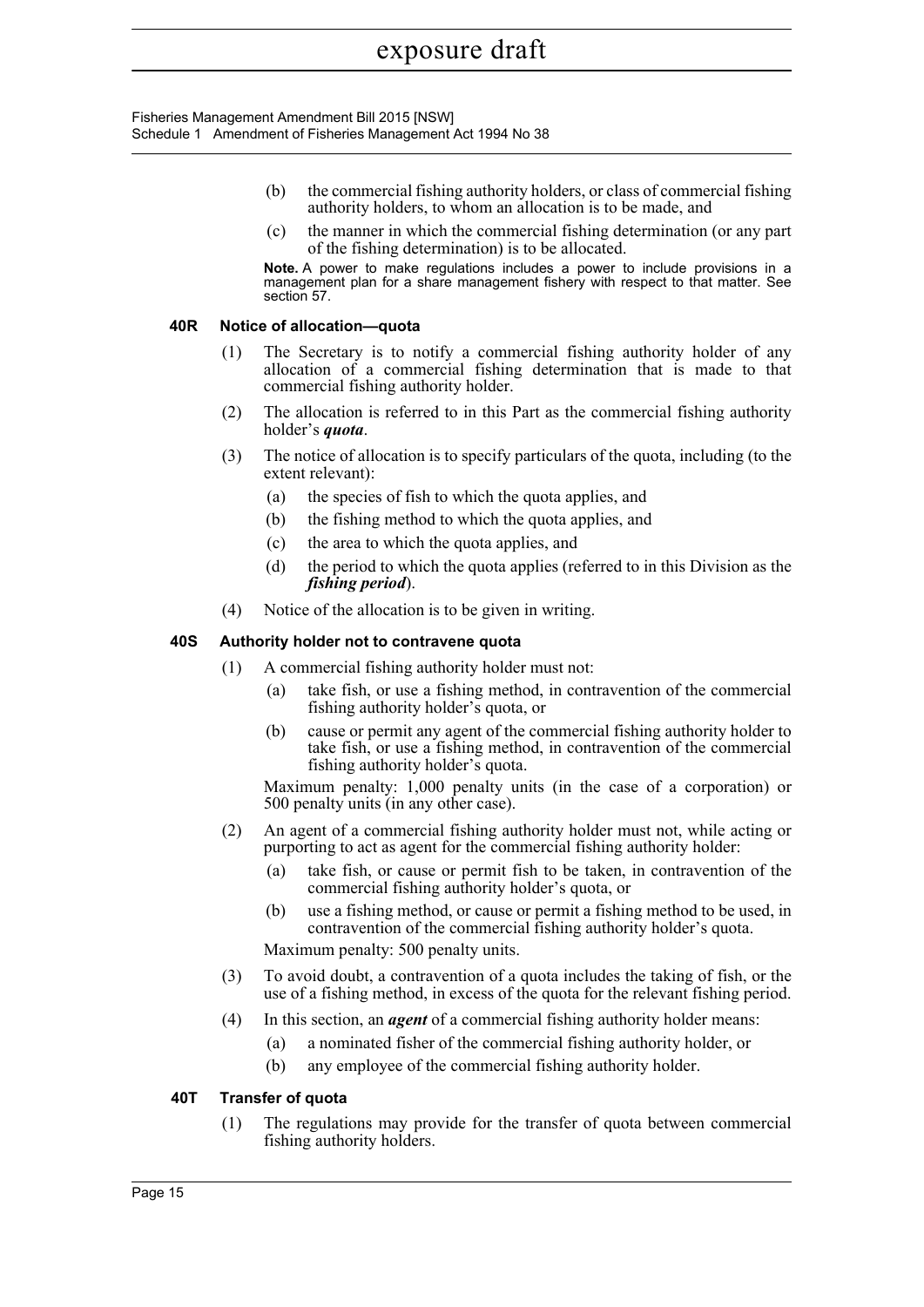Fisheries Management Amendment Bill 2015 [NSW] Schedule 1 Amendment of Fisheries Management Act 1994 No 38

- (2) A commercial fishing authority holder may transfer to any other commercial fishing authority holder the whole or any part of the authority holder's quota in accordance with the regulations.
- (3) Subject to the regulations, a quota for a fishing period is not transferable after the end of the fishing period.
- (4) The regulations may authorise a commercial fishing authority holder:
	- (a) to transfer to the next fishing period any part of the quota for the current fishing period that is not taken during the current period, or
	- (b) to transfer to the current fishing period part of the quota for the next fishing period.

## **40U Method for transferring quota**

- (1) A transfer of quota authorised by or under this Division must be effected:
	- (a) by electronic transfer (that is, by using the online transfer system), or
	- (b) by manual transfer (that is, by giving the Secretary notice in writing of the transfer).
- (2) The regulations may prescribe fees for the use of the online transfer system.
- (3) For a manual transfer, the notice given to the Secretary must be in an approved form and must be accompanied by the prescribed fee (if any) for manual transfers of quota.
- (4) A transfer of quota does not take effect until the transfer is confirmed.
- (5) An electronic transfer is confirmed if the online transfer system generates a message to the effect that the transfer is confirmed.
- (6) A manual transfer is confirmed if the Secretary gives notice in writing to the person lodging the transfer that the transfer has been approved.
- (7) In this section:

*online transfer system* means a facility approved by the Secretary that enables the transfer of quota by electronic communication.

## **40V Forfeiture of quota—failure to pay fisheries management charge**

- (1) The Minister may, by order in writing, direct that the quota, or a part of the quota, of a commercial fishing authority holder is forfeited. Quota that is the subject of such an order is *forfeited quota*.
- (2) An order may be made under this section only if the commercial fishing authority holder has failed to pay (in full) a fisheries management charge that is payable by the commercial fishing authority holder.
- (3) An order may be made under this section in respect of quota that has not yet been allocated to the commercial fishing authority holder.
- (4) The Minister is to give a commercial fishing authority holder notice in writing of his or her intention to make an order under this section. The notice is to be given at least 14 days before the order is made.
- (5) Before making an order under this section, the Minister is to estimate the amount of quota that it would be necessary to sell by public tender in order to recover:
	- (a) any outstanding fisheries management charge payable by the commercial fishing authority holder, and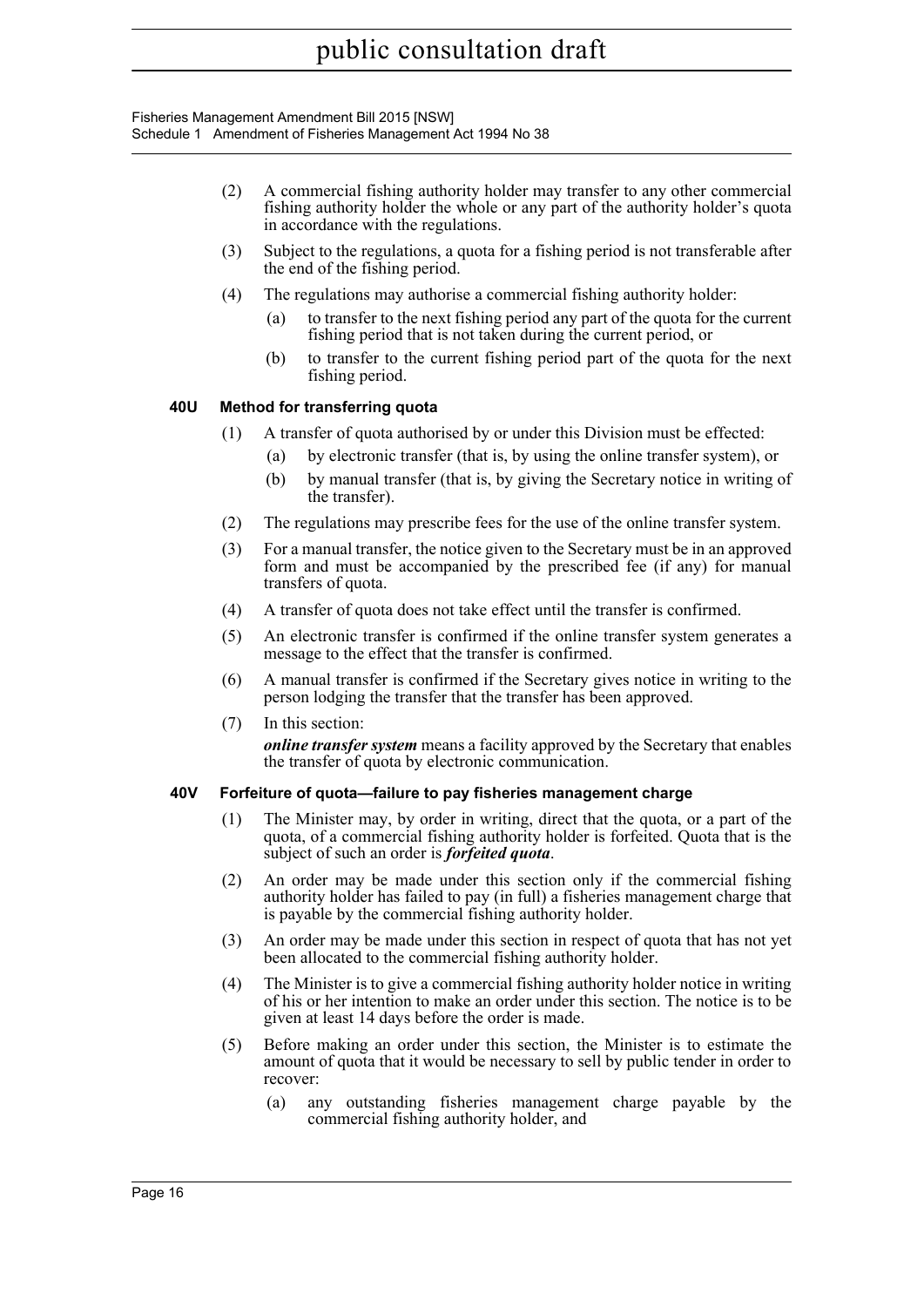Fisheries Management Amendment Bill 2015 [NSW] Schedule 1 Amendment of Fisheries Management Act 1994 No 38

- (b) the reasonable costs that would be incurred by or on behalf of the Minister in respect of such a sale.
- (6) The amount of quota forfeited under the order must not exceed that estimate.

#### **40W How forfeited quota is to be dealt with**

- (1) The Minister may retain, re-allocate or sell forfeited quota.
- (2) Forfeited quota may be re-allocated in any way the Minister considers appropriate.
- (3) Forfeited quota must not be re-allocated to the commercial fishing authority holder by whom it was forfeited unless the outstanding fishing management charges payable by the commercial fishing authority holder have been paid in full.
- (4) Any forfeited quota that is sold by the Minister is to be sold by public tender.
- (5) The purchase price for forfeited quota that is sold is to be applied as follows:
	- (a) if any fisheries management charge payable by the commercial fishing authority holder would, on payment, be paid to the credit of the Consolidated Fund, the outstanding amount of the charge is to be deducted from the purchase price and paid to the credit of the Consolidated Fund,
	- (b) if any fisheries management charge payable by the commercial fishing authority holder would, on payment, be paid into a trust fund, the outstanding amount of the charge is to be deducted from the purchase price and paid to the credit of the trust fund,
	- (c) any reasonable costs incurred by or on behalf of the Minister in connection with the sale of the forfeited quota is to be deducted from the purchase price and paid to the credit of the Consolidated Fund,
	- (d) the balance (if any) remaining after payment of the amounts referred to in paragraphs  $(a)$ – $(c)$  is to be paid to the commercial fishing authority holder.
- (6) The Minister may recover from a commercial fishing authority holder, as a debt in any court of competent jurisdiction, any reasonable costs incurred by or on behalf of the Minister in selling forfeited quota, being costs not otherwise recovered as provided by this section.
- (7) If the Minister decides not to sell forfeited quota, or to re-allocate it to the commercial fishing authority holder by whom it was forfeited, the Minister must deduct the sale value of the forfeited quota from the amount owed by the commercial fishing authority holder.
- (8) The *sale value* of forfeited quota is the purchase price that the Minister considers would be obtained if the forfeited quota were sold by public tender, minus the reasonable costs that would be incurred in connection with the sale.

## **40X Implementation of determinations**

- (1) The Minister is required to review the regulations and other instruments under this Act in light of any commercial fishing determination and any allocation of that commercial fishing determination.
- (2) If the determination is required under the management plan for a share management fishery, the determination is to be implemented in accordance with this Act and the management plan.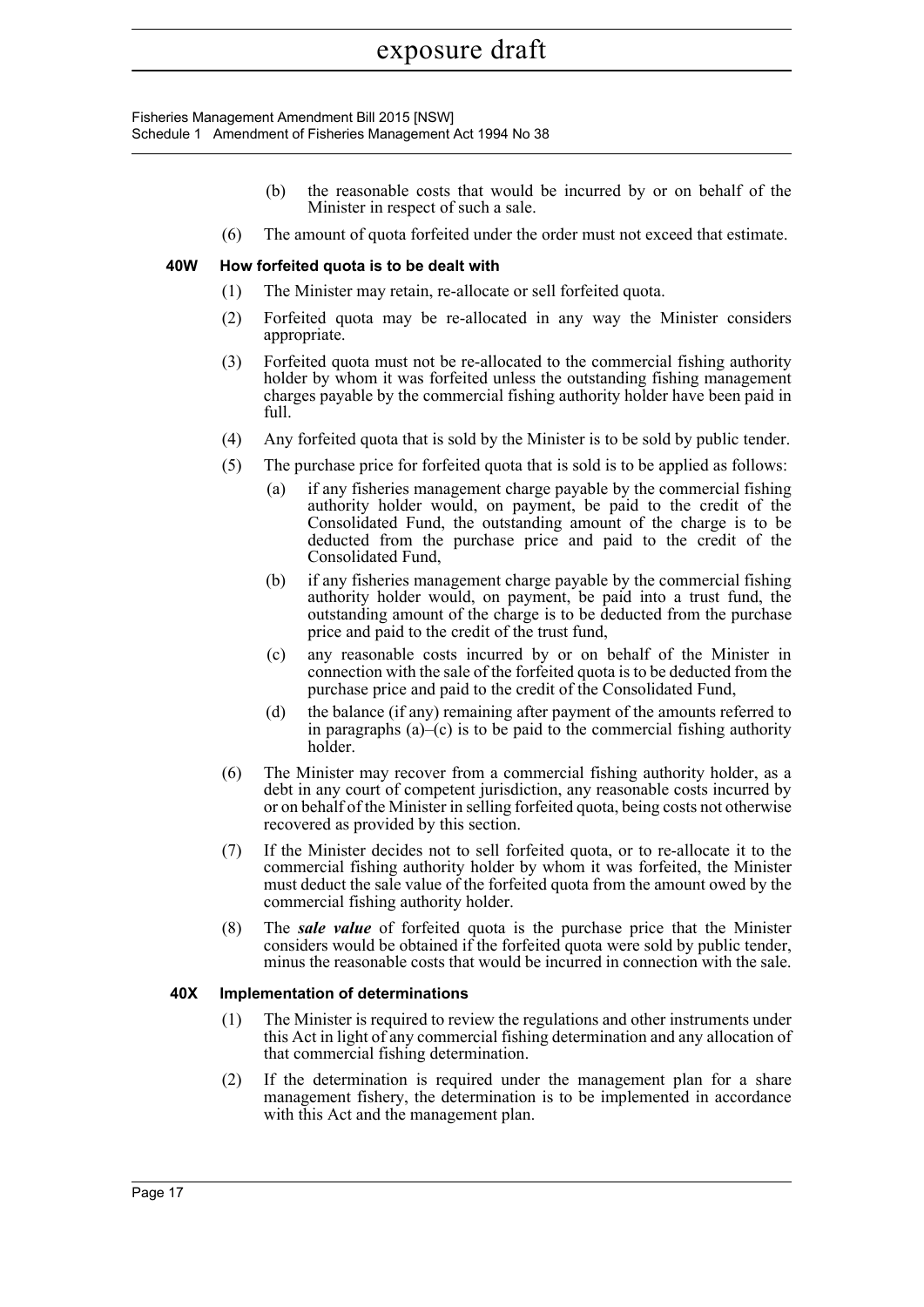Fisheries Management Amendment Bill 2015 [NSW] Schedule 1 Amendment of Fisheries Management Act 1994 No 38

## **Division 5 Allocation of non-commercial fishing determinations**

## **40Y Definition**

In this Division:

*non-commercial fishing determination* means a fishing determination that relates to:

- (a) the taking of fish by recreational fishers, or
- (b) the taking of fish by recreational fishing methods, or
- (c) the taking of fish during charter fishing activities, or
- (d) the taking of fish for recreational fishing purposes, Aboriginal cultural fishing or any other purpose other than for sale.

## **40Z Allocation of non-commercial fishing determination**

- (1) The Secretary may allocate a non-commercial fishing determination amongst fishers or classes of fishers.
- (2) A non-commercial fishing determination is to be allocated only if:
	- (a) the regulations require the fishing determination to be allocated, or
	- (b) the Minister directs that the fishing determination be allocated.
- (3) The regulations may provide for and, subject to the regulations, the Minister may direct:
	- (a) the manner and extent to which a non-commercial fishing determination is to be allocated, and
	- (b) the fishers or classes of fishers amongst whom the non-commercial fishing determination is to be allocated.
- (4) Notice of an allocation is to be published on the website of the Department.

## **40ZA Implementation of non-commercial fishing determinations**

- (1) The Minister is required to review the regulations and other instruments under this Act in light of any non-commercial fishing determination and any allocation of that non-commercial fishing determination.
- (2) In particular, the Minister is required to consider whether any restrictions on non-commercial fishing set by the regulations and other instruments (such as bag limits, fishing method restrictions and fishing closures) remain appropriate, in light of the non-commercial fishing determination and allocation, to give effect to the policy objective of the determination and allocation.

## **[25] Section 41 Staged implementation of share management fisheries**

Omit "an interim Management Advisory Committee for the fishery is established" from section 41 (b).

Insert instead "an advisory group may be established".

## **[26] Section 41A, Division 2A of Part 3, sections 50 (7), 73A and 77A**

Omit the provisions.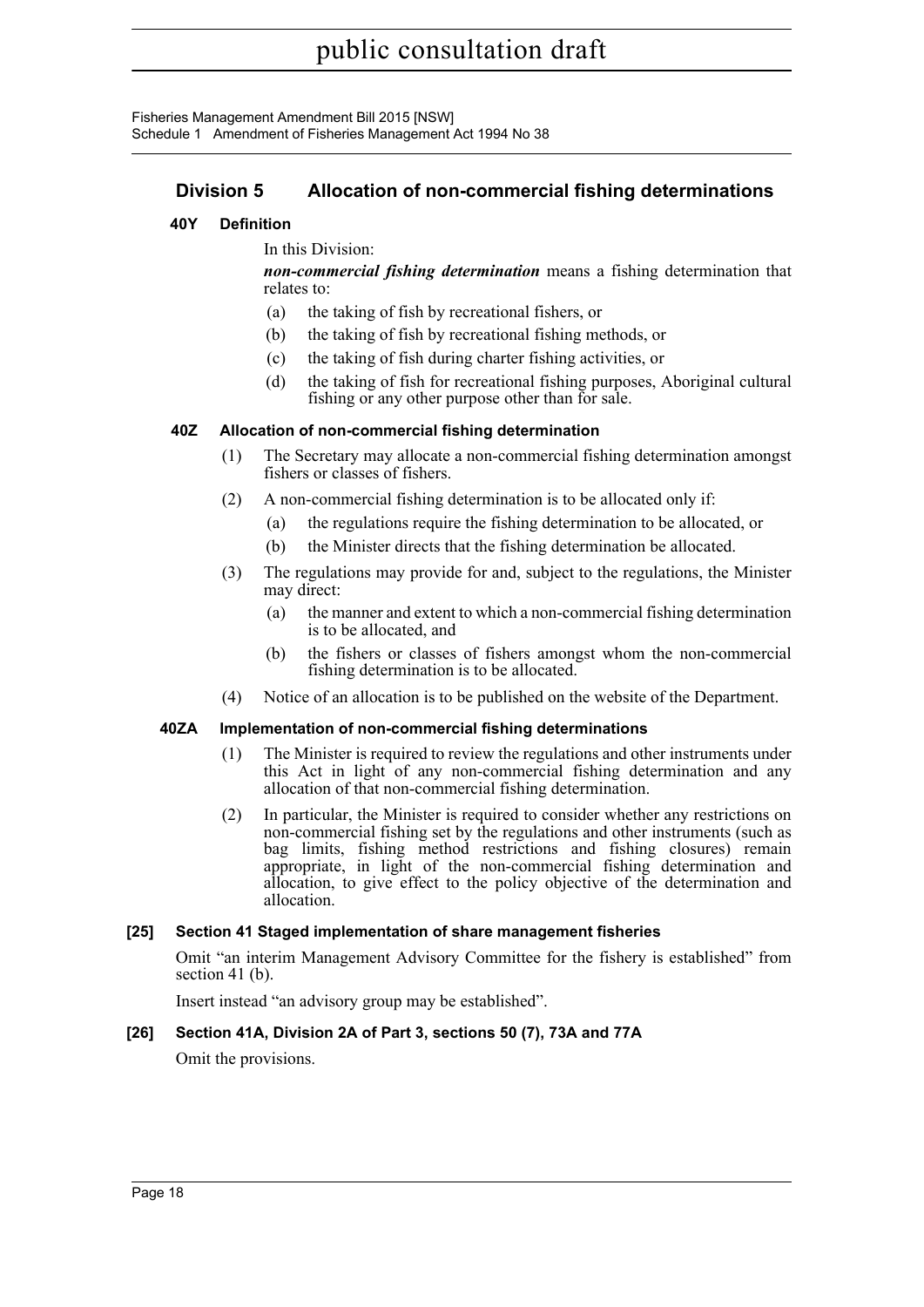Fisheries Management Amendment Bill 2015 [NSW] Schedule 1 Amendment of Fisheries Management Act 1994 No 38

## **[27] Section 44 Omission of share management fishery**

Omit section 44 (8). Insert at the end of section 44:

**Note.** Division 4A permits a fishery to be redefined, without payment of compensation, if the redefinition proposal has majority support.

#### **[28] Part 3, Division 4A**

Insert after Division 4:

## **Division 4A Redefinition proposals**

#### **55A Minister may put forward redefinition proposal**

- (1) The Minister may put a redefinition proposal to shareholders in one or more share management fisheries.
- (2) In this Division, a *redefinition proposal* is a proposal to do any or all of the following:
	- (a) to change the description of one or more share management fisheries in Schedule 1,
	- (b) to amalgamate 2 or more classes of shares in one or more share management fisheries,
	- (c) to replace one or more classes of shares in one or more share management fisheries with one or more new or existing classes of shares.
- (3) A redefinition proposal may involve the cancellation of shares, the issue of new shares or the reissue of shares.

#### **55B Notice of redefinition proposal**

- (1) If the Minister decides to put a redefinition proposal to shareholders, the Minister is to give public notice of the redefinition proposal.
- (2) For the purposes of this section, *public notice* is notice:
	- (a) published in the Gazette, and
	- (b) published in any other way the Minister considers appropriate, and
	- (c) given to each shareholder affected by the redefinition proposal.
- (3) The public notice must:
	- (a) describe the redefinition proposal, and
	- (b) specify the redefinition arrangements for the redefinition proposal, and
	- (c) invite shareholders affected by the redefinition proposal to vote on the redefinition proposal, and
	- (d) set out the arrangements for voting on the redefinition proposal, and
	- (e) contain such other information as the Minister considers appropriate.
- (4) A public notice may be varied by further public notice under this section.
- (5) In this Division, *redefinition arrangements* are the proposed arrangements for the implementation of a redefinition proposal, including arrangements relating to the issue, cancellation or reissue of shares if the redefinition proposal is proceeded with.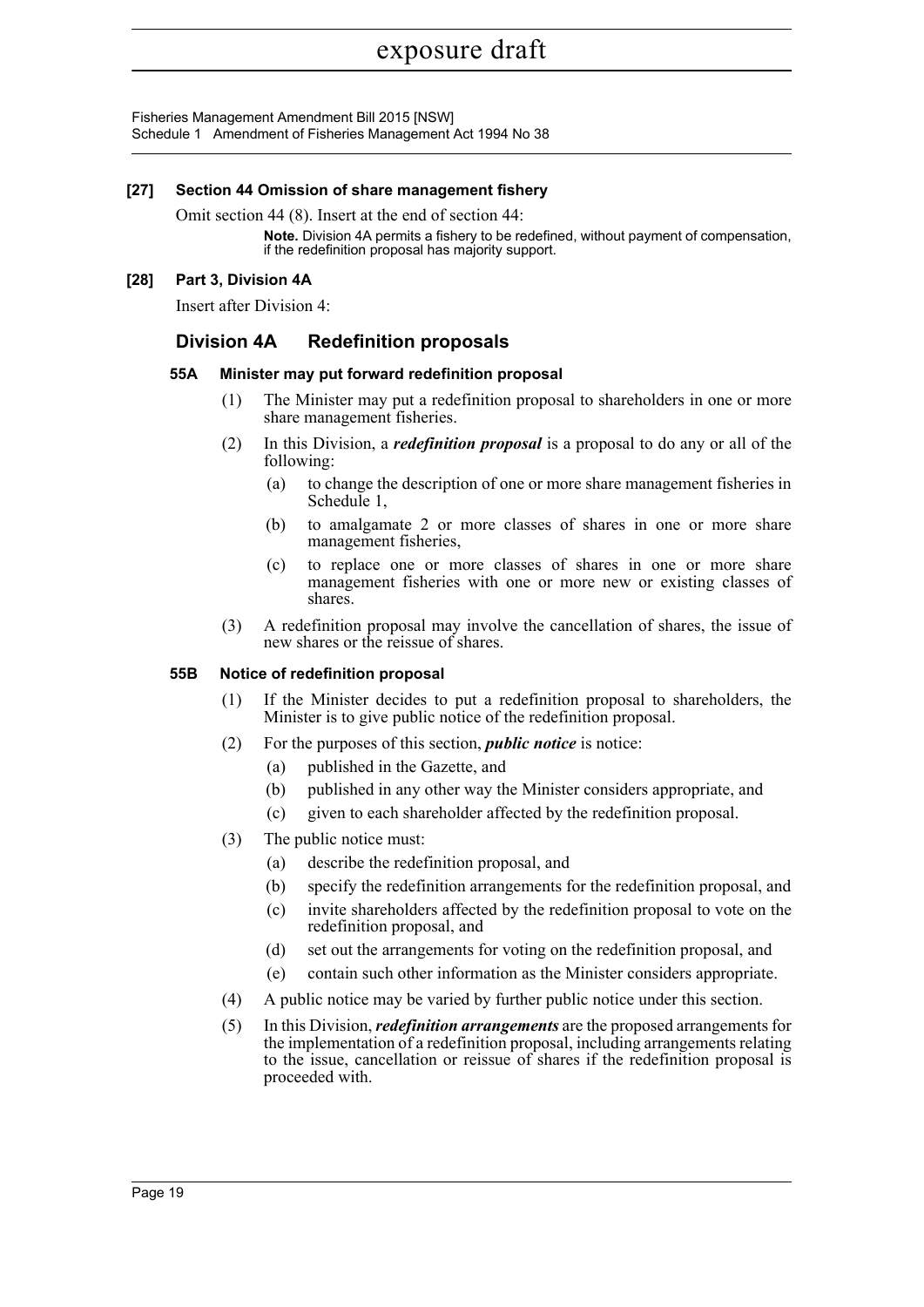Fisheries Management Amendment Bill 2015 [NSW] Schedule 1 Amendment of Fisheries Management Act 1994 No 38

#### **55C Shareholders who are affected by a redefinition proposal**

For the purposes of this Division, a shareholder is *affected* by a redefinition proposal if:

- (a) in the case of a redefinition proposal that involves a change to a description of one or more share management fisheries in Schedule 1 the shareholder is a shareholder in a fishery the description of which will be changed under the proposal, and
- (b) in the case of a redefinition proposal that involves the amalgamation of classes of shares or replacing classes of shares—the shareholder holds a class of shares concerned.

#### **55D Poll on redefinition proposal**

- (1) The Secretary may arrange for the conduct of a poll of shareholders affected by a redefinition proposal for the purposes of determining whether there is majority support for the redefinition proposal.
- (2) For the purposes of a poll under this section, each shareholder is entitled to no more than one vote regardless of the number of shares held.
- (3) A corporation that is a shareholder is required to nominate a single individual to vote in the poll on behalf of the corporation. The individual so nominated is taken, for the purposes of the poll, to be the shareholder of the shares held by the corporation.
- (4) Two or more persons who hold a share jointly are required to nominate a single individual to vote in the poll on behalf of the joint shareholders. The individual so nominated is taken, for the purposes of the poll, to be the shareholder of the shares held jointly.
- (5) The regulations may make further provision for or with respect to polls under this Division.

## **55E Outcome of poll**

- (1) Following the conduct of a poll, the Secretary is to determine whether, on the basis of the poll, the redefinition proposal has majority support.
- (2) The question of whether a redefinition proposal has majority support is to be determined in accordance with the regulations.
- (3) The regulations may provide that shareholders who fail to vote in a poll are to be disregarded when determining whether a redefinition proposal has majority support.
- (4) The regulations may provide for the weighting of votes on the basis of the number of shares held by a shareholder affected by a redefinition proposal.
- (5) Following the conduct of a poll, the Secretary may issue a certificate that specifies:
	- (a) the date on which the poll was conducted, and
	- (b) the results of the poll, and
	- (c) whether, on the basis of those results, the redefinition proposal has majority support.
- (6) A certificate issued under this section is admissible in evidence in any proceedings and is prima facie evidence of the matters certified in the certificate.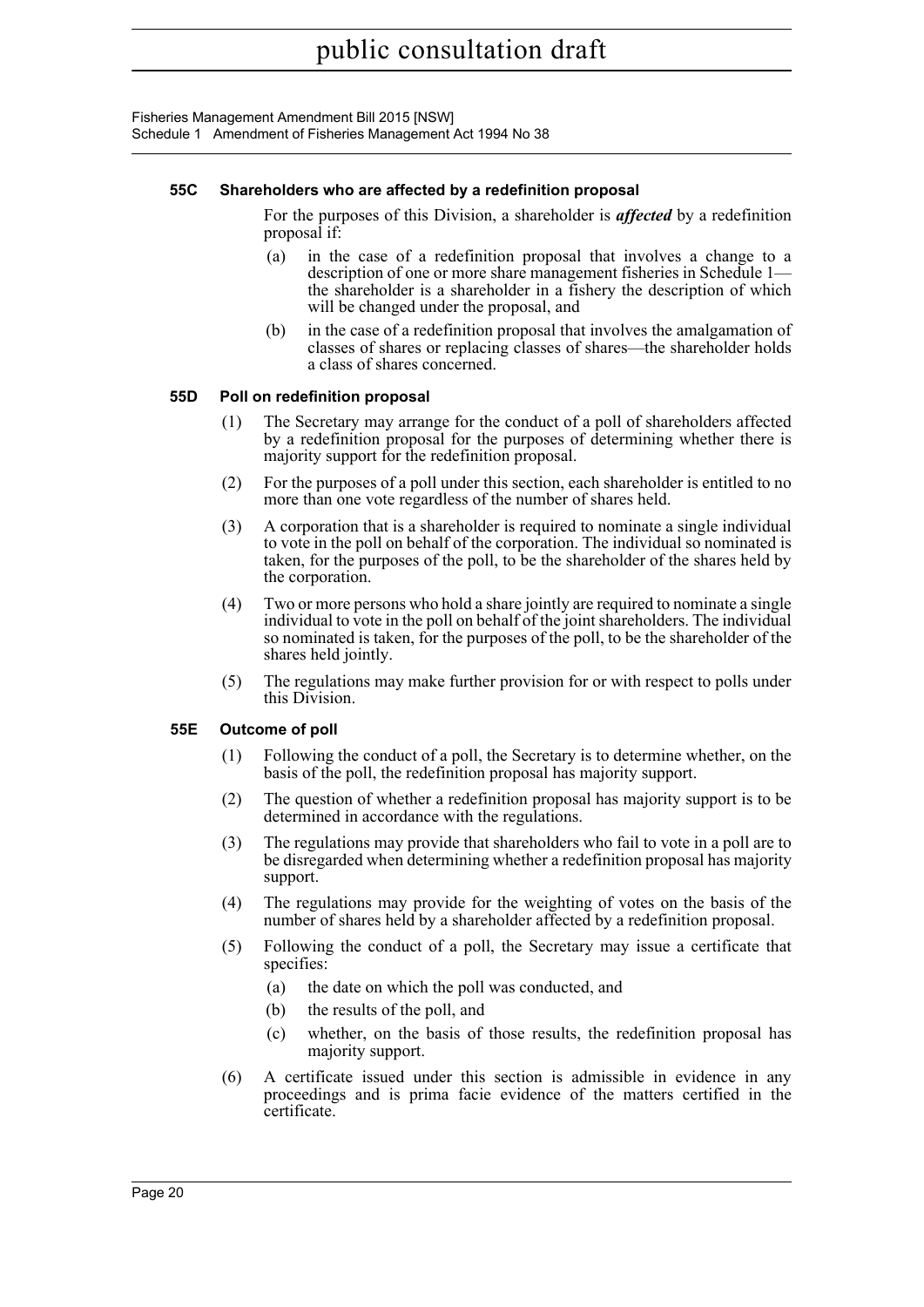Fisheries Management Amendment Bill 2015 [NSW] Schedule 1 Amendment of Fisheries Management Act 1994 No 38

> (7) The Minister is to publicise the results of the poll by giving notice of the results to shareholders affected by the redefinition proposal and in such other manner (if any) as the Minister considers appropriate.

#### **55F Power to implement redefinition proposal that has majority support**

- (1) If a redefinition proposal has majority support, the Minister may implement the redefinition proposal, including by cancelling shares and issuing or re-issuing shares as contemplated by the redefinition arrangements for the redefinition proposal.
- (2) The regulations may make further provision for the implementation of redefinition proposals.
- (3) Section 45 does not apply to the redefinition of an existing share management fishery under a redefinition proposal that has majority support.
- (4) No compensation (including damages or any other form of compensation) is payable because of the cancellation of shares under this section or anything else that is done to implement a redefinition proposal that has majority support.
- (5) Subsection (4) does not apply to compensation (if any) that is expressly offered to shareholders under a redefinition proposal.

#### **55G Power to redefine fishery with shareholder support**

- (1) The Governor may, by proclamation made on the recommendation of the Minister and published on the NSW legislation website, amend Schedule 1 by inserting or omitting the description of a fishery.
- (2) The Minister is to recommend the making of a proclamation under this section only if the Minister has issued a certificate that certifies that the purpose of the proclamation is to give effect to a redefinition proposal that has majority support.
- (3) Any defect in the certificate does not affect the validity of a proclamation made under this section.
- (4) Section 44 does not apply if a description of a share management fishery is omitted from Schedule 1 under this section.

## **[29] Section 57 Content of management plan**

Insert after section 57 (1):

- (1A) To avoid doubt, a provision of this Act that confers power to make regulations for or with respect to a matter also confers power to include provisions in a management plan for a share management fishery for or with respect to that matter.
- (1B) Accordingly, a reference in this Act (however expressed) to anything provided for, prescribed by or required by the regulations includes, in relation to a share management fishery, a reference to anything provided for, prescribed by or required by the management plan for the fishery.

## **[30] Section 58 Public and industry consultation**

Omit section 58 (2). Insert instead:

(2) The Minister is to consult on the proposed plan with any advisory councils or advisory groups representing commercial or recreational fishing interests,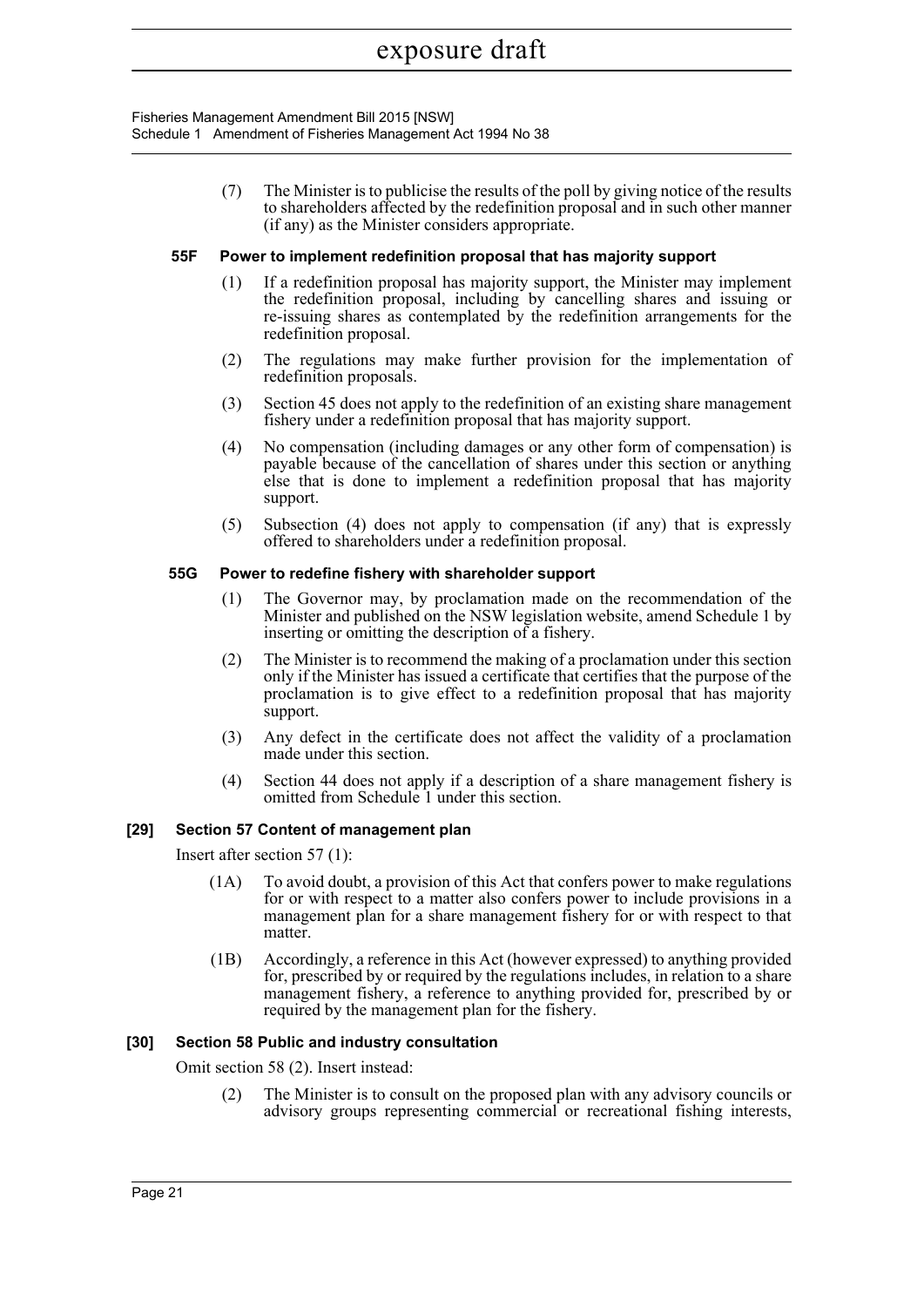Fisheries Management Amendment Bill 2015 [NSW] Schedule 1 Amendment of Fisheries Management Act 1994 No 38

> indigenous interests or conservation interests that the Minister considers to have a sufficient interest in the plan.

## **[31] Section 58 (3)**

Insert after section 58 (2):

(3) This section does not apply to an amendment of a management plan for a fishery or of a supporting plan.

## **[32] Section 62 Plan prevails over other regulations**

Omit "or any fishing closure" from section 62 (1).

## **[33] Section 62 (2)**

Omit "or fishing closure".

## **[34] Section 62 (3) and (4)**

Omit the subsections.

## **[35] Section 63 Fisheries reviews—new plan**

Omit "the Management Advisory Committee for the fishery," from section 63 (3).

Insert instead "any relevant advisory group".

## **[36] Section 66 Who may fish in share management fisheries**

Omit section 66 (b). Insert instead:

(b) if the management plan fixes a minimum shareholding to take fish in the fishery that applies to the holder—the holder has not less than the minimum shareholding required, and

## **[37] Section 67 Minimum shareholding required to fish**

Omit section 67 (1). Insert instead:

- (1) The management plan for a share management fishery may fix a minimum shareholding required to take fish in the fishery.
- (1A) A person who holds shares in the fishery is not entitled to take fish in the fishery or to nominate another person to do so on his or her behalf unless the person has the minimum shareholding required to take fish in the fishery.

## **[38] Section 68 Endorsements on licences**

Omit "required under this Division," from section 68 (3) (b).

## **[39] Section 68 (3) (b)**

Insert "(if the management plan for the fishery fixes such minimums)" after "concerned".

**[40] Section 68 (9)**

Omit "the requirement for a minimum shareholding does not apply and".

## **[41] Section 69 Nomination of commercial fisher by holder of shares**

Omit section 69 (2). Insert instead:

(2) If the management plan for the fishery fixes a minimum shareholding required to take fish in the fishery that applies to the holder, the holder may not take fish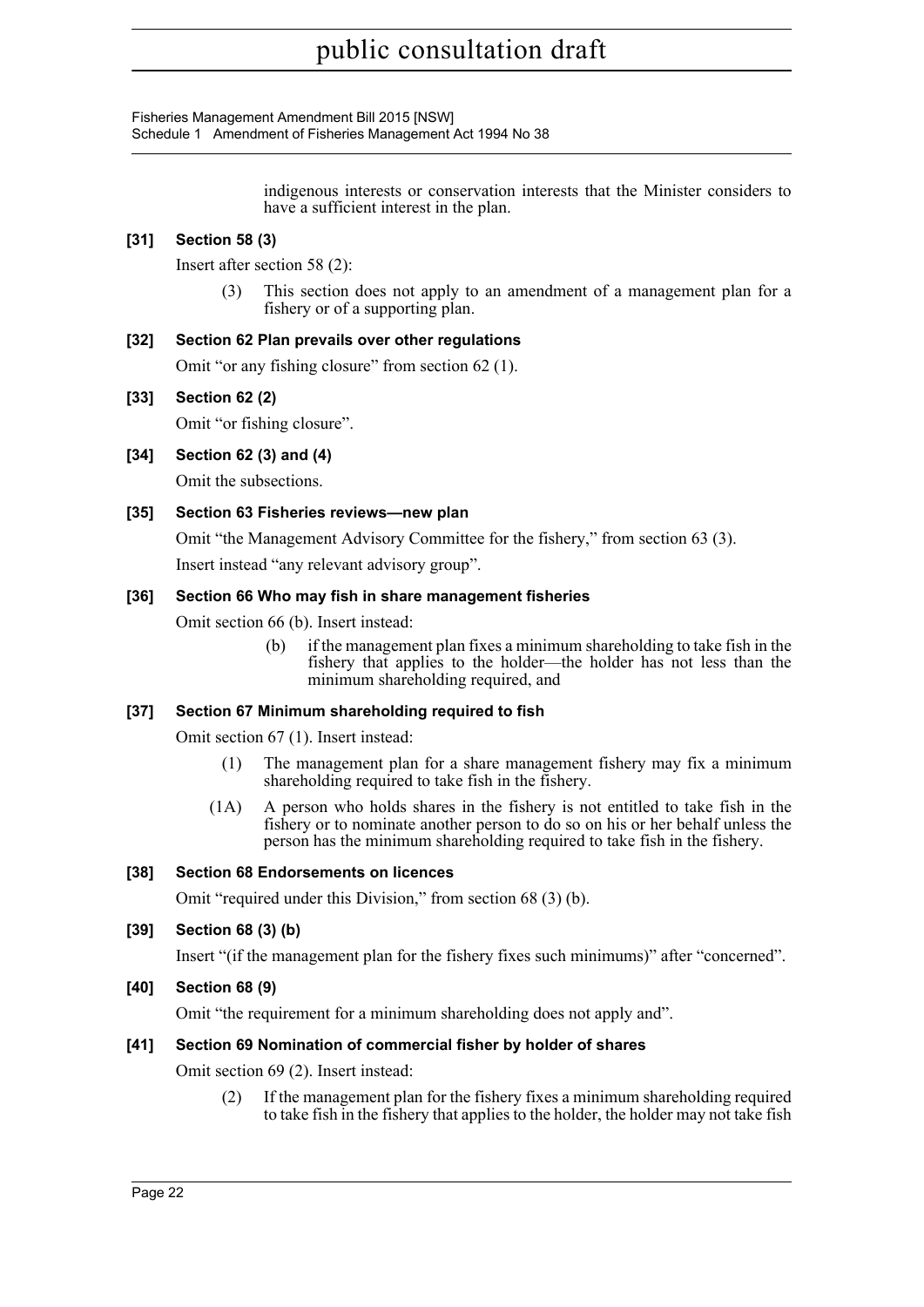Fisheries Management Amendment Bill 2015 [NSW] Schedule 1 Amendment of Fisheries Management Act 1994 No 38

> in the fishery unless the holder has at least the minimum shareholding required to take fish in the fishery.

## **[42] Section 69 (3)**

Insert "prescribed by the regulations or (subject to the regulations)" after "manner".

#### **[43] Section 70 Special endorsements to take fish in share management fishery**

Omit "the Management Advisory Committee for the fishery, and with any other relevant commercial or recreational fishing industry bodies" from section 70 (2).

Insert instead "any relevant advisory council or advisory group".

## **[44] Section 70 (2A)**

Insert after section 70 (2):

(2A) The Minister is to issue endorsements under this section in accordance with the criteria (if any) specified in the management plan for the fishery.

## **[45] Section 70 (4) (b)**

Omit "of 6 months or such shorter period as is".

## **[46] Section 71A Issue of further classes of shares in fishery**

Omit section 71A (3) and (4).

## **[47] Section 71A (6)**

Insert after section 71A (5):

(6) To avoid doubt, Division 3 does not apply to the issue of further classes of shares under a management plan.

## **[48] Section 72 Maximum shareholding permitted**

Omit section 72 (1)–(3). Insert instead:

- (1) The management plan for a share management fishery may fix a maximum shareholding for the fishery.
- (2) Different maximum shareholdings may be fixed for different classes of shares.

## **[49] Section 73 Duration of shareholding**

Omit "category 1" from section 73 (1).

## **[50] Section 74 Surrender of shares**

Omit section 74 (2) and (3). Insert instead:

- (2) The Minister may retain, cancel, reissue or sell shares that are surrendered.
- (3) If the Minister cancels the shares, new shares are not to be issued in their place.
- (4) If the Minister sells surrendered shares, the Minister may pay up to 85% of the purchase price to the holder of the shares. The balance of the purchase price, after deduction of sale expenses and shareholder dues, is to be credited to the Consolidated Fund.
- (5) During any period in which surrendered shares are retained by the Minister, the Minister is not liable for any fisheries management charge in respect of those shares.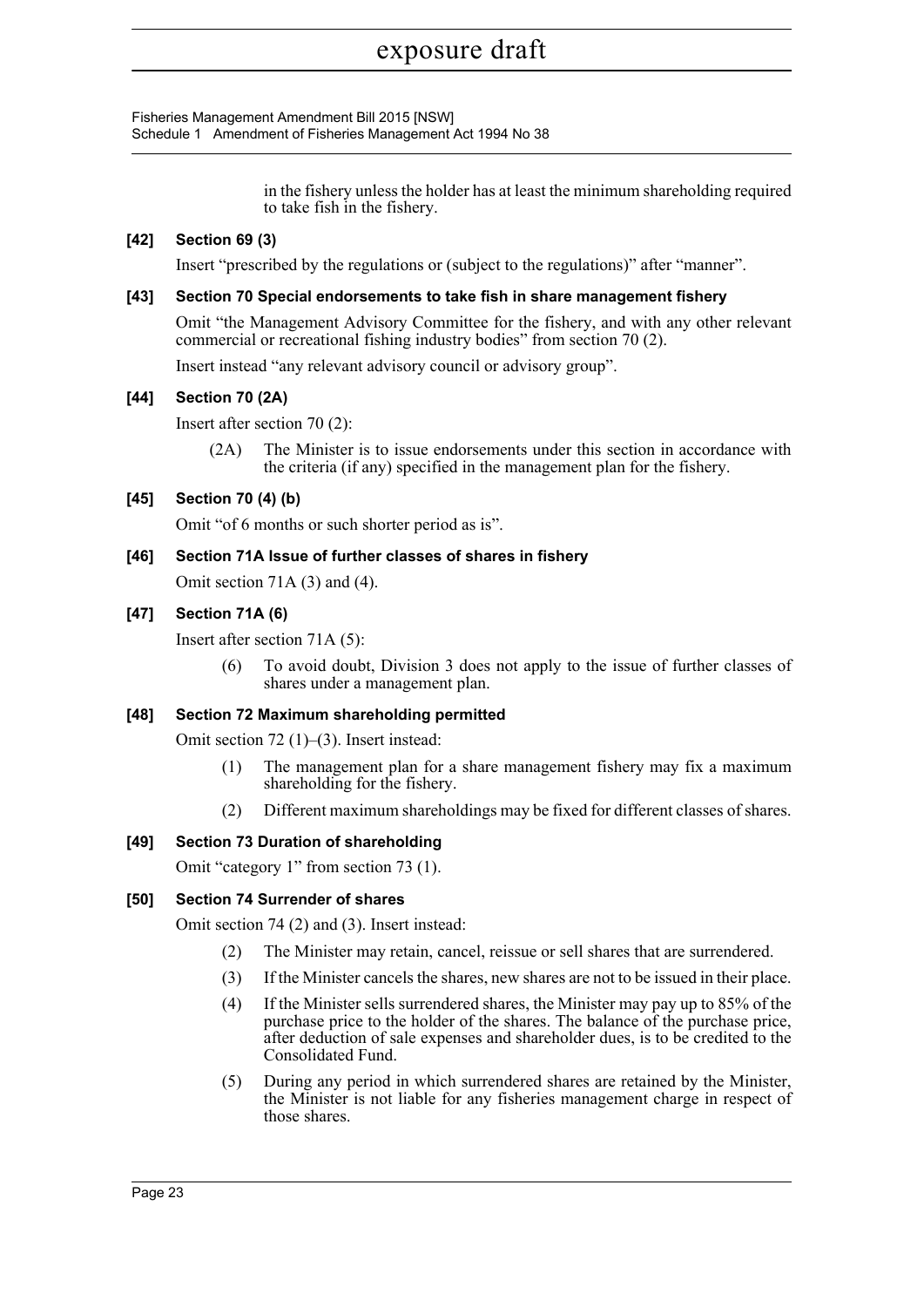#### Fisheries Management Amendment Bill 2015 [NSW] Schedule 1 Amendment of Fisheries Management Act 1994 No 38

(6) In this section:

*sale expenses* means expenses reasonably incurred in connection with a sale of shares.

*shareholder dues* means any amount owed by a shareholder in connection with shares that would, on payment, be paid into the Commercial Fishing Trust Fund.

## **[51] Section 75 Forfeiture of shares for certain contraventions of Act**

Insert "order of" after "forfeiture of shares by" in section 75 (4).

#### **[52] Section 75 (5)–(10)**

Omit the subsections.

## **[53] Sections 75A and 75B**

Insert after section 75:

#### **75A Payment for fish caught in contravention of quota or forfeiture of shares**

- (1) A shareholder who, during any period, takes fish in contravention of the shareholder's quota (whether personally or by means of a nominated fisher) is required to pay to the Secretary the value of the fish so taken. The amount paid is to be credited to the Consolidated Fund.
- (2) If the amount required to be paid by the shareholder is not paid within the time specified by the Minister in a written notice to the shareholder, the Minister may direct that the requisite number of shares of the shareholder are forfeited.
- (3) The *requisite number* of shares is the number of shares that, if sold by public tender, would in the Minister's opinion raise an amount equivalent to the amount required to be paid by the shareholder.
- (4) If the shareholder does not have sufficient shares, the balance of the amount required to be paid by the shareholder may be recovered by the Minister as a debt in a court of competent jurisdiction.
- (5) The value of fish for the purposes of this section is the value that the Minister considers to be the market value of the fish. If the Minister is satisfied that the shareholder did not intend to contravene the shareholder's quota, the Minister is to reduce the value by the amount the Minister considers appropriate for the costs incurred by the shareholder in taking the fish.
- (6) For the purposes of this section, fish taken by a shareholder include fish taken on behalf of the shareholder by a commercial fisher duly nominated by the shareholder under this Part.
- (7) Nothing in this section precludes proceedings being taken for an offence against this Act or the regulations.
- (8) The management plan for a fishery may provide that this section does not apply in specified circumstances to the taking of fish in the fishery.

#### **75B How forfeited shares are to be dealt with**

- (1) The Minister may retain, cancel, reissue or sell shares that are forfeited.
- (2) Any forfeited shares that are sold by the Minister are to be sold by public tender.
- (3) The purchase price for forfeited shares that are sold is to be paid to the credit of the Consolidated Fund, subject to this section.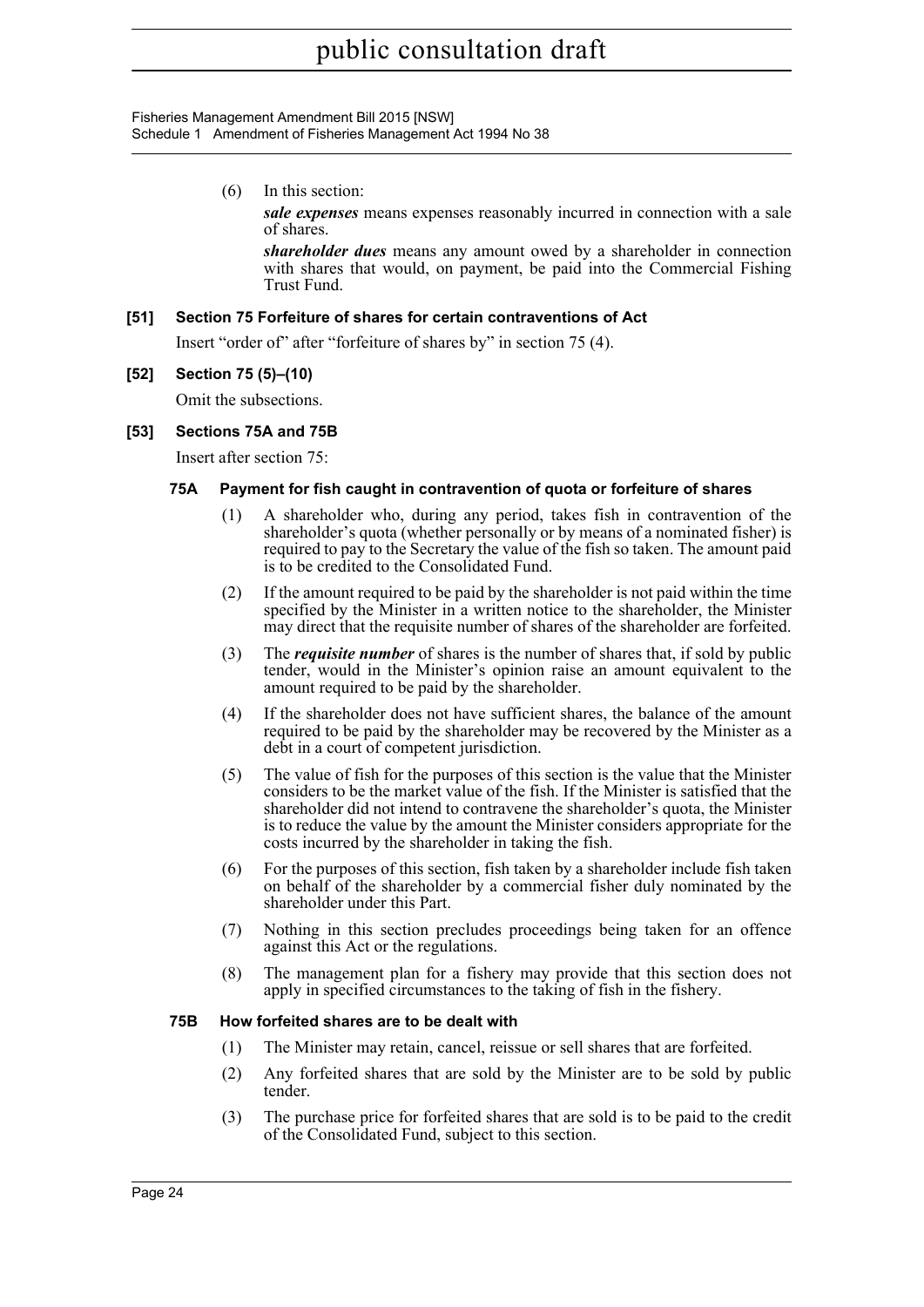Fisheries Management Amendment Bill 2015 [NSW] Schedule 1 Amendment of Fisheries Management Act 1994 No 38

- (4) If any amount is due under this Part in respect of the forfeited shares that would, on payment, be paid into the Commercial Fishing Trust Fund, that amount is to be deducted from the purchase price and paid to the credit of the Commercial Fishing Trust Fund and the balance after payment is to be paid to the credit of the Consolidated Fund. (5) If shares forfeited for a failure by the shareholder to pay a community contribution or other amount due under this Part are sold, the following provisions apply: (a) any community contribution due under this Part is to be deducted from the purchase price and paid to the credit of the Consolidated Fund, (b) any other amount due under this Part that would, on payment, be paid into the Commercial Fishing Trust Fund is to be deducted from the purchase price and paid to the credit of the Commercial Fishing Trust Fund, (c) any reasonable costs incurred by or on behalf of the Minister in connection with the sale of the shares are to be deducted from the purchase price and paid to the credit of the Consolidated Fund, (d) the balance (if any) remaining after payment of the amounts referred to in paragraphs  $(a)$ – $(c)$  is to be paid to the shareholder. (6) The regulations may authorise or require the payment of any part of the purchase price to a person (other than the shareholder) who had an interest in the shares. Any such payment may be made only after payment of the amounts referred to in subsection  $(5)$  (a)–(c). (7) The Minister may recover from a person, as a debt in any court of competent jurisdiction, any reasonable costs incurred by or on behalf of the Minister in selling shares forfeited by the person, being costs not otherwise recovered as provided by this section. (8) If shares forfeited for a failure by the shareholder to pay a community contribution or other amount due under this Part are not sold, the Minister is to deduct the sale value of the shares from the amount owed by the shareholder.
- (9) The *sale value* of shares is the purchase price that the Minister considers would be obtained if the shares were sold by public tender, minus the reasonable costs that would be incurred in connection with the sale.
- (10) During any period in which forfeited shares are retained by the Minister, the Minister is not liable for any fisheries management charge in respect of those shares.

## **[54] Section 76 Management charges**

Omit "the Management Advisory Committee for the fishery" from section 76 (8).

Insert instead "any relevant advisory group for the fishery".

## **[55] Section 77 Community contribution for access to share management fishery**

Omit "category 1" from section 77 (1).

**[56] Part 3, Division 8**

Omit the Division.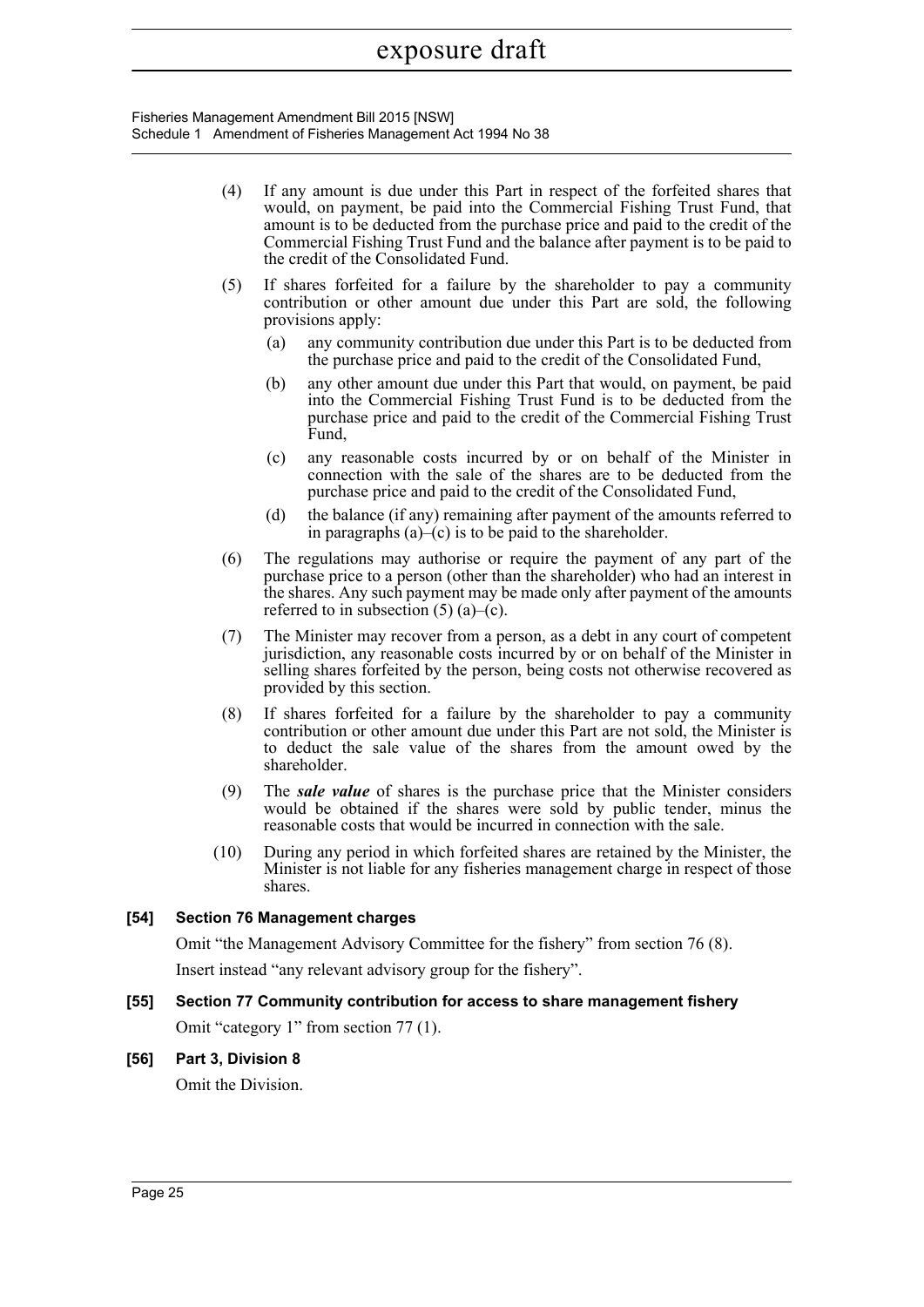Fisheries Management Amendment Bill 2015 [NSW] Schedule 1 Amendment of Fisheries Management Act 1994 No 38

## **[57] Section 88A**

Insert before section 89:

#### **88A Definitions**

In this Division:

*dealing* in a share means any transaction that purports to have the effect of transferring, assigning, transmitting, mortgaging or otherwise creating any interest in a share in a share management fishery.

*prohibited dealing* in a share means any dealing that would result in a shareholder acquiring more shares in a fishery than is permitted by this Act or that would otherwise contravene this Act.

## **[58] Sections 91–91B**

Omit section 91. Insert instead:

## **91 Registration of dealings in shares**

A dealing in a share does not have effect until it is registered in the Share Register.

## **91A Online registration of dealings**

- (1) A party to a dealing may register the dealing by means of the online trading system.
- (2) A person must not use the online trading system for the purpose of registering a prohibited dealing.

Maximum penalty: 50 penalty units.

- (3) The regulations may prescribe the fees payable for use of the online trading system.
- (4) In this section:

*online trading system* means a system or facility for electronic communication approved by the Secretary that enables the registration of dealings in the Share Register.

## **91B Paper-based registration of dealings**

- (1) A party to a dealing in a share may make an application to the Secretary for the dealing to be registered.
- (2) Such an application must be in a form approved by the Secretary and must be accompanied by:
	- (a) the document that embodies the dealing, and
	- (b) a document setting out such particulars (if any) as are prescribed by the regulations for the purposes of this paragraph, and
	- (c) duplicates of the documents referred to in paragraphs (a) and (b), and
	- (d) such fee (if any) as is prescribed by the regulations.
- (3) If such an application is approved by the Secretary, the Secretary must:
	- (a) register the dealing by entering in the Share Register particulars of the name of the person acquiring the interest and a description of the dealing, and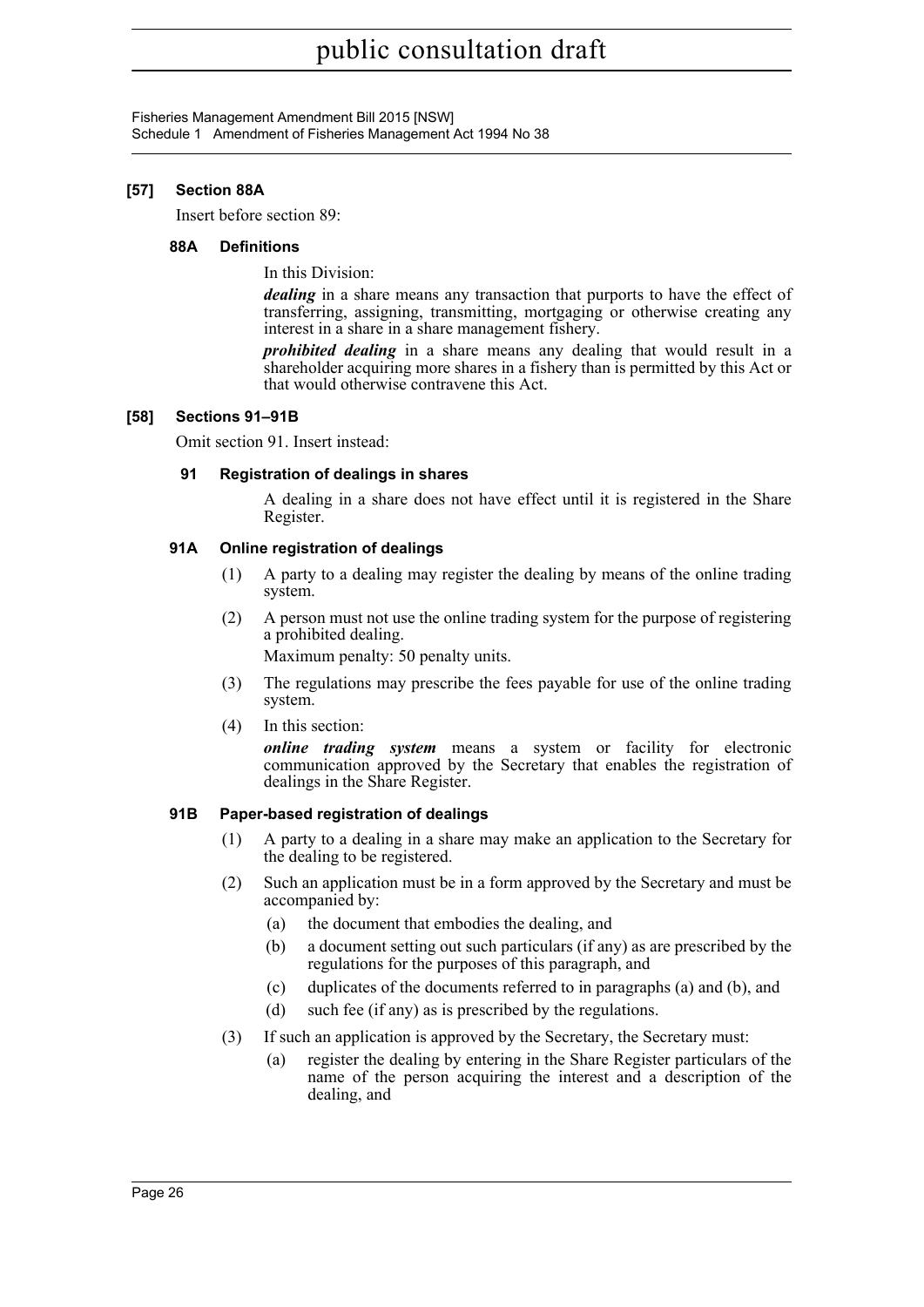Fisheries Management Amendment Bill 2015 [NSW] Schedule 1 Amendment of Fisheries Management Act 1994 No 38

- (b) endorse on the document relating to the dealing and the duplicate of that document the fact of the entry having been made, together with the date and time of the making of the entry.
- (4) When those entries in the Share Register have been made:
	- (a) the duplicate of the document relating to the dealing is to be retained by the Secretary and made available for inspection in accordance with this Division, and
	- (b) the original document is to be returned to the person who made the application for registration.
- (5) The Secretary is not to register a dealing in a share in any share management fishery if the dealing is a prohibited dealing.

#### **[59] Section 96 Secretary not concerned as to the effect of documents lodged for registration**

Omit "under section 91 (Registration of dealings in shares)".

Insert instead "in connection with an application for registration of a dealing".

## **[60] Section 97 Inspection of Share Register and registered documents**

Omit "in accordance with section 91 (Registration of dealings in shares)" from section 97 (1).

Insert instead "in accordance with section 91B (Paper-based registration of dealings)".

## **[61] Section 97 (3)**

Insert after section 97 (2):

The Secretary is not required to make information available for inspection under this section if the information is of a type specified by the regulations to be excluded from this section.

#### **[62] Section 98 Evidentiary provisions**

Omit "under section 91 (Registration of dealings in shares)" from section 98 (4).

Insert instead "under section 91B (Paper-based registration of dealings)".

## **[63] Section 99 Correction of Share Register**

Insert at the end of the section:

- (2) If a prohibited dealing in a share is registered in the Register, the Secretary may take any steps necessary to rectify the Register and restore the integrity of the Register.
- (3) The actions that the Secretary is authorised to take under this section include the following:
	- (a) cancelling or amending the registration of a dealing,
	- (b) making a new recording in the Register.
- (4) The Secretary may pay compensation to any person who, in the opinion of the Secretary, is unfairly disadvantaged by action taken by the Secretary under this section.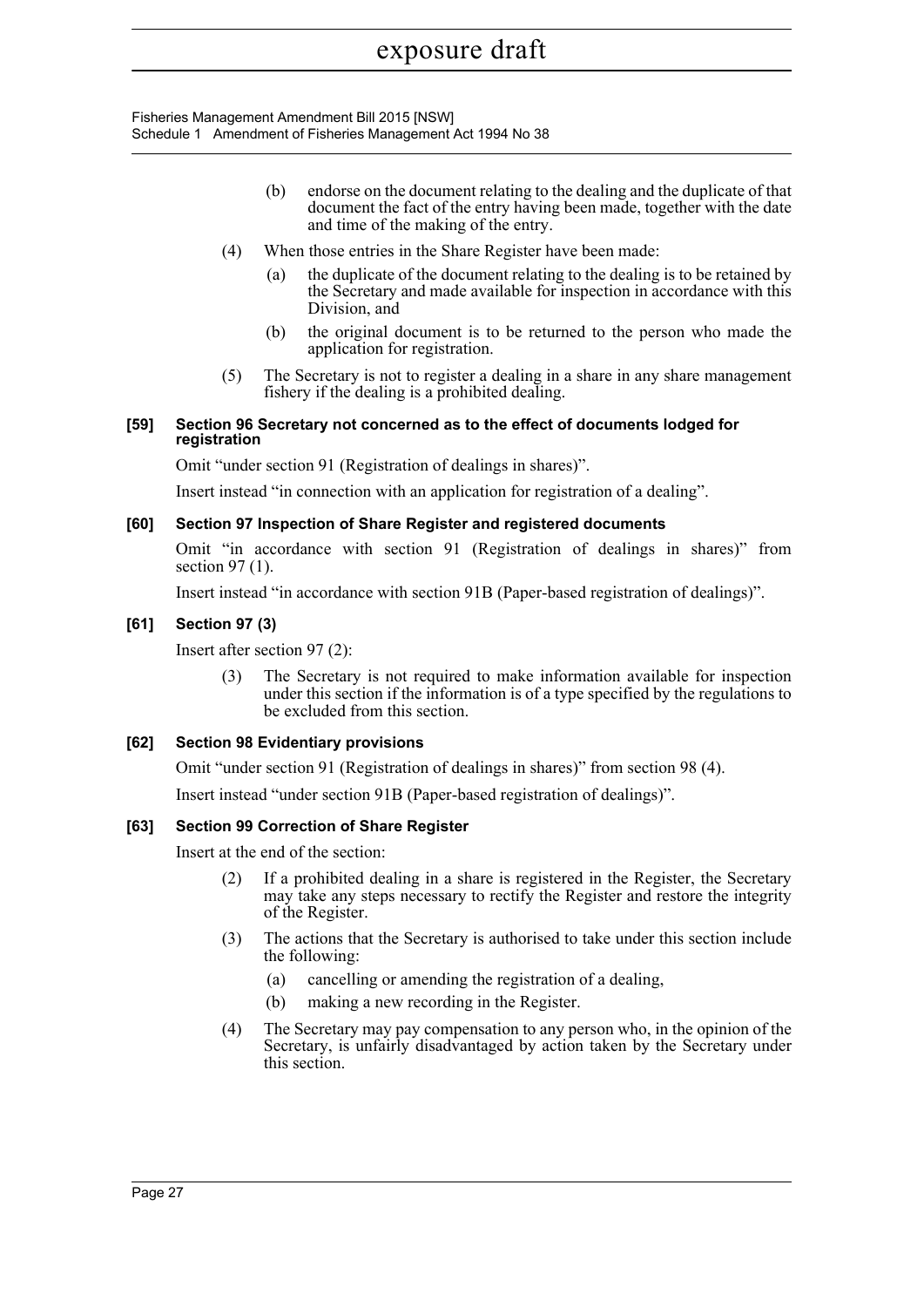Fisheries Management Amendment Bill 2015 [NSW] Schedule 1 Amendment of Fisheries Management Act 1994 No 38

## **[64] Section 106**

Insert after section 105:

#### **106 Use of crew members**

The holder of a commercial fishing licence must not take fish for sale with the assistance of any other person (a *crew member*) unless the use of the crew member to assist in the taking of fish for sale is authorised by the holder's commercial fishing licence.

Maximum penalty: 50 penalty units.

## **[65] Part 4, Division 2**

Omit the Division. Insert instead:

## **Division 2 Fishing boat licences**

- **107 Licence required to use boat for declared commercial fishing boat activities**
	- (1) A boat may be used for the purpose of a declared commercial fishing boat activity only if a fishing boat licence authorises the use of the boat for declared commercial fishing boat activities.
	- (2) For the purposes of this Division, a *declared commercial fishing boat activity* is any commercial fishing boat activity declared by the regulations to be a commercial fishing boat activity for which a fishing boat licence is required.
	- (3) A *commercial fishing boat activity* is any activity involving the use of a boat:
		- (a) to take fish for sale from waters to which this Act applies, or
		- (b) to land fish in New South Wales that were taken from other waters (after the boat departed from a port in New South Wales).
	- (4) The regulations may provide that a boat licensed under a law of the Commonwealth or of another State or a Territory is taken to be authorised to be used for the purposes of declared commercial fishing boat activities.

## **107A Offence of engaging in unlicensed activity**

(1) The master of a boat must not use the boat, or permit the boat to be used, for a declared commercial fishing boat activity unless authorised to do so by a fishing boat licence.

Maximum penalty: 100 penalty units.

- (2) The use of a boat for a declared commercial fishing boat activity is authorised by a fishing boat licence only if:
	- (a) the master of the boat is the holder of a fishing boat licence or acting with the consent of the holder of a fishing boat licence, and
	- (b) the boat is being used in accordance with that fishing boat licence.

## **107B Fishing boat licences**

- (1) The Minister may issue to a person a licence (a *fishing boat licence*) that authorises a boat to be used for declared commercial fishing boat activities.
- (2) A fishing boat licence authorises the use of a single boat for all declared commercial fishing boat activities.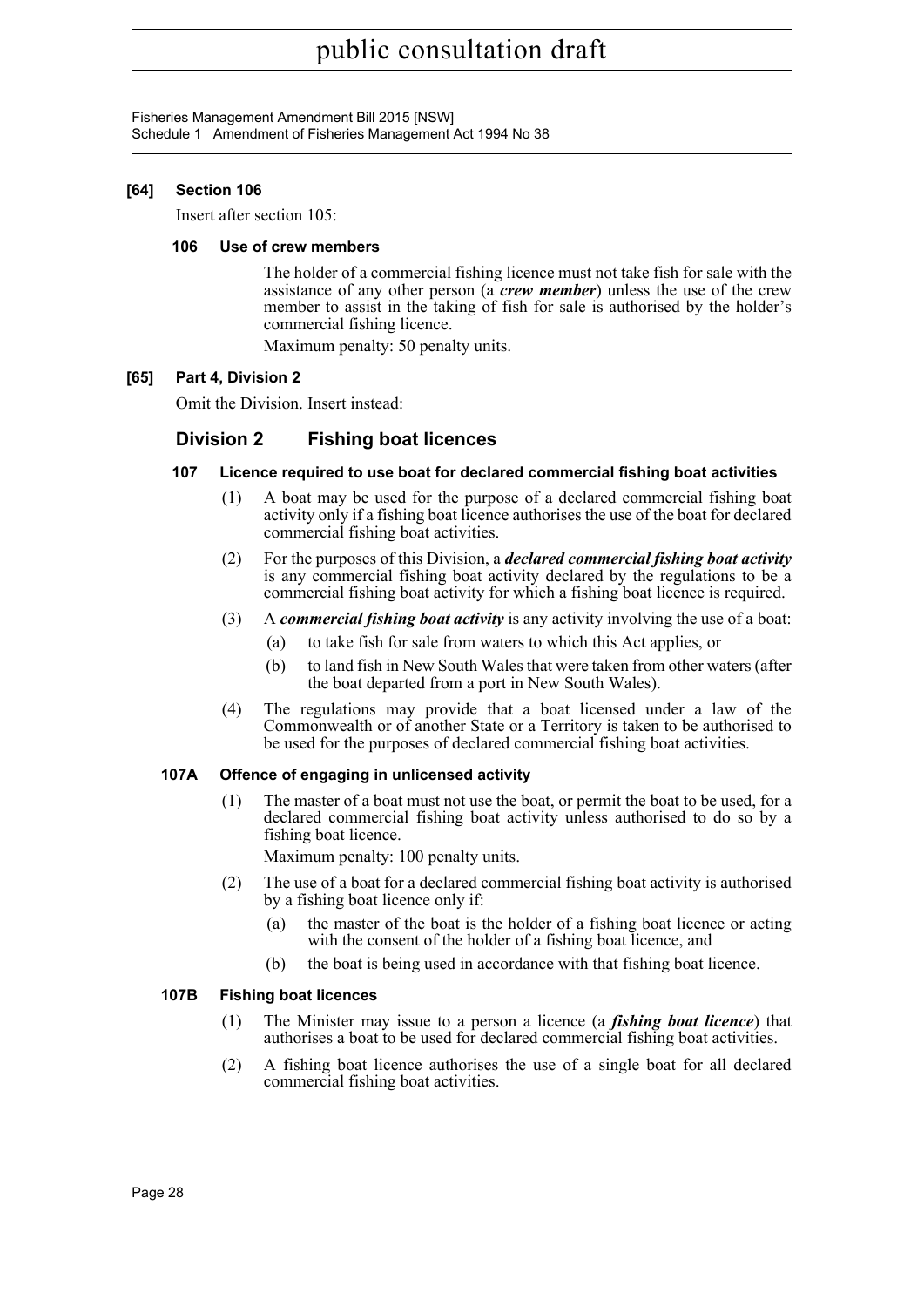Fisheries Management Amendment Bill 2015 [NSW] Schedule 1 Amendment of Fisheries Management Act 1994 No 38

- (3) A fishing boat licence may be issued whether or not the applicant for the licence is able to provide identification details for the boat to be used under the authority of the licence.
- (4) The holder of a fishing boat licence must not use a boat, or permit a boat to be used, for a declared commercial fishing boat activity under the authority or purported authority of the licence unless the holder has given the Secretary notice of the identification details for the boat to be used. Maximum penalty: 10 penalty units.
- (5) The notice must be given in a form approved by the Secretary.
- (6) In this section, the *identification details* for a boat means such details as the Secretary requires to identify a boat.

## **108 Provisions relating to fishing boat licences**

- (1) A person may apply to the Minister for the issue of a fishing boat licence.
- (2) An application is to be in the form approved by the Minister.
- (3) The Minister is required to issue a fishing boat licence if application for the licence is duly made unless the Minister is authorised by the regulations to refuse the application.
- (4) A fishing boat licence:
	- (a) is subject to such conditions as are prescribed by the regulations or specified in the licence, and
	- (b) remains in force for such period as is specified in the licence, and
	- (c) may be renewed from time to time in accordance with the regulations, and
	- (d) may be cancelled or suspended by the Minister in the circumstances authorised by the regulations.
- (5) The regulations may prescribe different classes of fishing boat licences.
- (6) The Minister may, at any time by notice in writing to the holder of a fishing boat licence, revoke or vary the conditions of the licence or add new conditions. This subsection does not apply to conditions prescribed by the regulations.
- (7) The holder of a fishing boat licence who contravenes any condition of the licence is guilty of an offence. Maximum penalty: 100 penalty units.

(8) The regulations may make provision for or with respect to fishing boat licences. In particular, the regulations may prescribe the fee or fees payable in respect of an application for the issue or renewal of a licence.

## **109 Evidentiary provision**

In any proceedings under this Act, evidence that a boat was being used or purportedly being used under the authority of a fishing boat licence, is evidence that fish taken by the use of the boat, or landed from the boat, were fish taken for sale.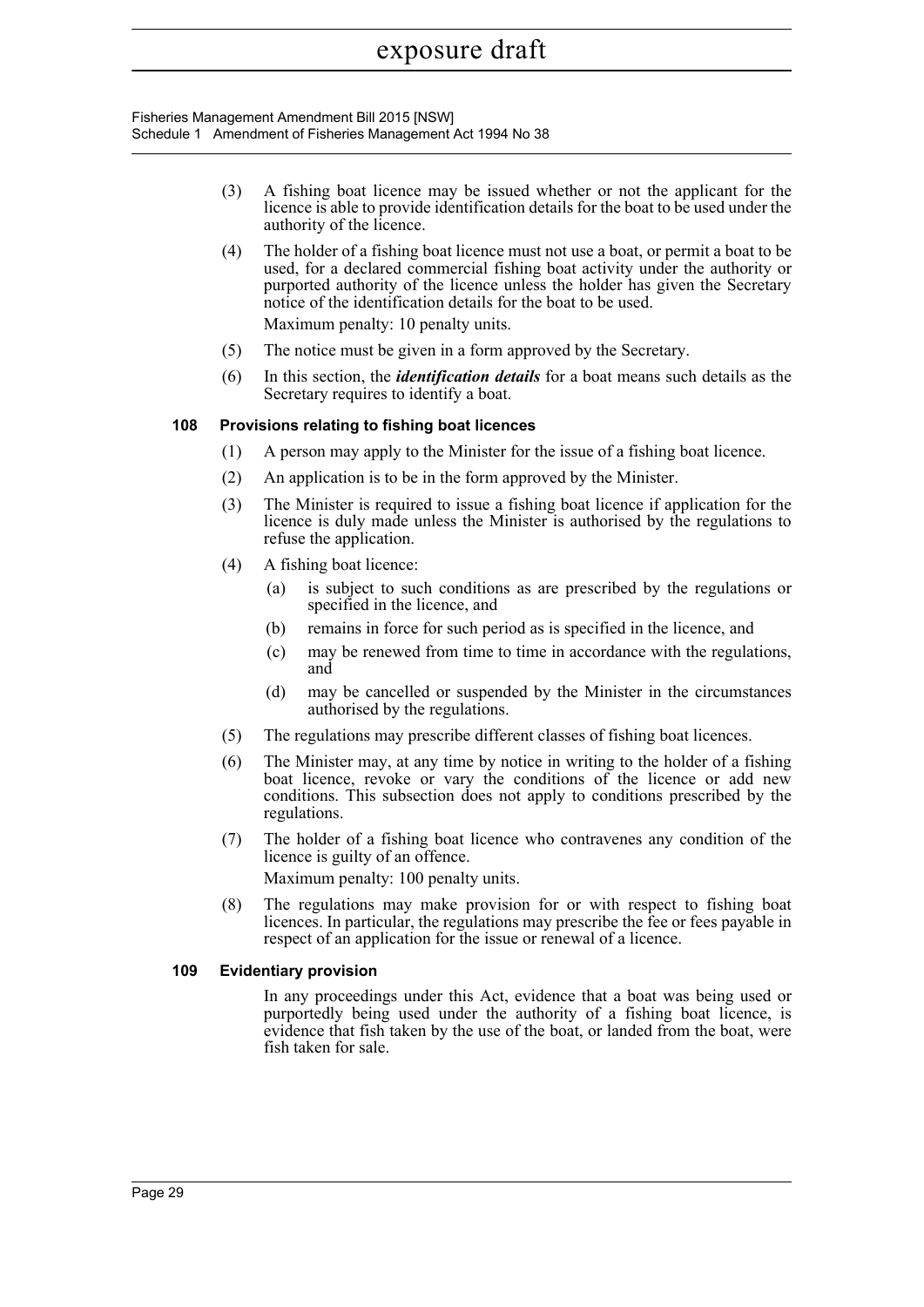Fisheries Management Amendment Bill 2015 [NSW] Schedule 1 Amendment of Fisheries Management Act 1994 No 38

## **[66] Section 115A Payment of contribution to industry costs**

Omit ", if the regulations so require, pay to the Minister an annual contribution" from section 115A (1).

Insert instead "pay to the Minister a contribution".

## **[67] Section 115A (3)–(4C)**

Omit section 115A (3) and (4). Insert instead:

- (3) The Minister may, subject to this section, determine the contribution payable by participants in a restricted fishery under this section.
- (4) The contribution is to be such amount as the Minister considers necessary to meet the costs referred to in subsection (1).
- (4A) The contribution is not to exceed the amount prescribed by the regulations.
- (4B) The contribution is payable annually or as otherwise determined by the Minister.
- (4C) The Minister may authorise the payment of a contribution under this section by instalments.

## **[68] Section 115A (7)**

Omit "annual".

## **[69] Section 121 Records to be made by commercial fishers**

Omit section 121 (5). Insert instead:

- (5) A commercial fisher who is required to make a record under this section must, if the regulations so require, ensure that a copy of the record is sent to the Secretary:
	- (a) in a form and manner prescribed by the regulations or (subject to the regulations) approved by the Secretary, and
	- (b) within such period as the regulations prescribe.
	- Maximum penalty: 10 penalty units.

## **[70] Section 122 Records to be made by employers of commercial fishers**

Omit section 122 (6). Insert instead:

- (6) A fishing employer who is required to make a record under this section must, if the regulations so require, ensure that a copy of the record is sent to the Secretary:
	- (a) in a form and manner prescribed by the regulations or (subject to the regulations) approved by the Secretary, and
	- (b) within such period as the regulations prescribe.
	- Maximum penalty: 10 penalty units.

## **[71] Section 122A Records to be made by fish receivers**

Omit section 122A (4). Insert instead:

- (4) A registered fish receiver who is required to make a record under this section must, if the regulations so require, ensure that a copy of the record is sent to the Secretary:
	- (a) in a form and manner prescribed by the regulations or (subject to the regulations) approved by the Secretary, and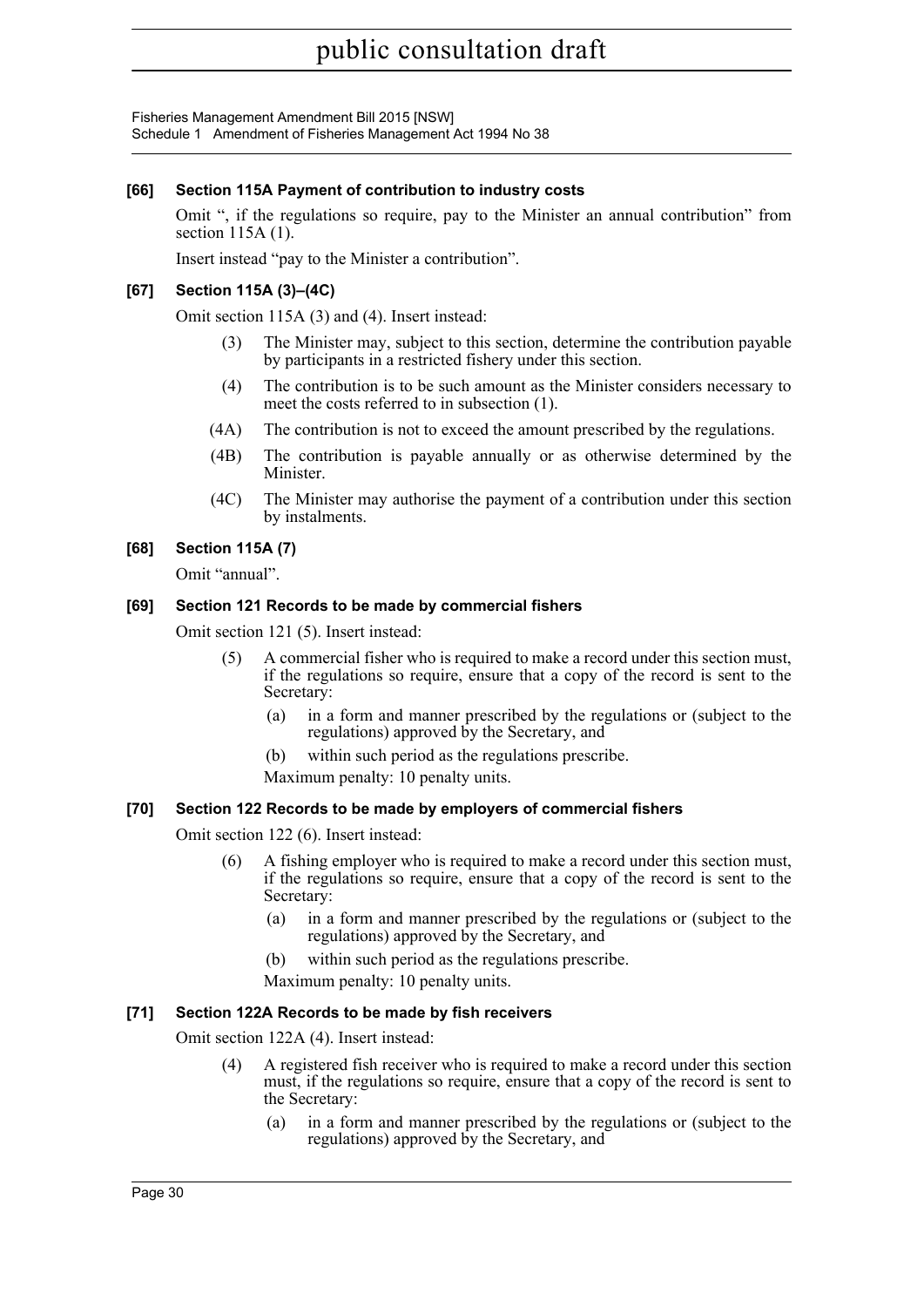Fisheries Management Amendment Bill 2015 [NSW] Schedule 1 Amendment of Fisheries Management Act 1994 No 38

> (b) within such period as the regulations prescribe. Maximum penalty: 10 penalty units.

## **[72] Section 123 Records to be made by sellers**

Insert after section 123 (6):

- (7) A record required to be made under this section is to be made in such form and manner as is prescribed by the regulations or (subject to the regulations) approved by the Minister.
- (8) A requirement to deliver, obtain or retain a record under this section is satisfied if the record is delivered, obtained or retained in accordance with the regulations or (subject to the regulations) the approval of the Minister.

## **[73] Section 123A Records of possession of fish**

Insert after section 123A (6):

(6A) A record required to be produced under this section is to be produced in such form and manner as is prescribed by the regulations or (subject to the regulations) approved by the Minister.

## **[74] Part 4, Division 5A**

Insert after Division 5:

## **Division 5A Fishing reports**

#### **124A Real time reporting**

- (1) The regulations may require commercial fishers, or any specified class of commercial fishers, to report to the Secretary about any commercial fishing activities or proposed commercial fishing activities.
- (2) In particular, the regulations may require a report to be made of the following:
	- (a) particulars of when and where a commercial fisher proposes to take fish,
	- (b) particulars of when and where a commercial fisher proposes to land the catch and the estimated composition and amount of the catch,
	- (c) particulars of when and where the commercial fisher lands the catch and the composition and amount of the landed catch.
- (3) The report must be made using the real time reporting system:
	- (a) within such period as the regulations prescribe, and
	- (b) in a form and manner approved by the Minister.
- (4) The regulations may provide for an alternative method of making the report in the event that the real time reporting system malfunctions or is not available for any reason.
- (5) A commercial fisher who fails to make a report as required by or under this section is guilty of an offence.

Maximum penalty:

- (a) 200 penalty units or imprisonment for 3 months (or both) for a first offence, or
- (b) 400 penalty units or imprisonment for 6 months (or both) for a second or subsequent offence.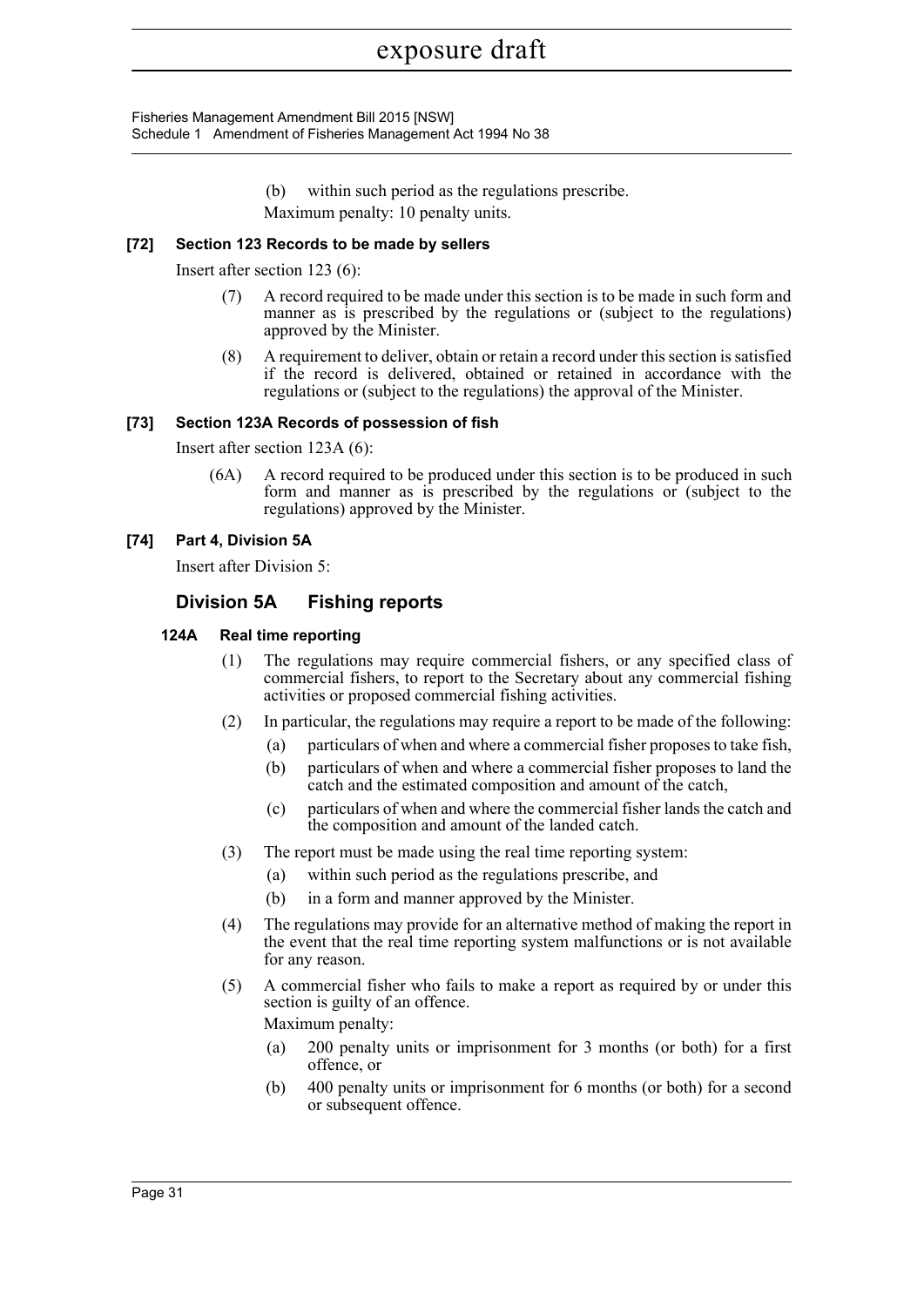Fisheries Management Amendment Bill 2015 [NSW] Schedule 1 Amendment of Fisheries Management Act 1994 No 38

(6) In this section:

*real time reporting system* means a system or facility, approved by the Secretary for the purposes of this section, that enables the making of reports under this section by oral communication or electronic transmission.

#### **124B False reports**

A person who, in any report provided under this Division, knowingly provides any information that is false or misleading in a material particular is guilty of an offence.

Maximum penalty: 200 penalty units or imprisonment for 3 months, or both.

## **[75] Part 4A, Division 1**

Insert before section 127A:

## **Division 1 Preliminary**

## **127 Definitions**

In this Part:

*charter fishing activity*—see section 127A.

*charter fishing business* means a business that provides a charter fishing activity.

*charter fishing business transfer rules* means the rules referred to in section 127J.

*declared charter fishing activity*—see section 127B.

*ecotourism activity*—see section 127AA.

*employed guide* means a person employed or engaged to guide, supervise or instruct persons who engage in recreational fishing activities as part of a charter fishing activity.

*recognised charter fishing business*—see section 127G.

*responsible person* for a charter fishing activity means:

- (a) the master of a boat being used for the charter fishing activity (if the activity is not an ecotourism activity), or
- (b) an employed guide in relation to the charter fishing activity (if the activity is an ecotourism activity).

*seat*—see section 127AB.

*transfer* of a recognised charter fishing business or a component of a recognised charter fishing business means the transfer, transmission, conveyance or assignment of a recognised charter fishing business or component of a recognised charter fishing business, and includes any other dealing in a recognised charter fishing business or component of a recognised charter fishing business of a kind prescribed by the regulations.

#### **[76] Section 127A Meaning of "charter fishing activity"**

Omit section 127A (1). Insert instead:

- (1) A *charter fishing activity* is an activity in which a boat is used for recreational fishing activities on a commercial basis.
- (1A) The recreational fishing activities need not take place in waters within the limits of the State.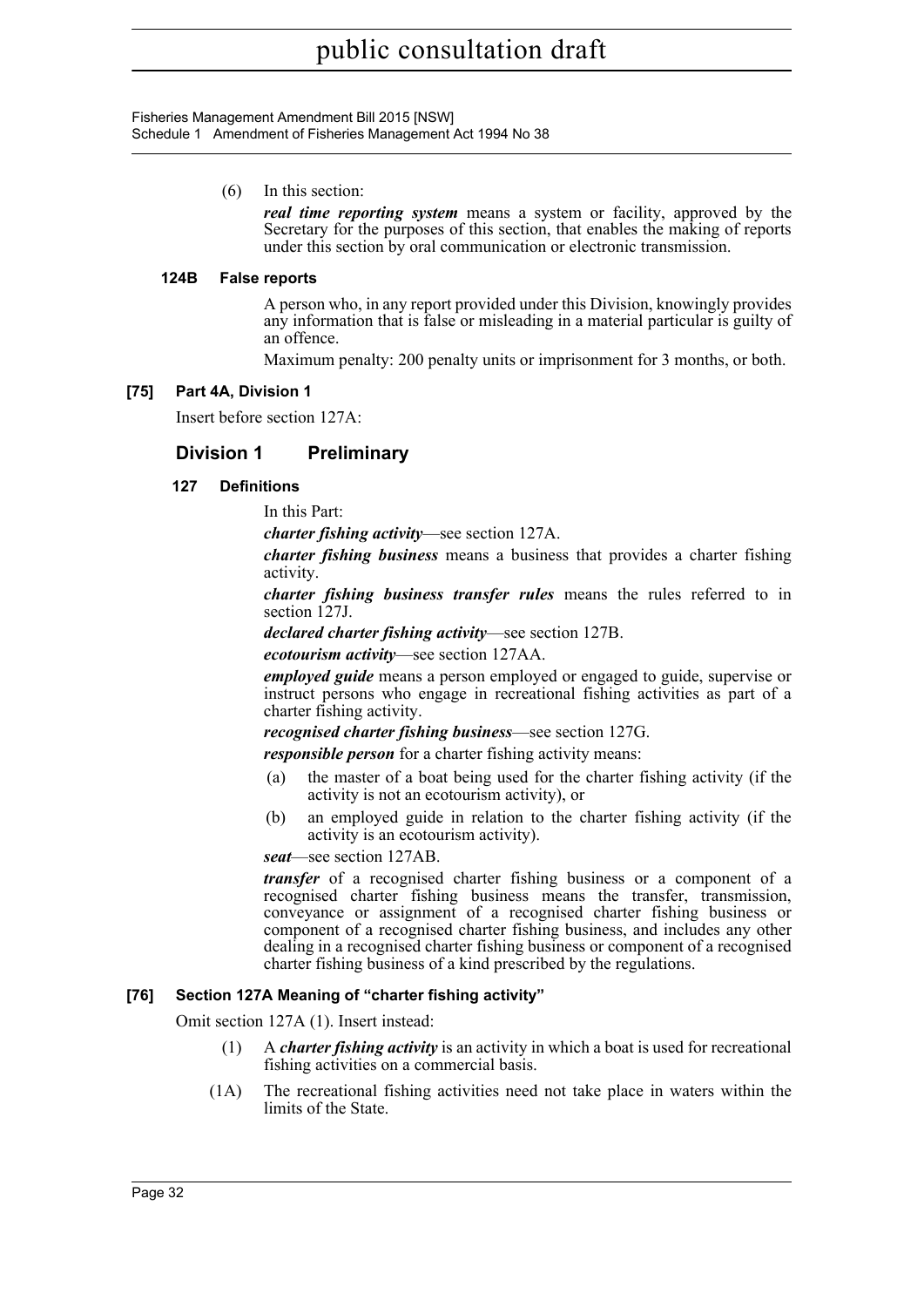Fisheries Management Amendment Bill 2015 [NSW] Schedule 1 Amendment of Fisheries Management Act 1994 No 38

## **[77] Section 127A (2) (c)**

Insert "used or" after "the boat is".

## **[78] Sections 127AA and 127AB**

Insert after section 127A:

#### **127AA Ecotourism activity**

- (1) An *ecotourism activity* is any charter fishing activity in which one or more manually operated boats are used by one or more persons, in the presence of an employed guide, for recreational fishing activities.
- (2) In this section, a *manually operated boat* means a canoe, kayak or other boat of a kind prescribed by the regulations.

#### **127AB Seats available for use in charter fishing activities**

- (1) A *seat* is a notional seat or position in a boat that can be used or made available for use by a charter fishing client when the boat is used for a charter fishing activity.
- (2) The *class* of the seat is the class assigned to the seat by the Secretary, on the basis of the class of charter fishing activities for which the seat may be used or made available.
- (3) In this section, a *charter fishing client* means any person on board a boat being used for a charter fishing activity, excluding:
	- (a) in the case of an ecotourism activity—an employed guide, or
	- (b) in any other case—the master of the boat or a crew member.

## **[79] Part 4A, Division 2, heading**

Insert before section 127B:

## **Division 2 Charter fishing licences**

## **[80] Sections 127B–127CC**

Omit sections 127B and 127C. Insert instead:

#### **127B Certain charter fishing activities require licence**

- (1) A boat may be used for the purpose of a declared charter fishing activity only if that activity is authorised by a charter fishing licence.
- (2) For the purposes of this Part, a *declared charter fishing activity* is any charter fishing activity declared by the regulations to be a charter fishing activity for which a charter fishing licence is required.
- (3) The regulations may provide that a boat licensed or otherwise authorised under a law of the Commonwealth or of another State or a Territory to be used for a charter fishing activity is taken to be authorised under this Part for use in all or any specified declared charter fishing activities.

#### **127C Offence for providing unauthorised charter fishing activity**

A person must not provide, or hold out that the person is able to provide, a declared charter fishing activity unless the person:

(a) is the holder of a charter fishing licence or acting with the consent of the holder of a charter fishing licence, and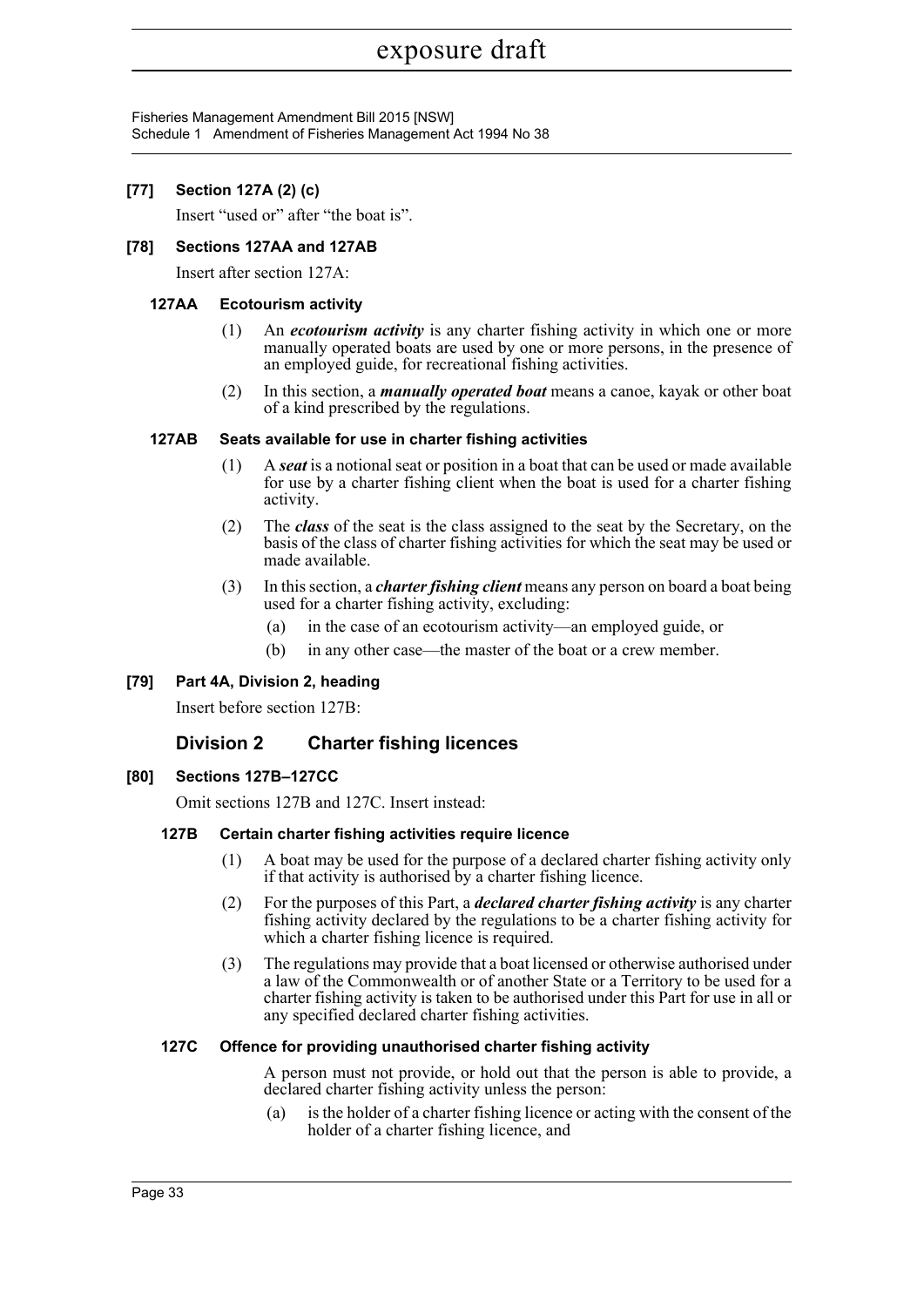Fisheries Management Amendment Bill 2015 [NSW] Schedule 1 Amendment of Fisheries Management Act 1994 No 38

- (b) the licence authorises the charter fishing activity concerned.
- Maximum penalty:
- (a) in the case of an individual:
	- 200 penalty units or imprisonment for 6 months (or both) for a first offence, or
	- (ii) 400 penalty units or imprisonment for 12 months (or both) for a second or subsequent offence, or
- (b) in the case of a corporation:
	- (i) 400 penalty units for a first offence, or
	- (ii) 800 penalty units for a second or subsequent offence.

## **127CA Responsible person to ensure charter fishing activity is authorised by licence**

- (1) The responsible person for a charter fishing activity that is a declared charter fishing activity must not use a boat, or permit a boat to be used, for that charter fishing activity unless authorised to do so by a charter fishing licence. Maximum penalty:
	- (a) in the case of an individual:
		- 200 penalty units or imprisonment for 6 months (or both) for a first offence, or
		- (ii) 400 penalty units or imprisonment for 12 months (or both) for a second or subsequent offence, or
	- (b) in the case of a corporation:
		- (i) 400 penalty units for a first offence, or
		- (ii) 800 penalty units for a second or subsequent offence.
- (2) The use of a boat for a charter fishing activity is authorised by a charter fishing licence only if:
	- (a) the responsible person is the holder of a charter fishing licence or acting with the consent of the holder of a charter fishing licence, and
	- (b) the licence authorises the use of a boat for the charter fishing activity concerned, and
	- (c) the responsible person is in physical possession of that licence at the time that the boat is used for the charter fishing activity, and
	- (d) the boat is being used in accordance with that licence.
- (3) An employed guide for an ecotourism activity is taken to permit a boat to be used for an ecotourism activity when the employed guide acts as an employed guide in relation to that ecotourism activity.

## **127CB Provisions relating to charter fishing licences**

- (1) The Minister may issue to a person a licence (a *charter fishing licence*) that authorises a boat to be used for any specified declared charter fishing activity.
- (2) A charter fishing licence authorises the use of a single boat at any given time for the specified declared charter fishing activity, unless the charter fishing activity is an ecotourism activity.
- (3) A charter fishing licence that authorises an ecotourism activity authorises the use of a specified number of boats for the ecotourism activity.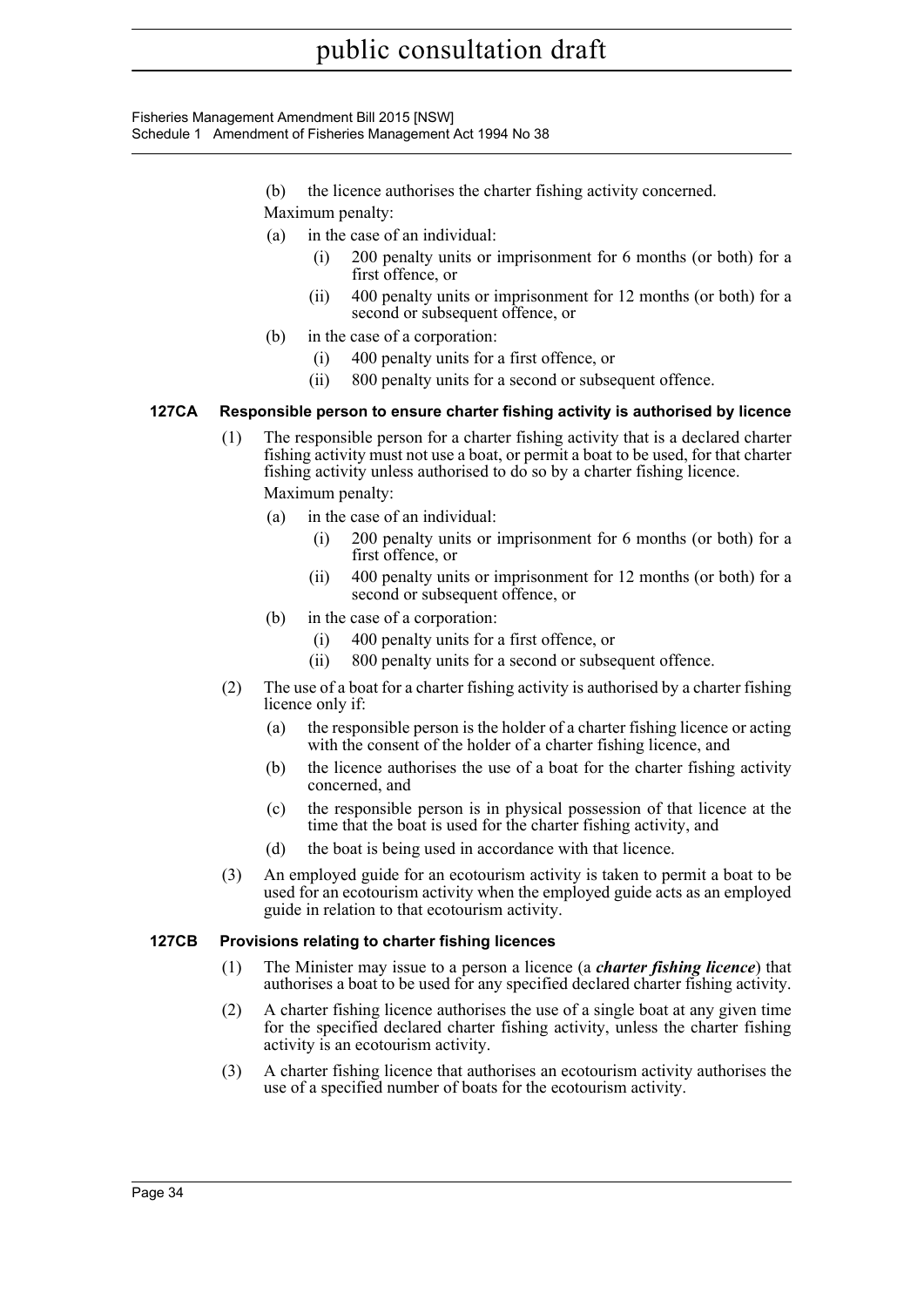Fisheries Management Amendment Bill 2015 [NSW] Schedule 1 Amendment of Fisheries Management Act 1994 No 38

- (4) The boat or boats to be used for the specified declared charter fishing activity need not be identified by the licence, but must comply with any requirements specified in the licence or in the conditions of the licence.
- (5) A charter fishing licence:
	- (a) is subject to such conditions as are prescribed by the regulations or specified in the licence, and
	- (b) remains in force for such period as is specified in the licence, and
	- (c) may be renewed from time to time in accordance with the regulations, and
	- (d) may be cancelled or suspended by the Minister in the circumstances authorised by the regulations.
- (6) The regulations may prescribe different classes of charter fishing licences.
- (7) The Minister may, at any time, by notice in writing to the holder of a charter fishing licence, revoke or vary the conditions of the licence or add new conditions. This subsection does not apply to conditions prescribed by the regulations.
- (8) The holder of a charter fishing licence who contravenes any condition of the licence, or causes or permits any condition of the licence to be contravened, is guilty of an offence.

Maximum penalty:

- (a) in the case of an individual:
	- (i) 200 penalty units or imprisonment for 6 months (or both) for a first offence, or
	- (ii) 400 penalty units or imprisonment for 12 months (or both) for a second or subsequent offence, or
- (b) in the case of a corporation:
	- (i) 400 penalty units for a first offence, or
	- (ii) 800 penalty units for a second or subsequent offence.
- (9) The regulations may make provision for or with respect to charter fishing licences. In particular, the regulations:
	- (a) may make provision for or with respect to permitting, prohibiting or restricting the use of a boat for both declared charter fishing activities and for declared commercial fishing boat activities (within the meaning of Division 2 of Part 4), and
	- (b) may prescribe the fee or fees payable in respect of an application for the issue or renewal of a licence.

## **127CC Applications for charter fishing licences**

- (1) A person may apply to the Minister for the issue of a charter fishing licence.
- (2) An application is to be in the form approved by the Minister.
- (3) The Minister is required to issue a charter fishing licence if an application for the licence is duly made, unless the Minister is authorised or required by the regulations to refuse the application.
- (4) Without limiting subsection (3), the regulations may authorise or require the Minister to refuse an application because of any applicable restriction on the issue of charter fishing licences (including the maximum number that may be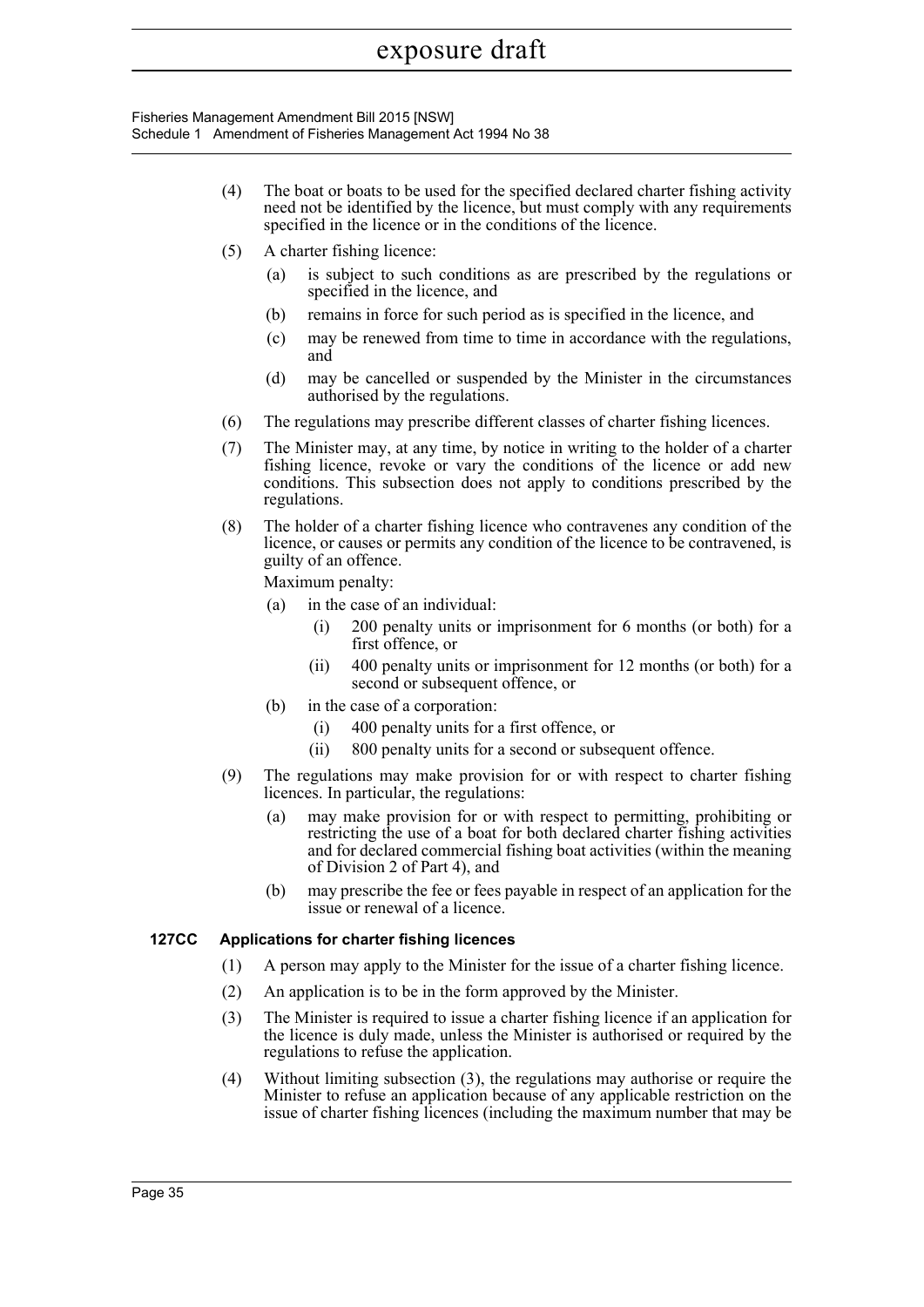Fisheries Management Amendment Bill 2015 [NSW] Schedule 1 Amendment of Fisheries Management Act 1994 No 38

> issued) under a management plan prescribed by the regulations for the charter fishing industry.

## **[81] Section 127D Annual contribution to industry costs**

Omit "boat licence" wherever occurring in section 127D (1) and (7). Insert instead "licence".

## **[82] Section 127E Responsible person to make records of fishing activities**

Omit section 127E (1). Insert instead:

(1) The responsible person for a charter fishing activity must make such records as the regulations require about any declared charter fishing activity for which the person is a responsible person.

## **[83] Section 127E (2)**

Omit "master of a charter fishing boat". Insert instead "responsible person".

## **[84] Section 127E (2) (a)**

Omit "recreational fishing activities". Insert instead "declared charter fishing activities".

## **[85] Section 127E (2) (e)**

Omit the paragraph. Insert instead:

(e) any period in which the responsible person did not engage in declared charter fishing activities (that is, use a boat or permit a boat to be used for declared charter fishing activities).

## **[86] Section 127E (4) and (5)**

Omit "master of a charter fishing boat" wherever occurring.

Insert instead "responsible person".

## **[87] Section 127EA Records of declared charter fishing activities—licence holder**

Omit section 127EA (1). Insert instead:

(1) The holder of a charter fishing licence must make such records as the regulations require about declared charter fishing activities that are engaged in under the authority of the licence.

## **[88] Section 127EA (2) (a)**

Omit "recreational fishing activities". Insert instead "declared charter fishing activities".

## **[89] Section 127EA (2) (e)**

Omit the paragraph. Insert instead:

(e) any period in which declared charter fishing activities were not engaged in under the authority of the licence.

## **[90] Section 127EA (4) and (6)**

Omit "boat" wherever occurring.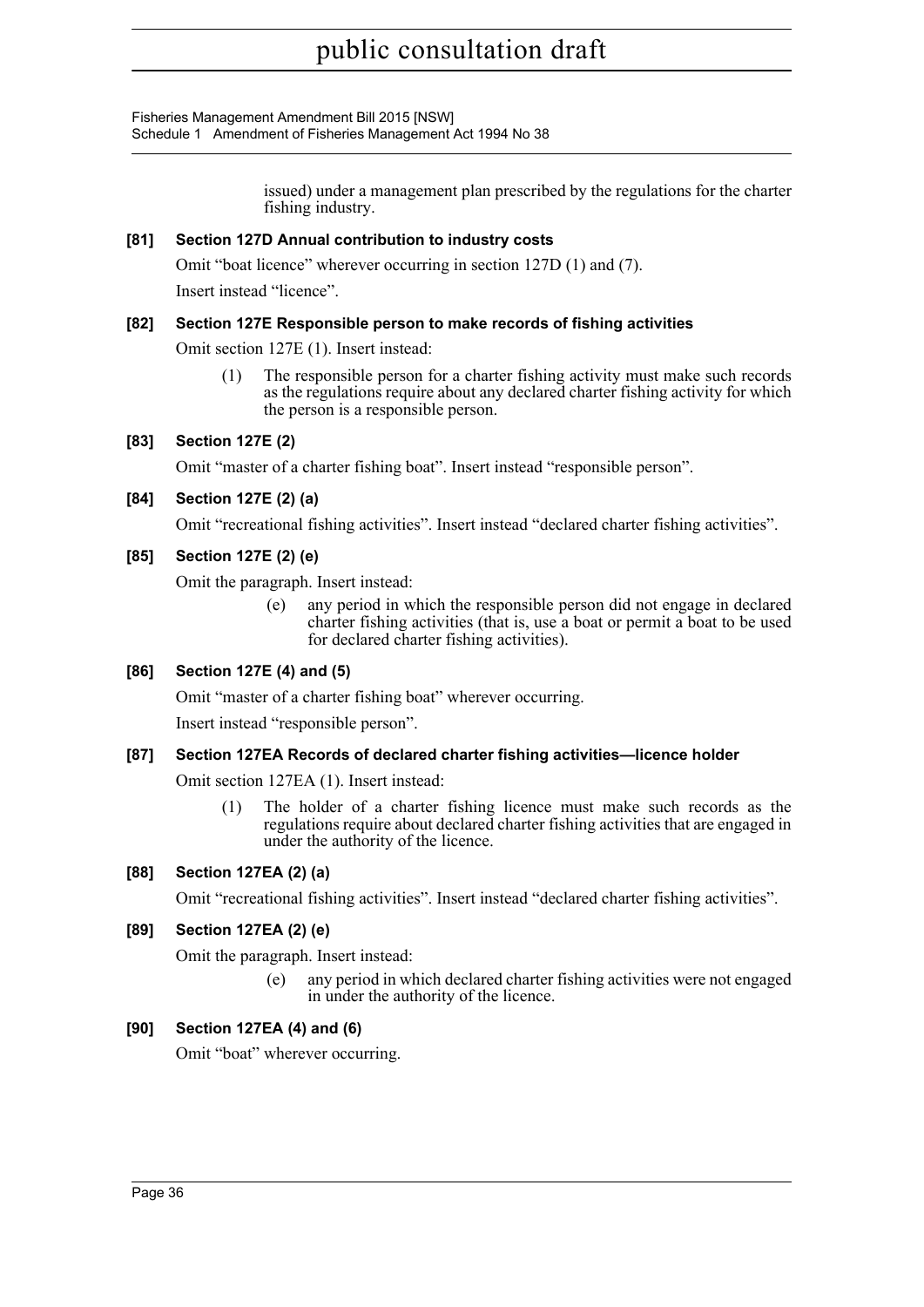Fisheries Management Amendment Bill 2015 [NSW] Schedule 1 Amendment of Fisheries Management Act 1994 No 38

## **[91] Section 127EA (5)**

Omit the subsection. Insert instead:

(5) The responsible person for a charter fishing activity carried out under the authority of a charter fishing licence must not fail to provide the holder of the licence with such information concerning the charter fishing activity as the licence holder may reasonably require to comply with this section. Maximum penalty: 200 penalty units.

## **[92] Section 127EA (7)**

Omit "boat licence is also master of the boat".

Insert instead "licence is also the responsible person for charter fishing activities carried out under the licence".

**[93] Section 127F Appeal rights**

Omit "boat licence". Insert instead "licence".

#### **[94] Part 4A, Division 3**

Insert after section 127F:

## **Division 3 Charter fishing businesses and transfer rules**

#### **127G Charter fishing business determinations**

- (1) The Secretary may, from time to time, determine:
	- (a) that a business that the Secretary considers to be a separate and identifiable charter fishing business is a recognised charter fishing business, and
	- (b) the charter fishing licences that are components of that charter fishing business, and
	- (c) the number and class of seats that are components of that charter fishing business.
- (2) A charter fishing licence is a component of a charter fishing business if the Secretary considers that the charter fishing licence is held in connection with the charter fishing business.
- (3) A seat is a component of a charter fishing business if the Secretary considers that the seat is available for use by that business under a charter fishing licence held in connection with the charter fishing business.
- (4) For the purposes of this Act:
	- (a) a *recognised charter fishing business* is a business determined by the Secretary to be a recognised charter fishing business under this section, and
	- (b) the charter fishing business is comprised of those components that are determined by the Secretary to be components of the charter fishing business.
- (5) The Secretary may, from time to time, amend or revoke a determination under this section by making a further determination.
- (6) A determination by the Secretary under this section is called a *charter fishing business determination*.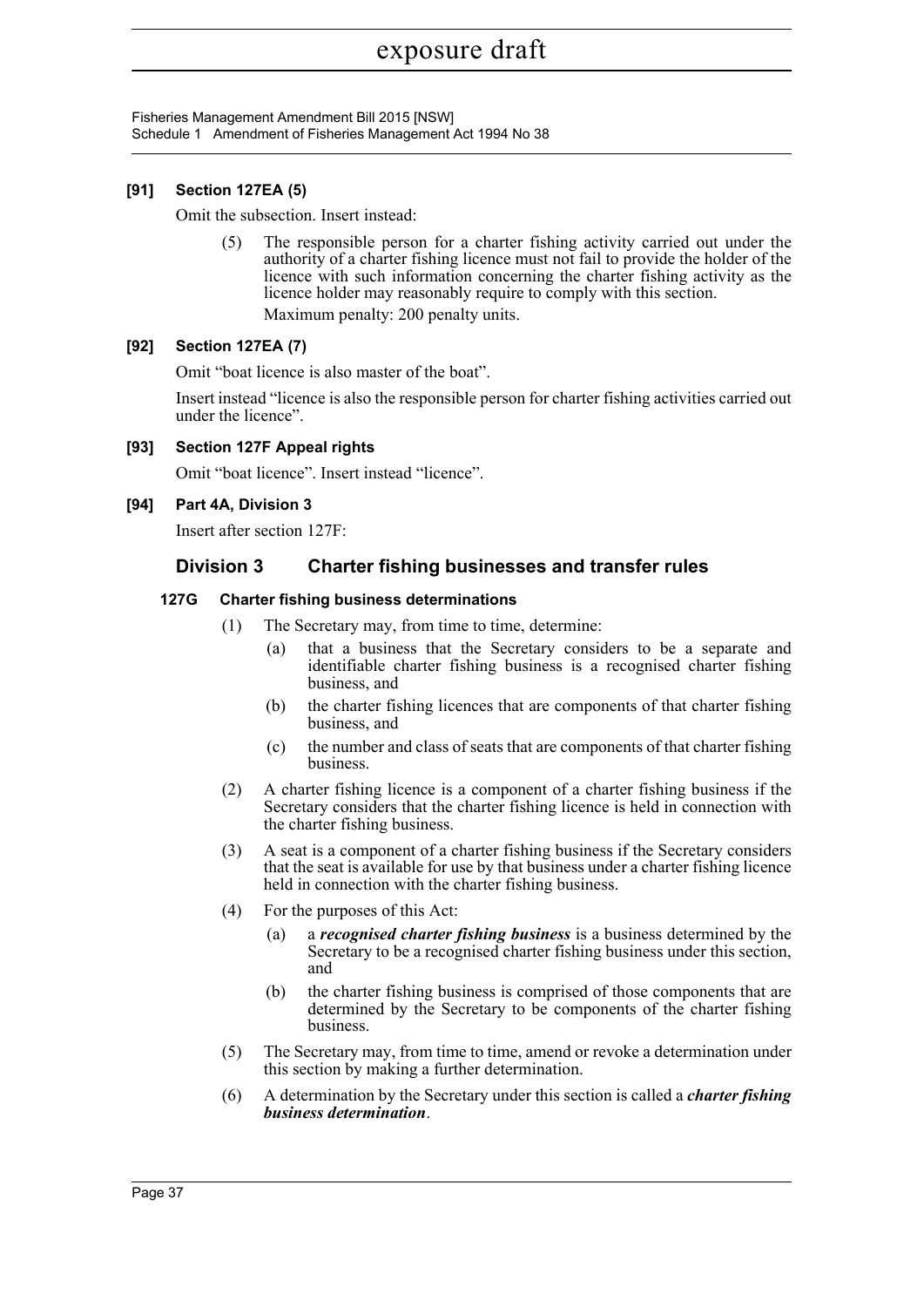Fisheries Management Amendment Bill 2015 [NSW] Schedule 1 Amendment of Fisheries Management Act 1994 No 38

- (7) A charter fishing business determination is to be made in accordance with this Act and any requirements of the regulations.
- (8) The Secretary may make a charter fishing business determination at any time:
	- (a) on his or her own initiative, or
	- (b) on an application made, in a form and manner approved by the Secretary, by the person or persons who own the business in respect of which the determination is sought.
- (9) The Secretary is required to give the person or persons who own a business that is the subject of a charter fishing business determination notice in writing of the determination.
- (10) A reference in or under this Act to the *owner of a charter fishing business* is a reference to the person or persons who, from time to time, own a business that is, or has been, determined to be a recognised charter fishing business by the Secretary under this section.

## **127H Allocation of charter fishing business number**

- (1) The Secretary is to allocate a unique identification number to each recognised charter fishing business.
- (2) The Secretary may endorse a charter fishing licence that is a component of a recognised charter fishing business with the number allocated to the charter fishing business.

#### **127I Register of charter fishing business determinations**

- (1) The Secretary is required to keep a register of charter fishing business determinations.
- (2) For each charter fishing business determination there is to be recorded in the register:
	- (a) the name of the person or persons who own the business the subject of the determination, and
	- (b) the number allocated by the Secretary to the charter fishing business, and
	- (c) particulars of the components of the charter fishing business, and
	- (d) such other particulars as are required by the regulations to be recorded in the register in relation to the charter fishing business.
- (3) The register may be kept wholly or partly by means of a computer.
- (4) The register is to be made available for public inspection at the head office of the Department during ordinary business hours.
- (5) If the register is kept wholly or partly by means of a computer, subsection (4) may be complied with by making the contents of the register available on the website of the Department.
- (6) The Secretary may correct any error in or omission from the register.
- (7) A certificate signed or purporting to be signed by the Secretary, or a person employed in the Department who is authorised in writing by the Secretary to exercise the functions conferred by this subsection, that certifies that, on a specified date or during a specified period, the particulars contained in the register as to specified matters were as so specified, is admissible in any proceedings and is evidence of the matters so certified.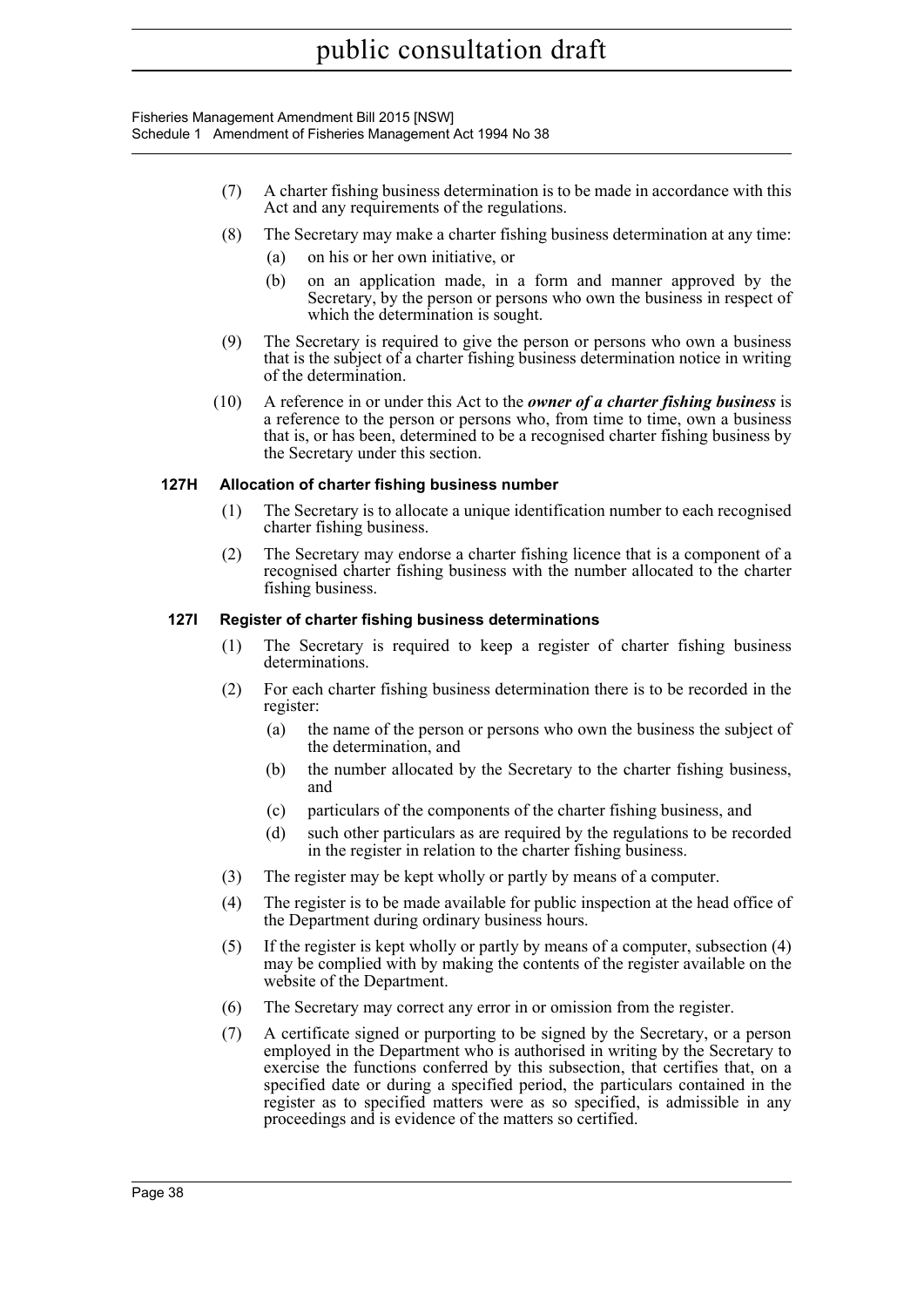Fisheries Management Amendment Bill 2015 [NSW] Schedule 1 Amendment of Fisheries Management Act 1994 No 38

#### **127J Charter fishing business transfer rules**

- (1) The regulations may make provision for or with respect to the transfer of a recognised charter fishing business (or components of a recognised charter fishing business), including by:
	- (a) prohibiting or restricting any transfer, or specified type of transfer, of a recognised charter fishing business or any component of a recognised charter fishing business, and
	- (b) providing for the recognition of charter fishing rights following the transfer of a recognised charter fishing business or a component of a recognised charter fishing business.
- (2) Such provisions are referred to as *charter fishing business transfer rules*.
- (3) In particular, the charter fishing business transfer rules may provide that a person to whom a component of a recognised charter fishing business is transferred, or purportedly transferred, does not, as a consequence of that action, acquire any right to hold or be issued with a charter fishing licence unless all components of the recognised charter fishing business are either transferred to the person or surrendered to the Minister for cancellation.
- (4) The charter fishing business transfer rules may authorise the Minister to cancel a charter fishing licence if the licence or any other component of the charter fishing business of which the licence is a component is transferred, or purportedly transferred, in contravention of the charter fishing business transfer rules.
- (5) No compensation is payable by or on behalf of the State for the cancellation of a charter fishing licence in accordance with the charter fishing business transfer rules.

## **127K Method for transferring charter fishing businesses and their components**

- (1) A transfer of a recognised charter fishing business or a component of a recognised charter fishing business must be effected:
	- (a) by electronic transfer (that is, by using the online transfer system), or
	- (b) by manual transfer (that is, by giving the Secretary notice in writing of the transfer).
- (2) The regulations may prescribe fees for the use of the online transfer system.
- (3) For a manual transfer, the notice given to the Secretary must be in an approved form and must be accompanied by the prescribed fee (if any) for manual transfers.
- (4) A transfer of a recognised charter fishing business or a component of a recognised charter fishing business does not take effect until the transfer is confirmed.
- (5) An electronic transfer is confirmed if the online transfer system generates a message to the effect that the transfer is confirmed.
- (6) A manual transfer is confirmed if the Secretary gives notice in writing to the person lodging the transfer that the transfer has been approved.
- (7) If a transfer is confirmed, the Secretary must ensure a new charter fishing business determination is made that recognises the transfer.
- (8) This section does not authorise a transfer of a recognised charter fishing business or a component of a recognised charter fishing business contrary to the charter fishing business transfer rules.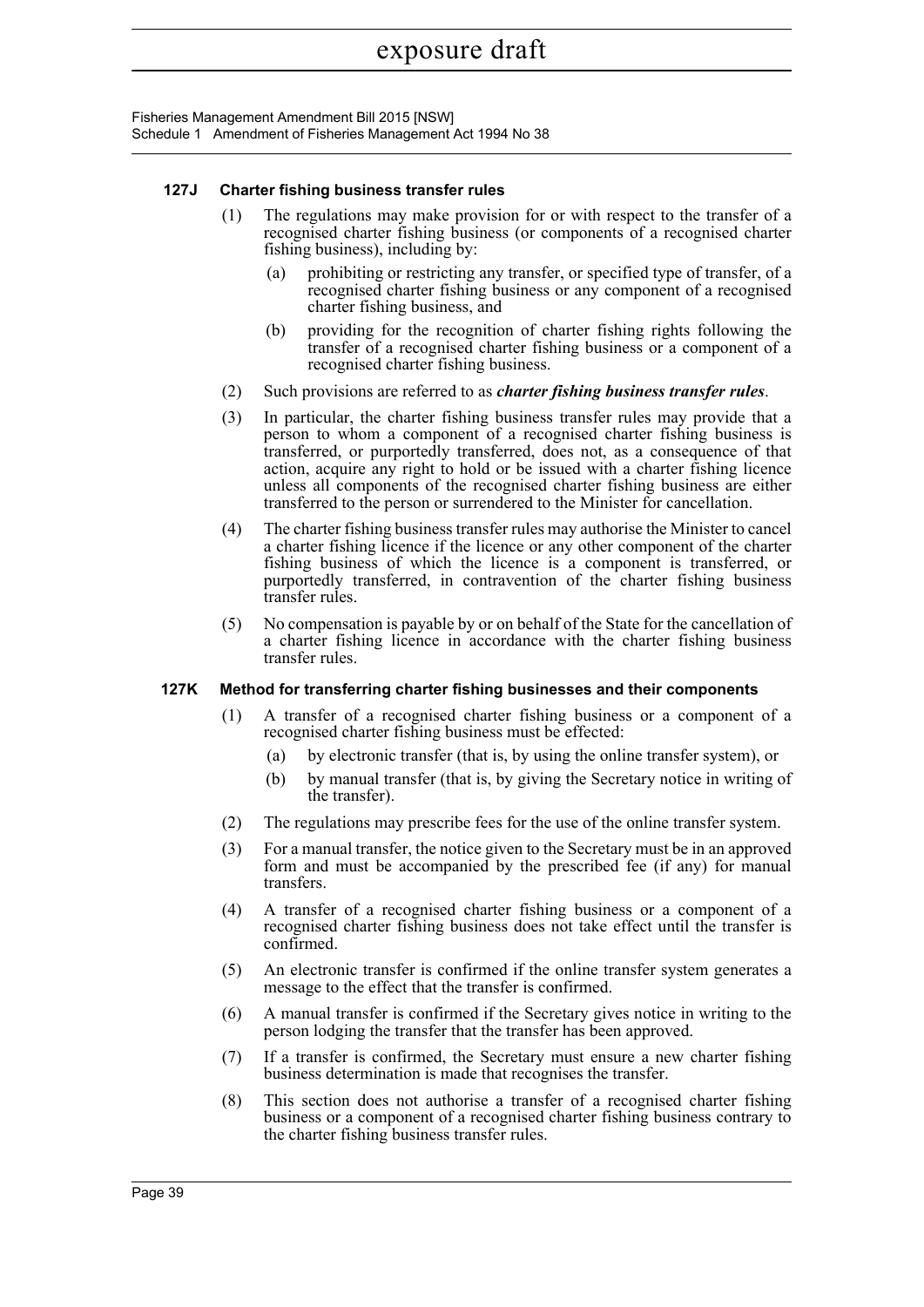Fisheries Management Amendment Bill 2015 [NSW] Schedule 1 Amendment of Fisheries Management Act 1994 No 38

(9) In this section:

*online transfer system* means a facility approved by the Secretary that enables the transfer of recognised charter fishing businesses or their components by electronic communication.

## **[95] Sections 187B and 187C**

Insert after section 187A:

## **187B Orders to prevent importation of declared diseases from outside State**

- (1) If the Minister reasonably suspects that a declared disease is present in any premises, place, waters or area outside the State, the Minister may by order (an *importation order*) absolutely prohibit, or impose conditions on, the entry or importation into the State of any thing specified in the order that, in the opinion of the Minister:
	- (a) is or could be a declared disease, or
	- (b) is or could be infected with a declared disease, or
	- (c) could assist the spread of infection of a declared disease.
- (2) An importation order is to be published in the Gazette.
- (3) However, if the Minister considers the order is required urgently, the order may be published:
	- (a) in a newspaper circulating, or by radio or television broadcast, in the area to which the order applies, or
	- (b) on the Department's website.
- (4) If an order is published as referred to in subsection (3), the Minister is to publish the order as soon as practicable in the Gazette.
- (5) An importation order:
	- (a) commences on the day it is published in accordance with this section, or on such later day as may be specified in the order, and
	- (b) remains in force for the period (not exceeding 5 years) specified in the order.
- (6) Subsection (5) does not prevent the making of a further order under this section.
- (7) A person who, without reasonable excuse, causes or permits any thing to enter or be imported into the State in contravention of an importation order is guilty of an offence.

Maximum penalty: 200 penalty units or imprisonment for 6 months, or both.

## **187C Orders to prevent transmission of declared disease**

- (1) The Minister may, by order, require a live abalone holder to implement specified measures in relation to the waste water or other waste products of a live abalone holding facility, being measures that the Minister considers reasonably necessary to minimise the risk of transmission of a declared disease.
- (2) The order may include requirements as to the treatment, storage or disposal of waste water or other waste products.
- (3) An order under this section:
	- (a) must be served on the live abalone holder, and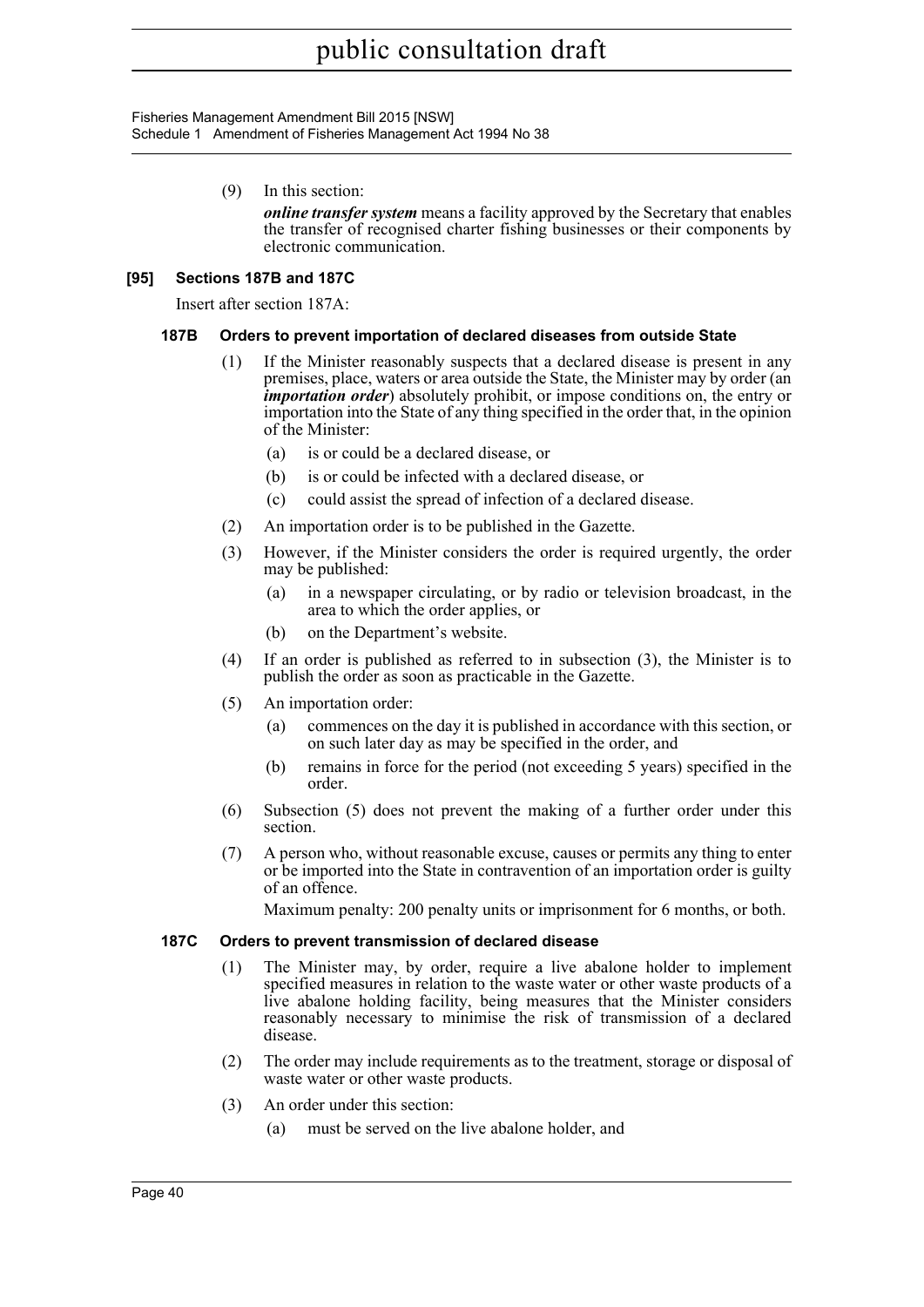Fisheries Management Amendment Bill 2015 [NSW] Schedule 1 Amendment of Fisheries Management Act 1994 No 38

- (b) must specify a period by the end of which the measures specified in the order must be taken (the *compliance period*).
- (4) The Minister may, by further order, extend the compliance period.
- (5) A person who, without reasonable excuse, fails to comply with an order under this section within the compliance period is guilty of an offence. Maximum penalty: 200 penalty units or imprisonment for 6 months, or both.
- (6) In this section: *live abalone holder* means the owner or occupier of premises used as a live abalone holding facility.

*live abalone holding facility* means premises at which live abalone are held.

#### **[96] Section 199 Circumstances in which a public authority (other than local authority) may carry out dredging or reclamation**

Omit "28 days" from section 199 (1) (b). Insert instead "21 days".

## **[97] Section 203 Minister may order carrying out of certain work**

Insert after section 203 (2):

(2A) A person who, without reasonable excuse, fails to comply with an order under this section is guilty of an offence.

Maximum penalty: In the case of a corporation, 2,000 penalty units or, in any other case, 1,000 penalty units.

## **[98] Section 203 (6)**

Insert after section 203 (5):

(6) For the purposes of this section, a *conviction* includes the making of an order under section 10 of the *Crimes (Sentencing Procedure) Act 1999*.

## **[99] Section 204 Application and interpretation**

Omit the definition of *protected area* from section 204 (2). Insert instead:

*protected area* means any public water land, or any area that is the subject of an aquaculture lease, and includes the foreshore.

## **[100] Section 213 Destruction of noxious fish or noxious marine vegetation**

Omit "take possession of" from section 213 (2). Insert instead "seize, or seize and destroy".

## **[101] Section 213 (3A)**

Insert after section 213 (3):

(3A) An owner or occupier to whom a notice is given must not, without reasonable excuse, fail to comply with the notice.

Maximum penalty: In the case of a corporation, 100 penalty units or, in any other case, 50 penalty units.

## **[102] Section 213 (4)**

Omit "such a notice". Insert instead "a notice".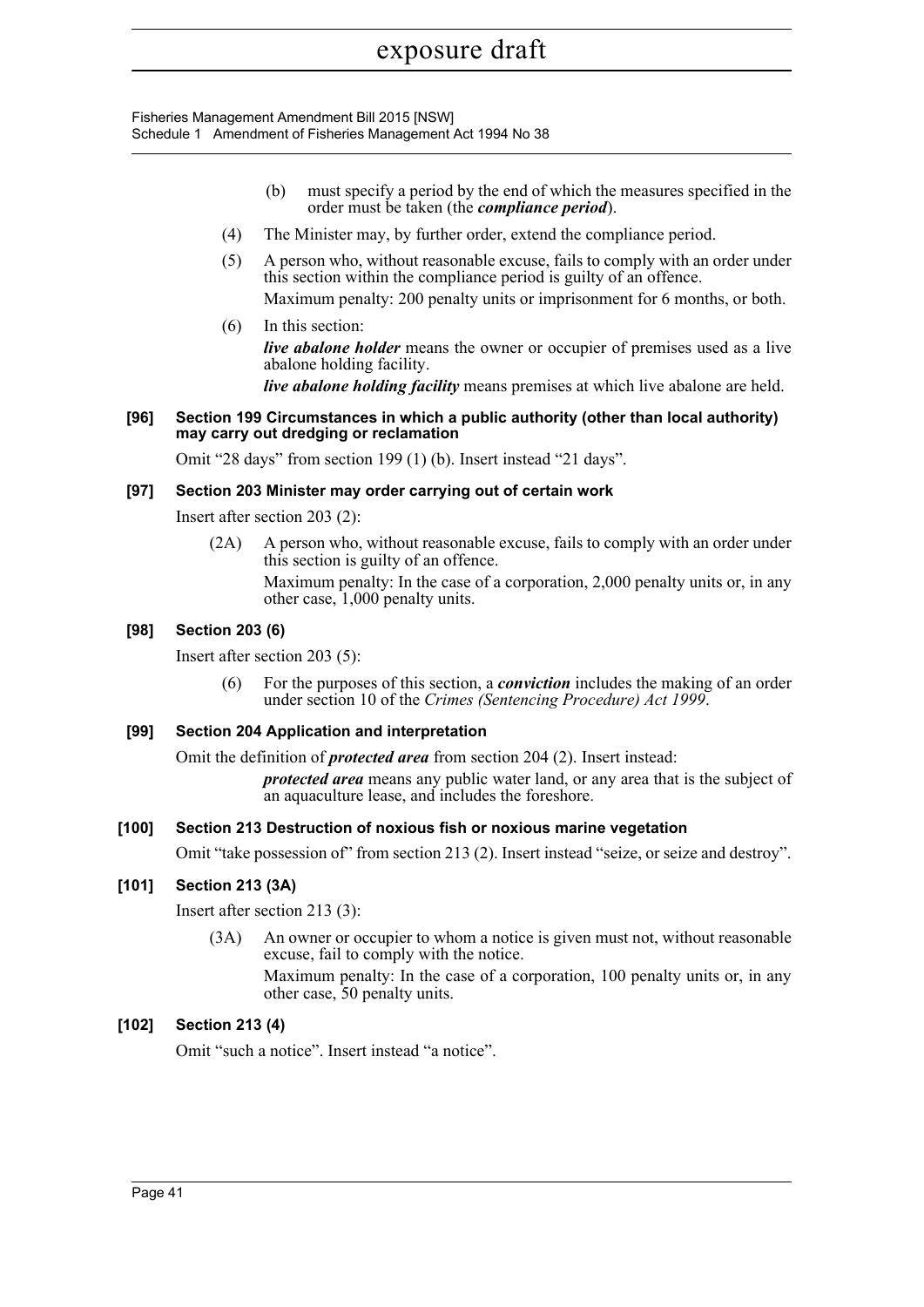Fisheries Management Amendment Bill 2015 [NSW] Schedule 1 Amendment of Fisheries Management Act 1994 No 38

## **[103] Section 213 (4A)**

Insert after section 213 (4):

(4A) Action may be taken against an owner or occupier under subsection (4) regardless of whether the owner or occupier has been charged with failing to comply with a notice under this section.

## **[104] Section 213 (5A) and (5B)**

Insert after section 213 (5):

- (5A) Compensation is payable for the seizure and destruction of live fish or live marine vegetation if, after the seizure and destruction, it is determined that the fish or marine vegetation were not noxious.
- (5B) The Minister must, if requested to do so by the owner of any fish or marine vegetation seized and destroyed under this section, issue a certificate as to whether or not the fish or marine vegetation were determined to be noxious.

## **[105] Section 220O Protection measures apart from listing**

Omit "bag limits (s 17)" from the note to the section.

Insert instead "prohibitions on recreational fishing (s 20A—fish and waters protected from recreational fishing), bag limits (s 17), boat limits (s 18AA)".

## **[106] Section 220O, note**

Omit "determination of total allowable catches (ss 26–34)".

Insert instead "fishing determinations and quotas (Part 2A)".

## **[107] Section 220W Maps of critical habitat**

Omit section 220W (3) (a) and (b). Insert instead:

(a) the Secretary of the Department of Planning and Environment,

## **[108] Section 220ZF Defences**

Omit "a permit under section 37" from section 220ZF (1) (a) (iii).

Insert instead "an approval under section 37".

## **[109] Section 220ZF (1) (f) and (g)**

Omit section 220ZF (1) (f). Insert instead:

- (f) is identified in, and carried out in accordance with, a property management plan approved by the Secretary under subsection  $\hat{A}$  or by the Chief Executive of the Office of Environment and Heritage under section 91 of the *Threatened Species Conservation Act 1995*, or
- (g) was an act or omission in relation to which the Secretary issued to the accused a certificate, under section 220ZZ (4), to the effect that a licence was not required for the act or omission concerned.

#### **[110] Section 220ZI Secretary to prepare recovery plans for threatened species, populations and ecological communities**

Omit section 220ZI (1) (b). Insert instead:

- (b) for each endangered population, and
- (b1) for each endangered or critically endangered ecological community, and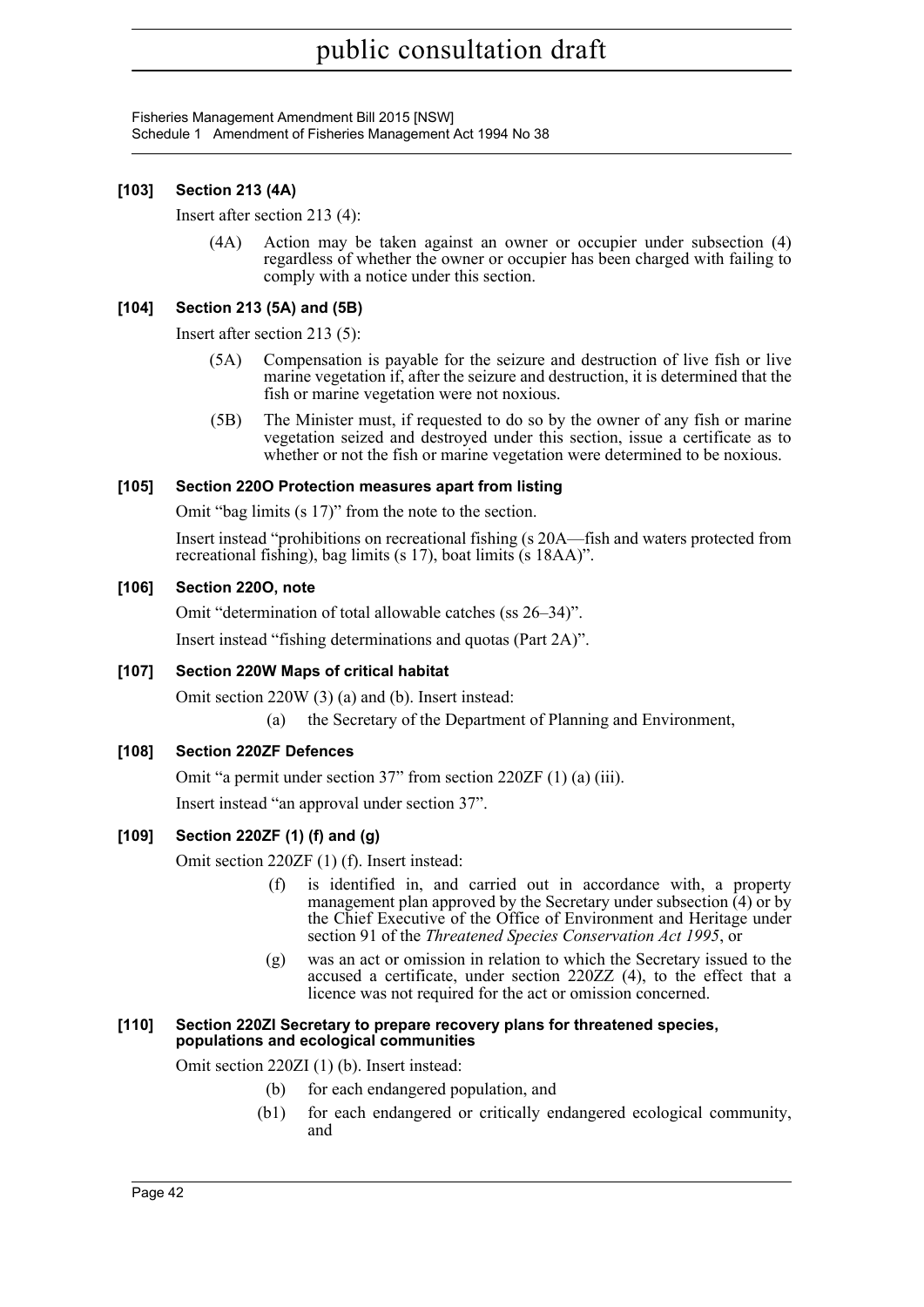Fisheries Management Amendment Bill 2015 [NSW] Schedule 1 Amendment of Fisheries Management Act 1994 No 38

#### **[111] Section 220ZJA Joint preparation of recovery and threat abatement plans**

Omit section 220ZJA (1) and (2). Insert instead:

- (1) The Secretary may, with the prior approval of the Minister and the Minister administering the *Threatened Species Conservation Act 1995*, make arrangements with the Chief Executive of the Office of Environment and Heritage for the joint preparation of a recovery plan or threat abatement plan under this Act and the *Threatened Species Conservation Act 1995*.
- (2) In such a case, any function of the Secretary or the Minister under this Part in respect of the plan may be exercised in conjunction with any corresponding function of the Chief Executive of the Office of Environment and Heritage or the Minister administering the *Threatened Species Conservation Act 1995* in respect of the plan under that Act.

**Note.** For example, the Secretary and the Chief Executive of the Office of Environment and Heritage may jointly publish a notice of the preparation of the plan under section 220ZO of this Act and section 61 or 79 of the *Threatened Species Conservation Act 1995*.

#### **[112] Section 220ZW Licence to harm threatened species, population or ecological community or damage habitat**

Omit "A permit under section 37" from section 220ZW (2).

Insert instead "An approval under section 37".

#### **[113] Section 220ZW (2), note**

Omit the note. Insert instead:

**Note.** Section 220ZF provides a defence for offences under Division 4 if the accused proves that the action constituting the alleged offence was a routine fishing, agricultural or aquacultural activity or was authorised by a property management plan approved by the Secretary or by the Chief Executive of the Office of Environment and Heritage.

#### **[114] Section 220ZZ Significant effect on threatened species, populations or ecological communities, or their habitats**

Omit "Director" from section 220ZZ (2). Insert instead "Secretary".

## **[115] Sections 221ZJ (1) (a) and 221ZQ (1) (a)**

Omit the paragraphs. Insert instead (in each case):

(a) to the Secretary of the Department of Planning and Environment, and

## **[116] Section 230**

Omit the section. Insert instead:

#### **230 Advisory groups**

- (1) The Secretary may establish advisory groups under this Act.
- (2) The Secretary may:
	- (a) determine the number of members to be appointed to an advisory group, and
	- (b) appoint the members of an advisory group, and
	- (c) determine the functions of an advisory group.
- (3) A person may be appointed as a member of an advisory group only if the Secretary is satisfied that the person has skills and experience that are relevant to the functions of the group.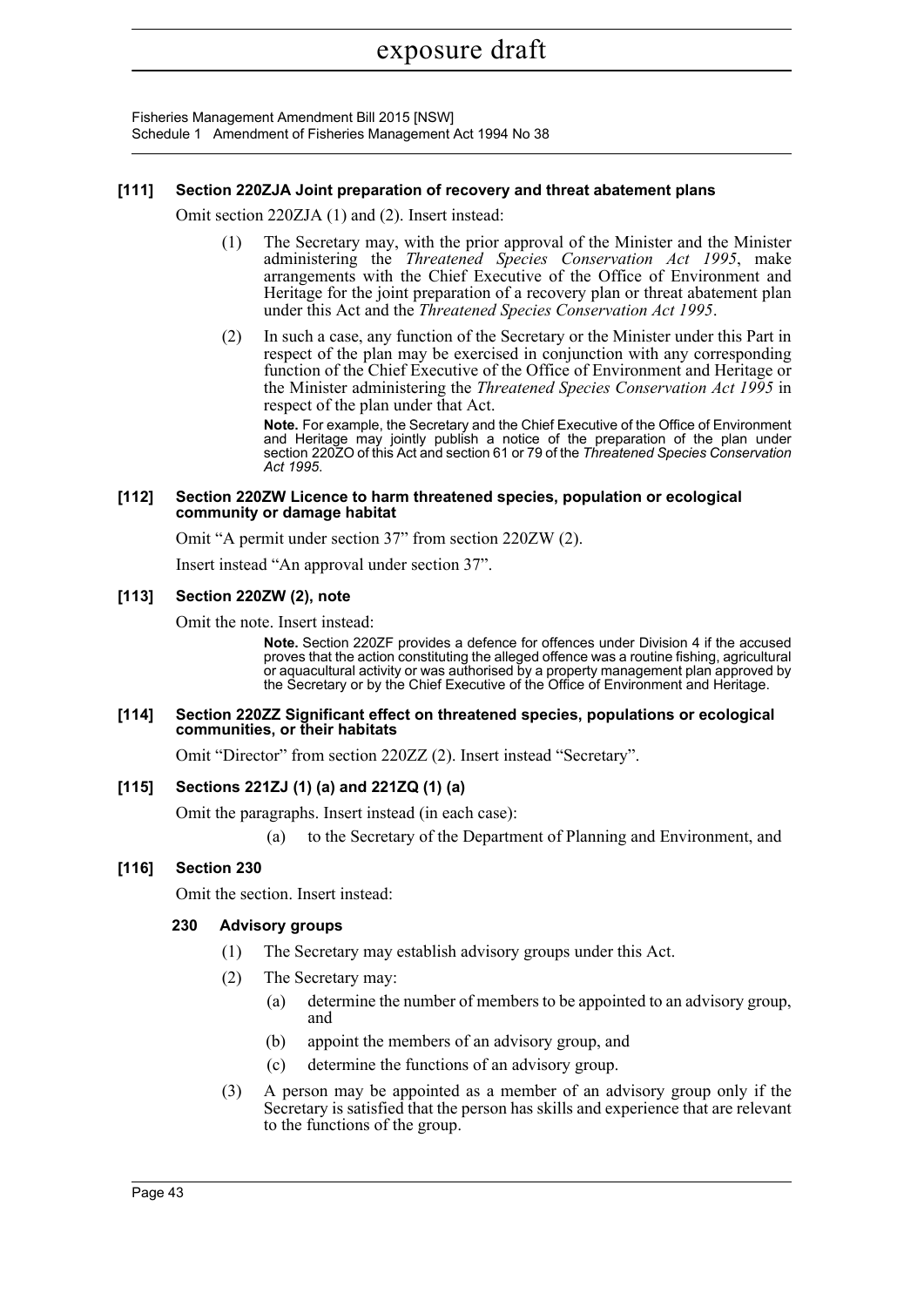Fisheries Management Amendment Bill 2015 [NSW] Schedule 1 Amendment of Fisheries Management Act 1994 No 38

> (4) The Secretary may, subject to the regulations, determine the term of office and procedure of an advisory group.

## **[117] Section 231 Regulations**

Omit "committee". Insert instead "group".

## **[118] Section 231 (2)**

Insert at the end of section 231:

(2) The regulations may abolish or provide for the abolition of any advisory council or advisory group established under this Division, including by providing that no remuneration or compensation is payable to a person because of a loss of office arising from that abolition.

## **[119] Section 233 Establishment of trust funds**

Insert after section 233 (1) (d):

(d1) an Aboriginal Fishing Trust Fund,

## **[120] Section 236 Commercial Fishing Trust Fund**

Omit "on commercial fishing established under section 229" from section 236 (3).

## **[121] Section 236A Charter Fishing Trust Fund**

Insert "activities" after "charter fishing" in section 236A (2) (a).

## **[122] Section 236A (2) (b)**

Omit "boat fishing". Insert instead "fishing activities".

## **[123] Section 236A (2) (c)**

Omit "boat operations". Insert instead "activities".

## **[124] Section 236A (2) (d)**

Omit "charter fishing boat regulatory controls".

Insert instead "regulatory controls for charter fishing activities".

## **[125] Section 236A (2) (e)**

Omit "owners and operators of charter fishing boats".

Insert instead "owners of charter fishing businesses and operators of boats used for charter fishing activities".

## **[126] Section 236A (4)**

Insert after section 236A (3):

(4) Expressions used in this section that are defined in Part 4A have the same meanings in this section as they have in that Part.

## **[127] Section 237A**

Insert after section 237:

## **237A Aboriginal Fishing Trust Fund**

(1) There is to be paid into the Aboriginal Fishing Trust Fund: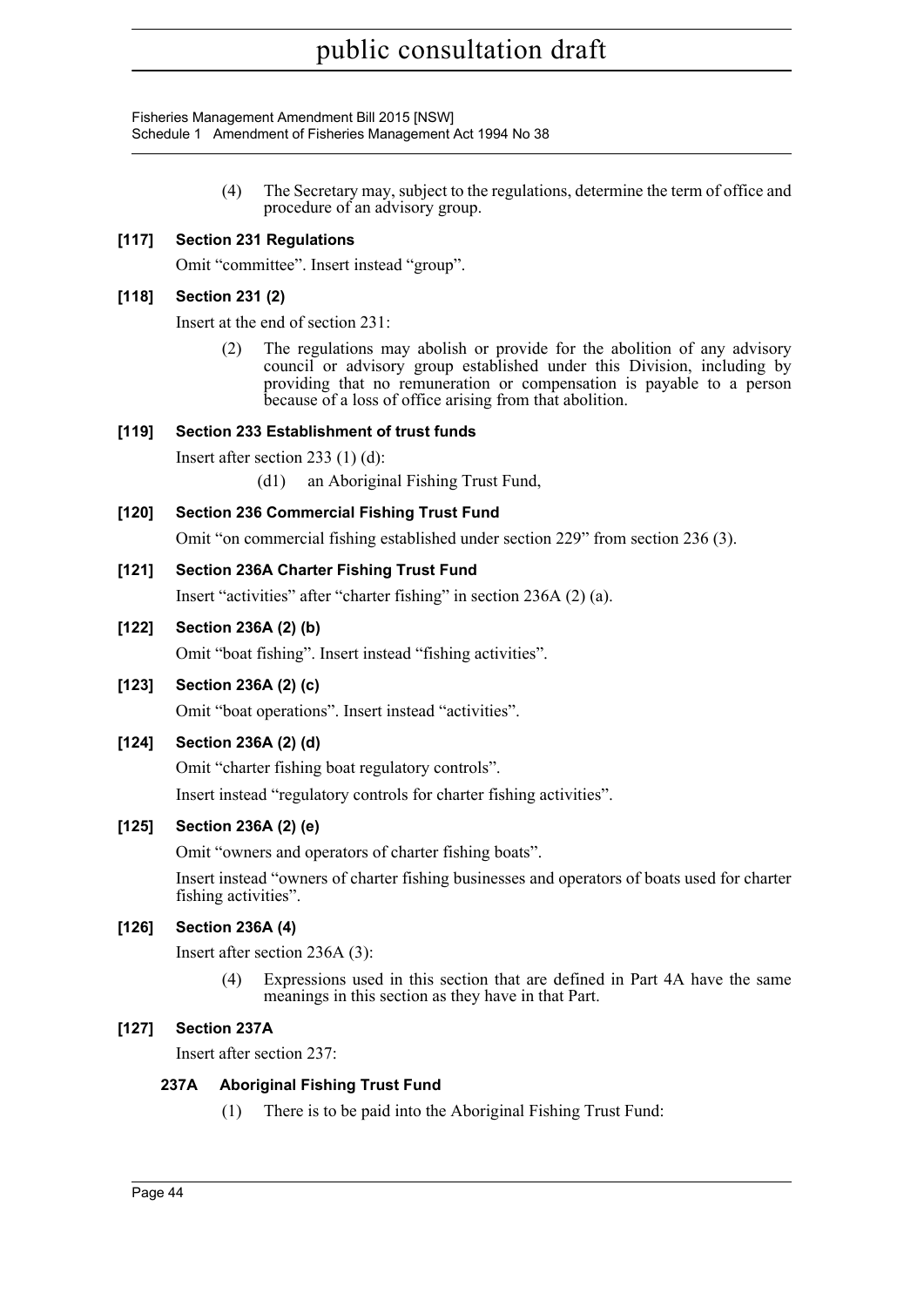Fisheries Management Amendment Bill 2015 [NSW] Schedule 1 Amendment of Fisheries Management Act 1994 No 38

- (a) such amounts as the Minister determines, with the concurrence of the Treasurer, to be paid into the Fund from the following:
	- (i) fees for services provided by the Department in connection with Aboriginal cultural fishing,
	- (ii) fees for permits issued under section 37 for Aboriginal cultural fishing,
	- (iii) the proceeds of the sale of tags, or other identification, to be used on fish taken in connection with Aboriginal cultural fishing,
	- (iv) money received by the Department for the purposes of enhancing, maintaining or protecting Aboriginal cultural fishing, and
- (b) any gift or bequest of money for the purposes of the Fund, and
- (c) any other money appropriated by Parliament for the purposes of the Fund or required by law to be paid into the Fund.
- (2) There may be paid out of that Fund the costs of taking measures to enhance, maintain or protect Aboriginal cultural fishing.
- (3) The Minister is to consult any relevant advisory council on Aboriginal cultural fishing about policies and priorities for expenditure from that Fund.

## **[128] Section 241 Engaging in commercial fishing activities**

Omit section 241 (2) (a). Insert instead:

(a) if the person is in any waters on a boat while it is used, or purportedly used, under the authority of a fishing boat licence, or

## **[129] Section 242 Construction of powers of search, seizure and related powers**

Insert after section 242 (2):

- (3) A power conferred by this Part to search for a record includes a power to search for an electronic recording device.
- (4) A power conferred by this Part to require a record to be produced includes a power to require an electronic recording device to be produced.
- (5) However, a power conferred by this Part to take away a record merely for the purpose of making a copy of the record does not extend to electronic recording devices.

**Note.** However, under section 264 a fisheries officer is permitted to seize anything that is connected with a fisheries offence.

(6) In this section: *electronic recording device* means a computer or other electronic device used or capable of being used for the keeping or transmission of records under this Act.

## **[130] Section 258 Power to require information**

Omit "of a licensed fishing boat" from section 258 (1) (a).

Insert instead "of a boat being used or purportedly being used under the authority of a fishing boat licence".

#### **[131] Section 258B Provisions relating to requirements to provide information or answer questions**

Omit "259" from section 258B (3). Insert instead "288D".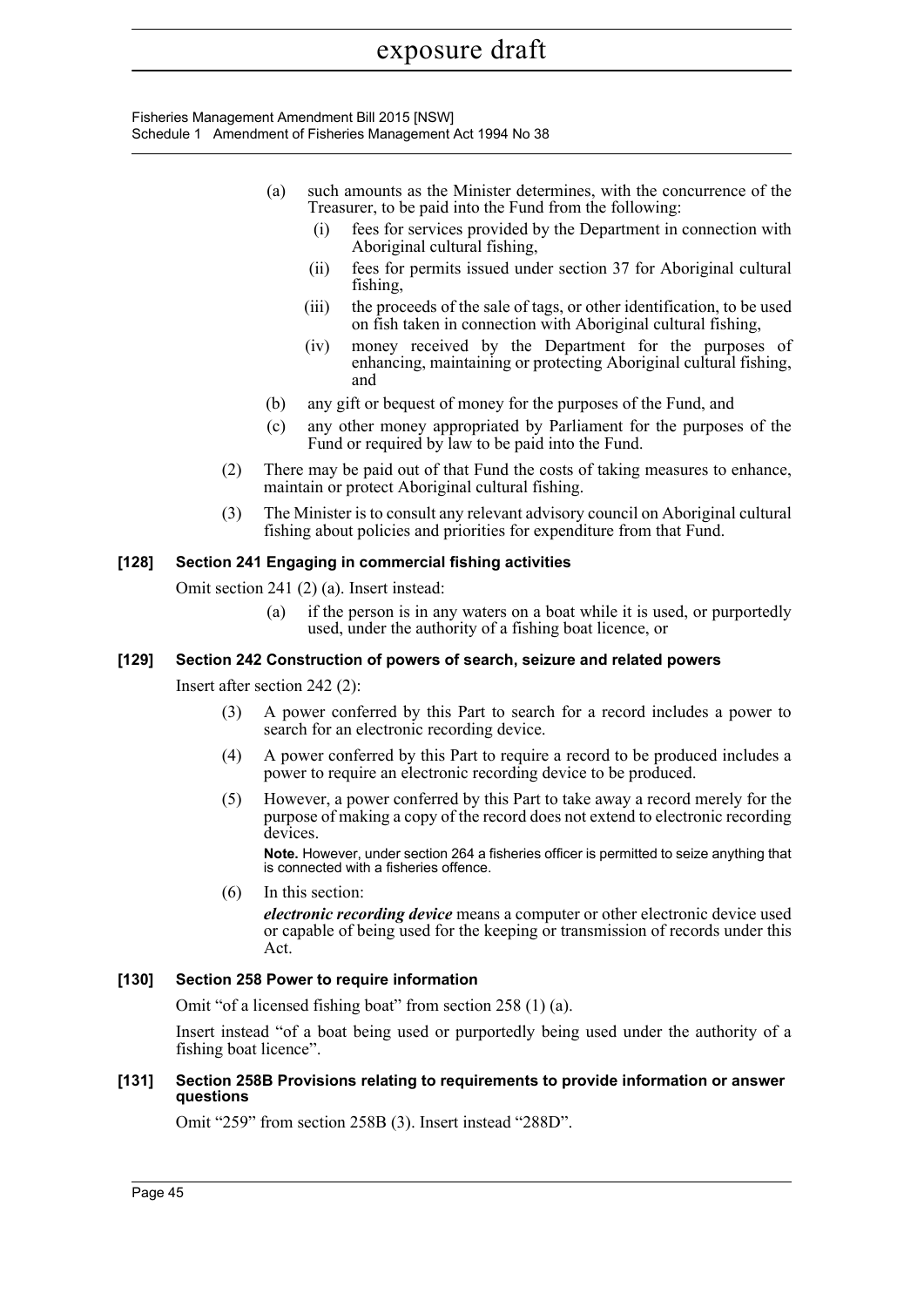Fisheries Management Amendment Bill 2015 [NSW] Schedule 1 Amendment of Fisheries Management Act 1994 No 38

## **[132] Section 259 False information**

Omit the section.

## **[133] Part 9, Division 4B**

Insert after Division 4A:

## **Division 4B Scientific observer program**

## **275J Definitions**

(1) In this Division:

*charter fishing activity* has the same meaning as in Part 4A. *observation authority*—see section 275M. *relevant fishing activity* means:

- (a) a commercial fishing activity, or
- (b) a charter fishing activity.

*scientific observer* means a person for the time being appointed under this Division as a scientific observer under the scientific observer program.

*scientific observer program* means the program referred to in section 275K.

- (2) In this Division, a reference to the relevant fishing activities of a person includes a reference to the following:
	- (a) any relevant fishing activities that take place under the guidance, supervision or with the assistance of the person,
	- (b) any relevant fishing activities that take place on a boat while the person is master of the boat or on board the boat (whether or not the person is involved in the activities).
- (3) Accordingly, a power conferred by this Division to observe the relevant fishing activities of a person includes a power to observe the activities referred to in subsection (2).

## **275K Scientific observer program**

- (1) The Minister may establish a program (a *scientific observer program)* for the collection of information about relevant fishing activities.
- (2) The purpose of the program is to assist in the administration of this Act.
- (3) The following information may be collected under the program:
	- (a) information about catch composition,
	- (b) information about retained and discarded catch,
	- (c) information about species of fish taken,
	- (d) information about interactions with endangered species, threatened species or vulnerable species (within the meaning of Part 7A),
	- (e) information of a kind prescribed by the regulations,
	- (f) information that is ancillary to information referred to in paragraphs (a)–(e), such as information about date, location and time, fishing gear, weather conditions, the boat used (if any) and boat speed.

## **275L Appointment of scientific observers by Minister**

(1) The Minister may appoint any person as a scientific observer under the scientific observer program.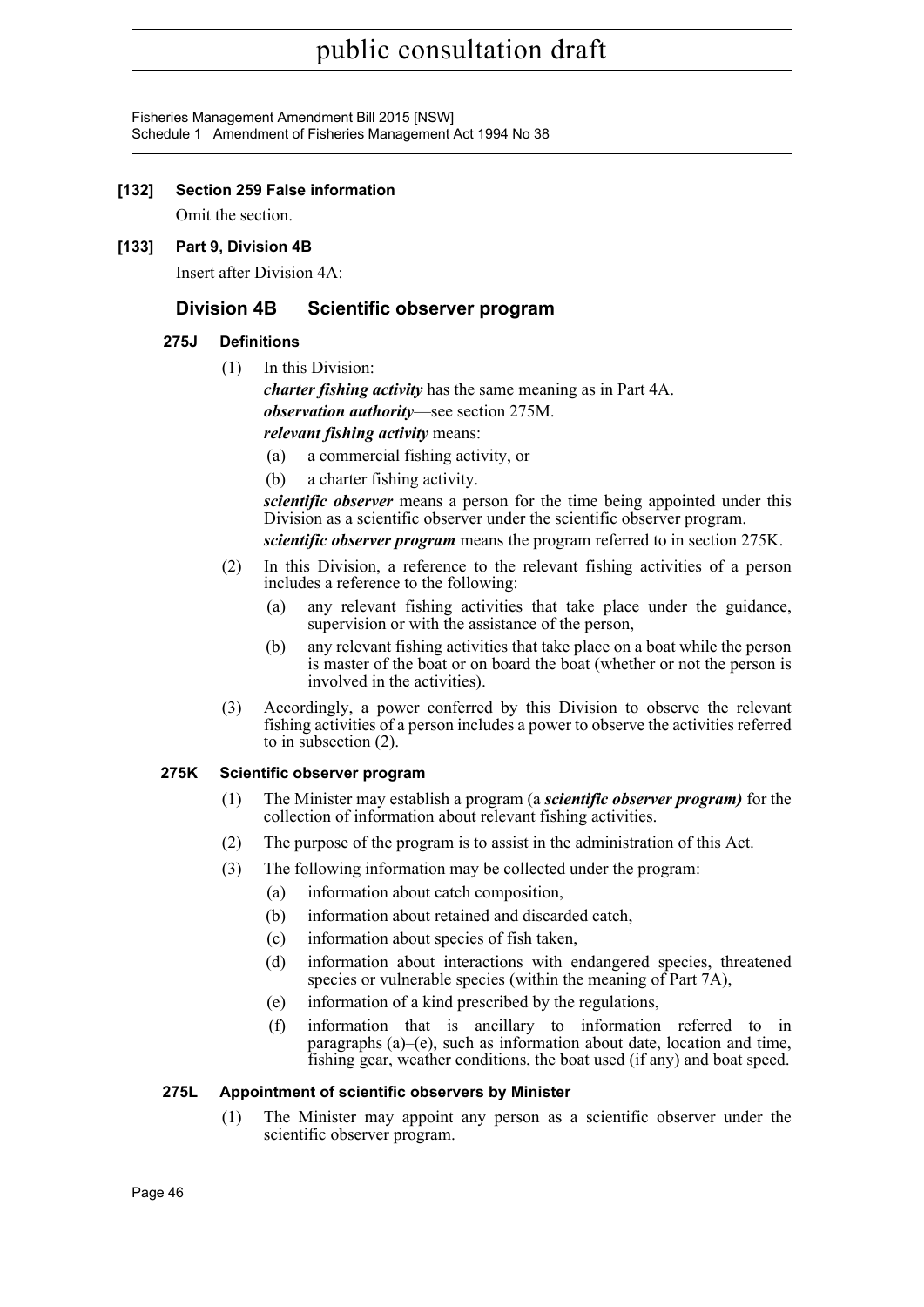Fisheries Management Amendment Bill 2015 [NSW] Schedule 1 Amendment of Fisheries Management Act 1994 No 38

- (2) The Minister is to issue an identification document to each scientific observer.
- (3) The identification document must state:
	- (a) the name of the person to whom it is issued, and
	- (b) that the person is a scientific observer under the scientific observer program.
- (4) The Minister may, at any time, revoke an appointment of a scientific observer.

## **275M Authority to observe relevant fishing activities**

- (1) The Minister may issue an authority (an *observation authority*) that authorises a scientific observer to observe the relevant fishing activities of any regulated person.
- (2) Each of the following persons is a *regulated person*:
	- (a) a commercial fisher,
	- (b) a person who holds a fishing boat licence,
	- (c) a person who holds a charter fishing licence,
	- (d) the master of a boat that is at any time used for relevant fishing activities,
	- (e) an employed guide (within the meaning of Part 4A) in relation to a charter fishing activity.
- (3) An observation authority is to be in writing.
- (4) An observation authority must state:
	- (a) the name of the regulated person whose relevant fishing activities the scientific observer is authorised to observe, and
	- (b) the period during which the scientific observer is authorised to observe the relevant fishing activities of the regulated person.
- (5) The Minister must give the regulated person whose relevant fishing activities are to be observed notice in writing of his or her intention to issue an observation authority in respect of those activities, at least 14 days before it is issued.
- (6) The Minister may, at any time, revoke or vary an observation authority.

## **275N Power conferred by observation authority**

- (1) An observation authority confers power on a scientific observer to observe the relevant fishing activities of the specified regulated person during the period specified in the authority.
- (2) A power to *observe* relevant fishing activities includes a power to obtain, collect and record information about relevant fishing activities that is information that may be collected under the scientific observer program.
- (3) The power conferred by an observation authority is subject to any limitations specified in the authority.

## **275O Ancillary powers**

During the period in which a scientific observer has power to observe the relevant fishing activities of a regulated person, the scientific observer may:

(a) board and remain on any boat being used for those relevant fishing activities, and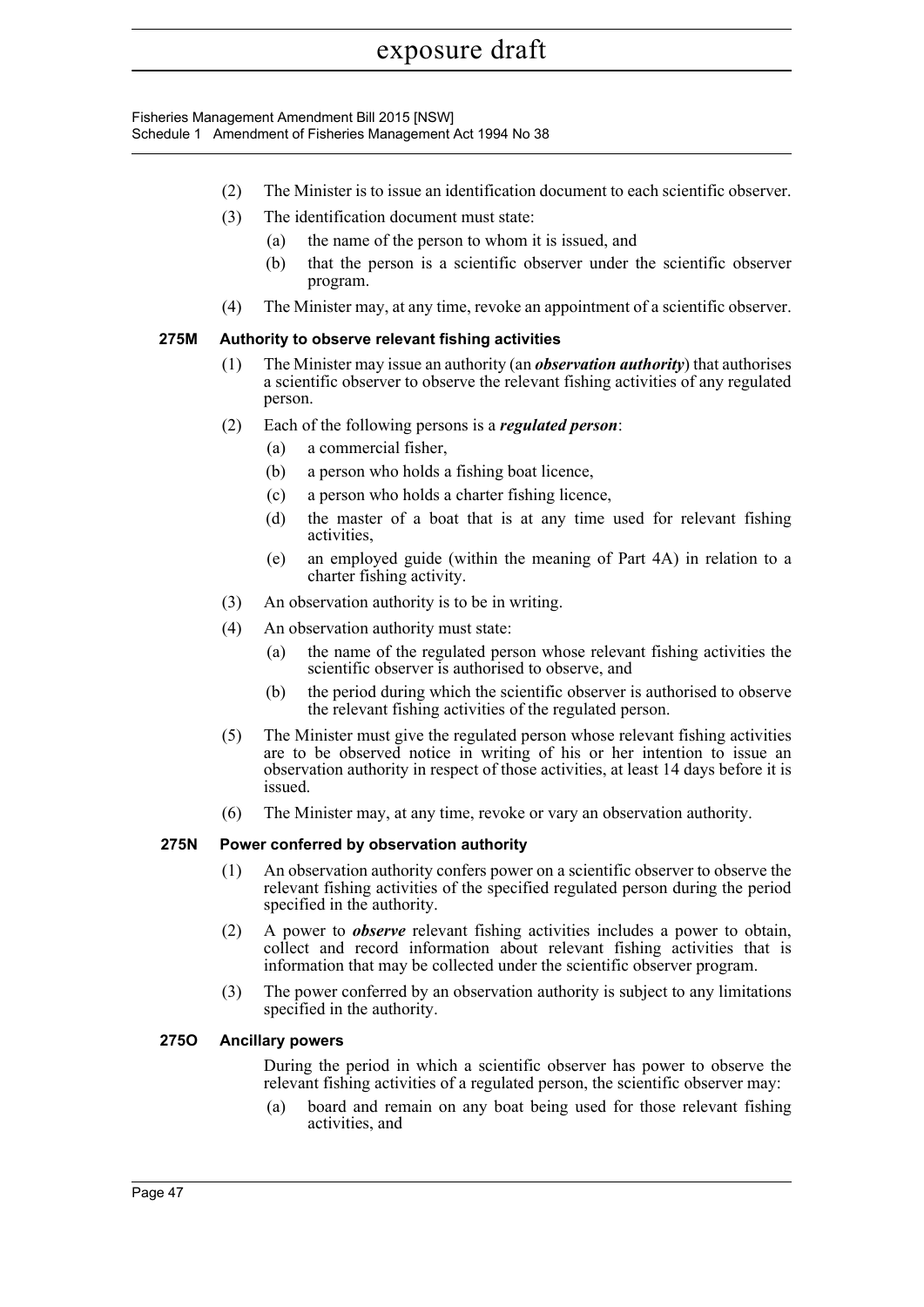Fisheries Management Amendment Bill 2015 [NSW] Schedule 1 Amendment of Fisheries Management Act 1994 No 38

- (b) examine any fishing gear or other equipment being used for those relevant fishing activities, and
- (c) examine any equipment on a boat being used for those relevant fishing activities that is capable of providing information that may be collected under the program, and
- (d) examine any fish taken during those relevant fishing activities, and
- (e) require any person engaged in or assisting with those relevant fishing activities, or on board a boat being used for those relevant fishing activities:
	- (i) to provide any information about the relevant fishing activities that the scientific observer reasonably requires for the purposes of the scientific observer program, or
	- (ii) to provide any assistance the scientific observer reasonably requires to exercise his or her functions as a scientific observer, and
- (f) exercise any other functions conferred by the regulations.

#### **275P Scientific observer to exercise care**

A scientific observer is to exercise his or her functions under this Division in a manner that does not unreasonably interfere with the relevant fishing activities that he or she is authorised to observe.

#### **275Q Production of instruments of authority**

- (1) A scientific observer must, on demand by a person in relation to whom the scientific observer is exercising or proposing to exercise functions under this Division, produce his or her identification document and observation authority for inspection by that person.
- (2) If the scientific observer fails to produce his or her identification document or observation authority on demand of such a person, the person is not guilty of an offence under this Act of resisting or obstructing a scientific observer or of failing to comply with a requirement of such a scientific observer.

#### **275R Failure to comply with requirement of scientific observer**

- (1) A person who, without reasonable excuse, fails to comply with a requirement of a scientific observer made under this Division is guilty of an offence. Maximum penalty: 50 penalty units.
- (2) A person is not excused from a requirement to provide information to a scientific observer on the ground that the provision of the information might incriminate the person or make the person liable to a penalty.

#### **275S Information provided to scientific observer is protected**

- (1) Any information provided to a scientific observer by a person in compliance with a requirement made by the scientific observer under this Division is protected information.
- (2) In any criminal proceedings, protected information is not admissible to prove that the person who provided the information, or any other relevant person, has committed an offence other than:
	- (a) an offence against this Division, or
	- (b) an offence constituted by providing false or misleading information to a scientific observer.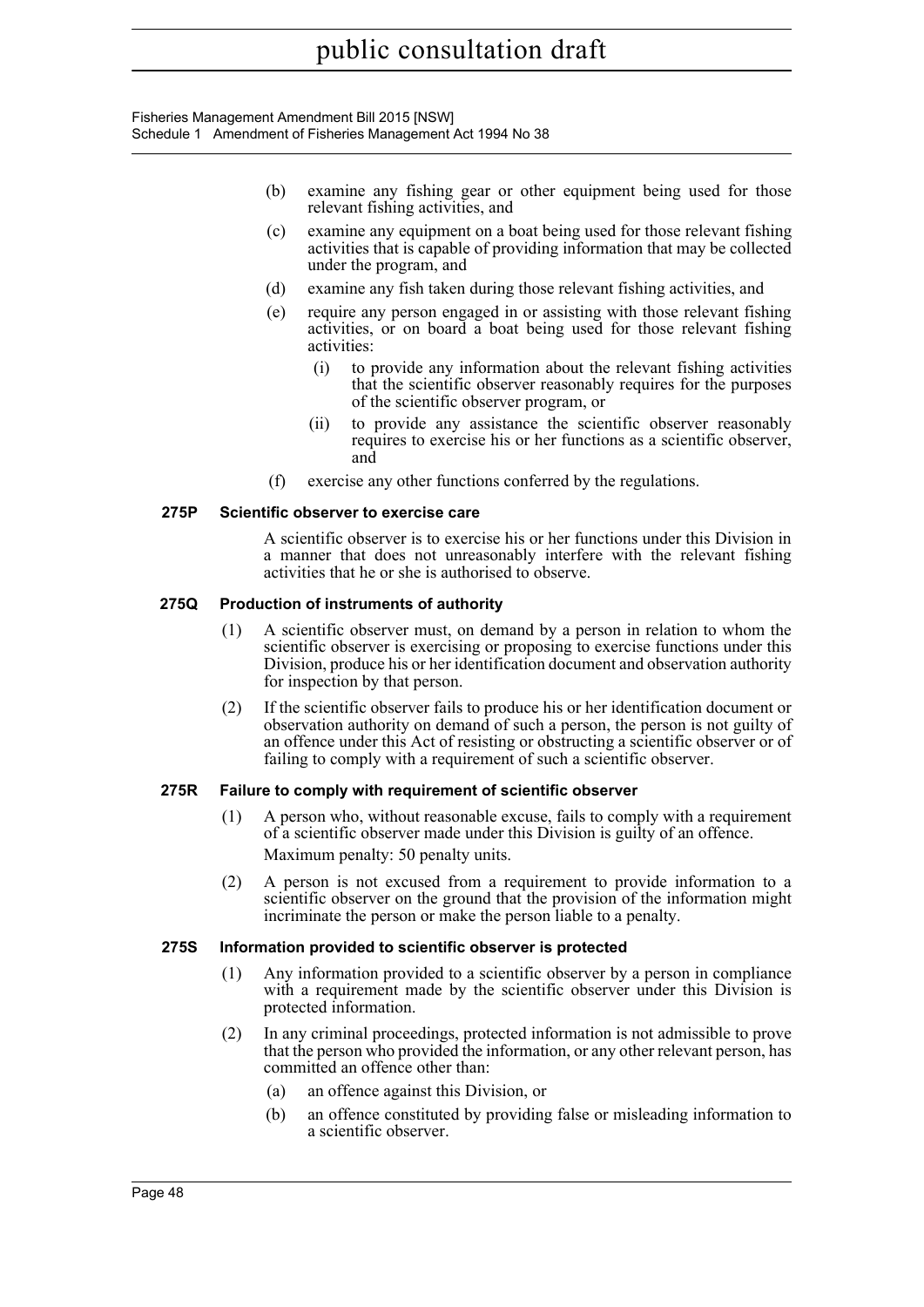Fisheries Management Amendment Bill 2015 [NSW] Schedule 1 Amendment of Fisheries Management Act 1994 No 38

- (3) This section does not prevent the admission of:
	- (a) any further information (not being protected information) obtained as a result of the provision of protected information, or
	- (b) any record required to be kept by or under this or any other Act.
- (4) In this section, a *relevant person* means:
	- (a) a person engaged in or assisting in the relevant fishing activities being observed by the scientific observer, or
	- (b) a person on board a boat being used for the relevant fishing activities being observed by the scientific observer, or
	- (c) a person on whose behalf the relevant fishing activities being observed by the scientific observer are carried out.

#### **275T Obstructing, impersonating etc scientific observers**

(1) A person who, without reasonable excuse, resists or obstructs a scientific observer in the exercise of the scientific observer's functions under this Division is guilty of an offence.

Maximum penalty: 200 penalty units or imprisonment for 3 months, or both.

- (2) A person who assaults, abuses or threatens a scientific observer, or who encourages another person to do so, is guilty of an offence. Maximum penalty: 200 penalty units or imprisonment for 3 months, or both.
- (3) A person who impersonates a scientific observer is guilty of an offence. Maximum penalty: 200 penalty units or imprisonment for 3 months, or both.

## **[134] Section 281A**

Insert after section 281:

#### **281A Record to be kept of instruments published on website**

- (1) The Secretary is to keep a record of the publication on the Department's website of any instrument made by the Minister under this Act the contravention of which is an offence. **Note.** For example, this section would apply to a fishing closure published on the website under section 9 (2) or a possession limit published under section 17C (3).
- (2) The record must include:
	- (a) the date of publication, and
	- (b) the web address of publication, and
	- (c) the wording of the instrument as published.
- (3) In any proceedings for an offence under this Act or the regulations, a certificate signed or purporting to be signed by the Secretary or an authorised person and stating that records kept by the Secretary under this section indicate that an instrument made by the Minister was published on the Department's website on a particular date is admissible and is evidence of the matters stated in the certificate.
- (4) The Secretary is not required to keep a record under this section of an instrument published on the Department's website if it is also published in the Gazette on or before the date that it takes effect.
- (5) In this section, an *authorised person* means a person employed in the Department who is authorised in writing by the Secretary to exercise the functions conferred by this section.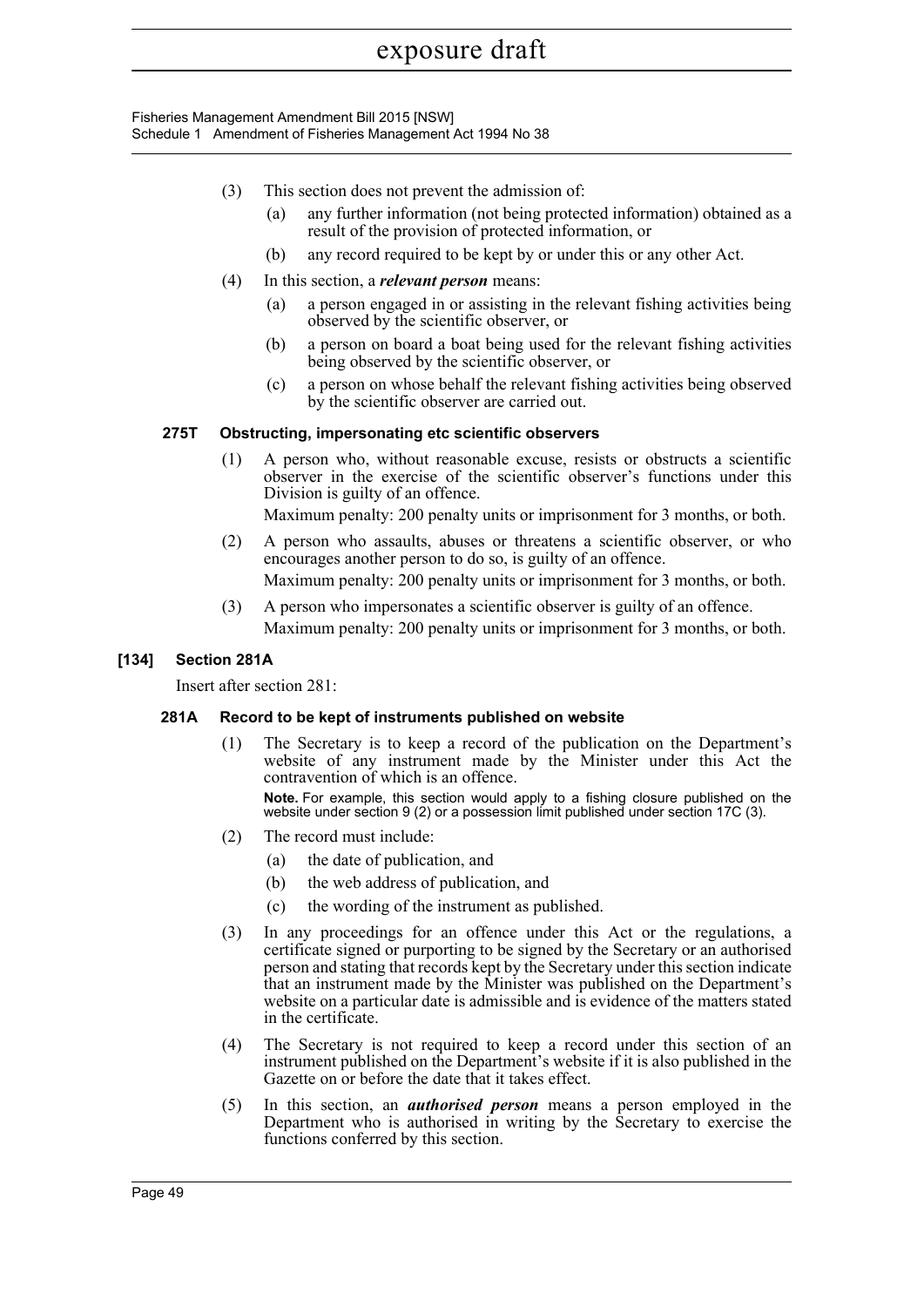Fisheries Management Amendment Bill 2015 [NSW] Schedule 1 Amendment of Fisheries Management Act 1994 No 38

## **[135] Section 283A Disclosure of information**

Omit section 283A (3). Insert instead:

(3) The Department is authorised to disclose to the holder of a charter fishing licence any information provided to the Department by a responsible person (within the meaning of Part 4A) in any record made under this Act that relates to the use of a boat for charter fishing activities that were engaged in, or purportedly engaged in, under the authority of the licence (including information provided before the licence holder acquired the licence).

## **[136] Section 284 Public consultation procedure**

Omit "amendment or" wherever occurring in section 284 (1) (a) and (c).

## **[137] Section 284 (1) (b)**

Omit the paragraph. Insert instead:

(b) the making of a fishing determination by the TAF Committee,

## **[138] Section 284A**

Insert after section 284:

## **284A Other consultation requirements**

A requirement under this Act to consult any relevant advisory council or advisory group about a matter is a requirement to consult such advisory councils or advisory groups as the person to whom the requirement applies considers to have a sufficient interest in the matter.

#### **[139] Section 286A Certain licences, leases, permits and other rights not personal property under Personal Property Securities Act 2009 (Cth)**

Omit "boat" from section 286A (g).

## **[140] Section 286A (h)**

Omit the paragraph. Insert instead: (h) quota,

## **[141] Section 286A (i)**

Omit "a permit issued under section 37".

Insert instead "an approval granted under section 37".

## **[142] Section 288 Service of instruments**

Insert at the end of section 288 (c):

, or

(d) by delivering it electronically to an address or location nominated by the person as an address or location for electronic service of notices or other instruments.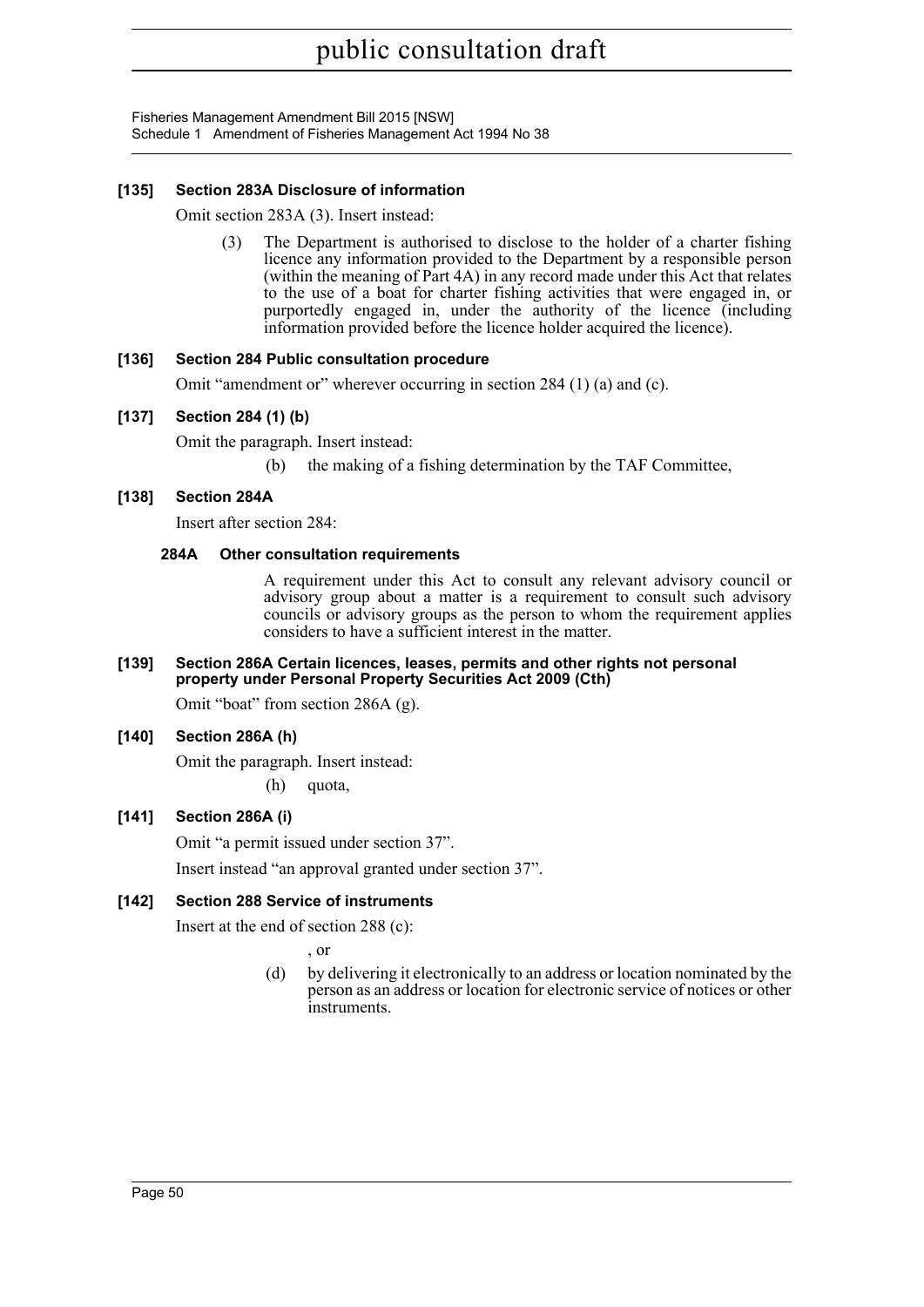Fisheries Management Amendment Bill 2015 [NSW] Schedule 1 Amendment of Fisheries Management Act 1994 No 38

## **[143] Section 288AA**

Insert after section 288:

## **288AA Use of agents**

- (1) A person may, by notice in writing given to the Secretary, appoint a natural person as his or her agent for the purposes of this Act (who is then taken to be the person's *appointed agent*).
- (2) The notice is to be given in a form and manner approved by the Secretary.
- (3) An appointed agent may access and use any online facility, on behalf of the person for whom he or she is appointed agent, in accordance with arrangements approved by the Secretary.
- (4) Any notice or other instrument required to be served on a person by or under this Act, in connection with the use of an online facility, is taken to be served on the person if it is served on the person's appointed agent.
- (5) A person may revoke the appointment of an agent by further notice in writing to the Secretary, in a form and manner approved by the Secretary.
- (6) The regulations may prescribe fees payable in connection with the appointment of, or revocation of the appointment of, an agent under this section.
- (7) In this section:

*online facility* means any system or facility for electronic communication approved by the Secretary for use in connection with the keeping of records, the making of reports or the registration of transactions under this Act.

## **[144] Sections 288C and 288D**

Insert after section 288B:

## **288C Recovery of fees and charges**

Any fee, charge, rental payment or contribution payable under this Act or the regulations may be recovered by the Secretary as a debt due to the Crown in a court of competent jurisdiction.

## **288D False and misleading information**

(1) A person who, in connection with any requirement made under a power conferred by this Act or the regulations, makes any statement, provides any information or produces any document that the person knows is false or misleading in a material particular is guilty of an offence.

Maximum penalty: 200 penalty units or imprisonment for 3 months, or both.

(2) A person is not guilty of an offence against this section in respect of a document if, at the time the document is produced, the person informs the person to whom the document is produced that it is false or misleading in a material particular.

## **[145] Schedule 1 Share management fisheries**

Omit the heading to Part 1. Insert instead:

## **Part 1 Share management fisheries**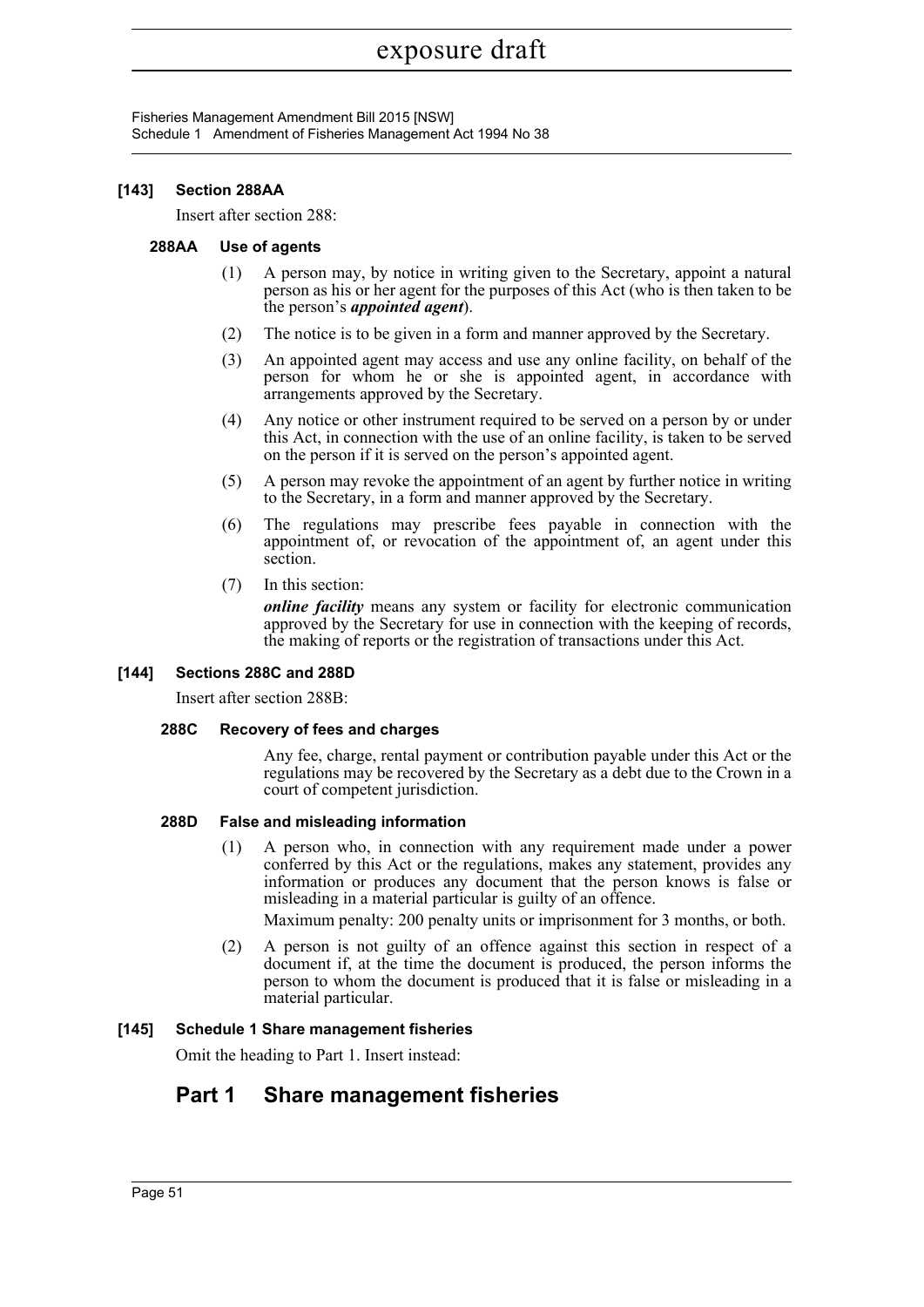Fisheries Management Amendment Bill 2015 [NSW] Schedule 1 Amendment of Fisheries Management Act 1994 No 38

**[146] Schedule 1, Part 2**

Omit the Part.

**[147] Schedule 1B Priority species and commercial quantities of fish** Insert after Part 2:

## **Part 3 Boat limit offences**

| Column 1               | Column 2       | Column 3                   |
|------------------------|----------------|----------------------------|
| <b>Species of fish</b> | Common name    | <b>Commercial quantity</b> |
| Rexea solandri         | <b>Gemfish</b> | 20                         |

## **[148] Schedule 2, heading**

Omit the heading and the section reference. Insert instead:

## **Schedule 2 Total Allowable Fishing Committee**

## **[149] Schedule 2, clause 1**

Omit "TAC" from the definition of *member*. Insert instead "TAF".

## **[150] Schedule 2, clause 1**

Omit the definition of *TAC Committee*.

## **[151] Schedule 2, clause 1A**

Insert after clause 1:

## **1A Total Allowable Fishing Committee**

- (1) There is to be a Total Allowable Fishing Committee (the *TAF Committee*).
- (2) The TAF Committee is to consist of at least 4 members, as follows:
	- (a) a person appointed by the Minister as the Chairperson of the TAF Committee, being a person who is neither engaged in the administration of this Act nor engaged in commercial fishing,
	- (b) a person appointed by the Minister who is a natural resource economist not employed by the Government,
	- (c) a person appointed by the Minister who is a fishery scientist not employed by the Government,
	- (d) persons appointed by the Minister who have appropriate fisheries management qualifications.

## **[152] Schedule 2, clauses 5 (1) (e), 6 (2) and 8–13**

Omit "TAC Committee" wherever occurring. Insert instead "TAF Committee".

## **[153] Schedule 2, clause 6 (2)**

Omit "section 27 (1) (d)". Insert instead "clause 1A (2) (d)".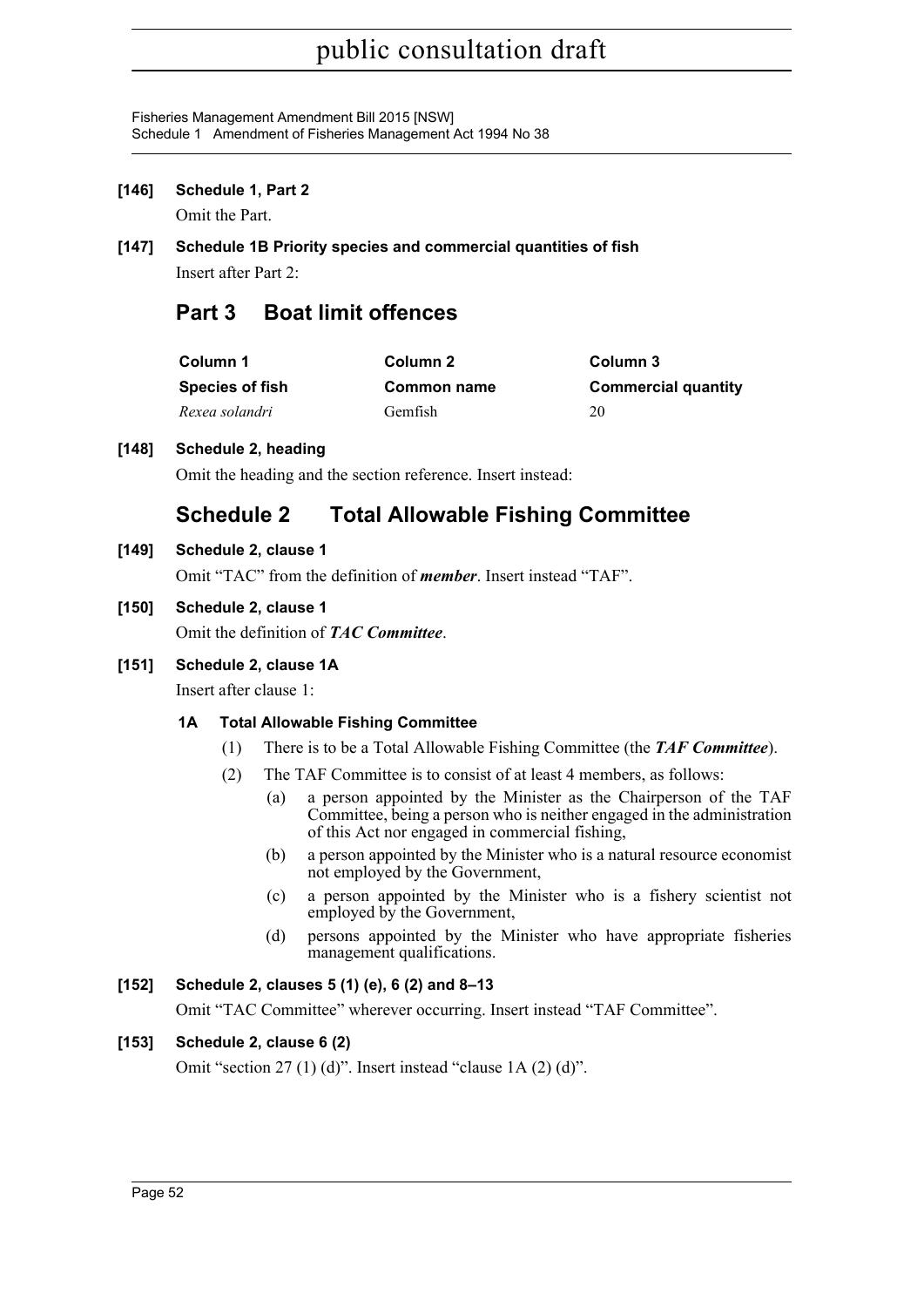Fisheries Management Amendment Bill 2015 [NSW] Schedule 1 Amendment of Fisheries Management Act 1994 No 38

## **[154] Schedule 7 Savings, transitional and other provisions**

Insert after clause 6G:

#### **6H Changes to descriptions of fisheries**

Sections 44 and 45 do not apply to an amendment made to the description of a share management fishery by the *Fisheries Management Amendment Act 2015*.

#### **6I Special endorsements**

The amendment made to section 70 (4) by the *Fisheries Management Amendment Act 2015* applies to endorsements issued under that section after the commencement of the amendment.

#### **6J Registration of share dealings**

Anything done by the Secretary under section 91 before the commencement of section 91B (as inserted by the *Fisheries Management Amendment Act 2015*) that has any ongoing effect is taken, on the commencement of section 91B, to have been done under section 91B.

#### **[155] Schedule 7, clause 12B**

Insert after clause 12A:

#### **12B Saving of existing fishing boat licences (2015 amendments)**

- (1) A fishing boat licence in force under Division 2 of Part 4 immediately before the amendments made to that Division by the *Fisheries Management Amendment Act 2015*, is taken, on the commencement of those amendments, to be a fishing boat licence issued under that Division, as amended.
- (2) The licence remains in force for the period specified in the licence, unless sooner cancelled or suspended.

## **[156] Schedule 7, Part 4A**

Insert after Part 4:

## **Part 4A Provisions relating to charter fishing**

#### **12C Transition to new form of licence (2015 amendments)**

- (1) A charter fishing boat licence in force under Part 4A immediately before the commencement of section 127CB, as inserted by the *Fisheries Management Amendment Act 2015*, is taken, on that commencement, to be a charter fishing licence issued under that section.
- (2) The licence remains in force for the period specified in the licence, unless sooner cancelled or suspended.
- (3) The charter fishing licence authorises the use of a boat for any charter fishing activity specified in the licence that is a declared charter fishing activity.
- (4) The charter fishing licence is taken, from that commencement, to authorise the use of any one boat at any given time for that charter fishing activity (not limited to the boat specified in the licence), subject to any requirements relating to the boat that are specified in the licence, the conditions of the licence or in any regulations made under clause 2.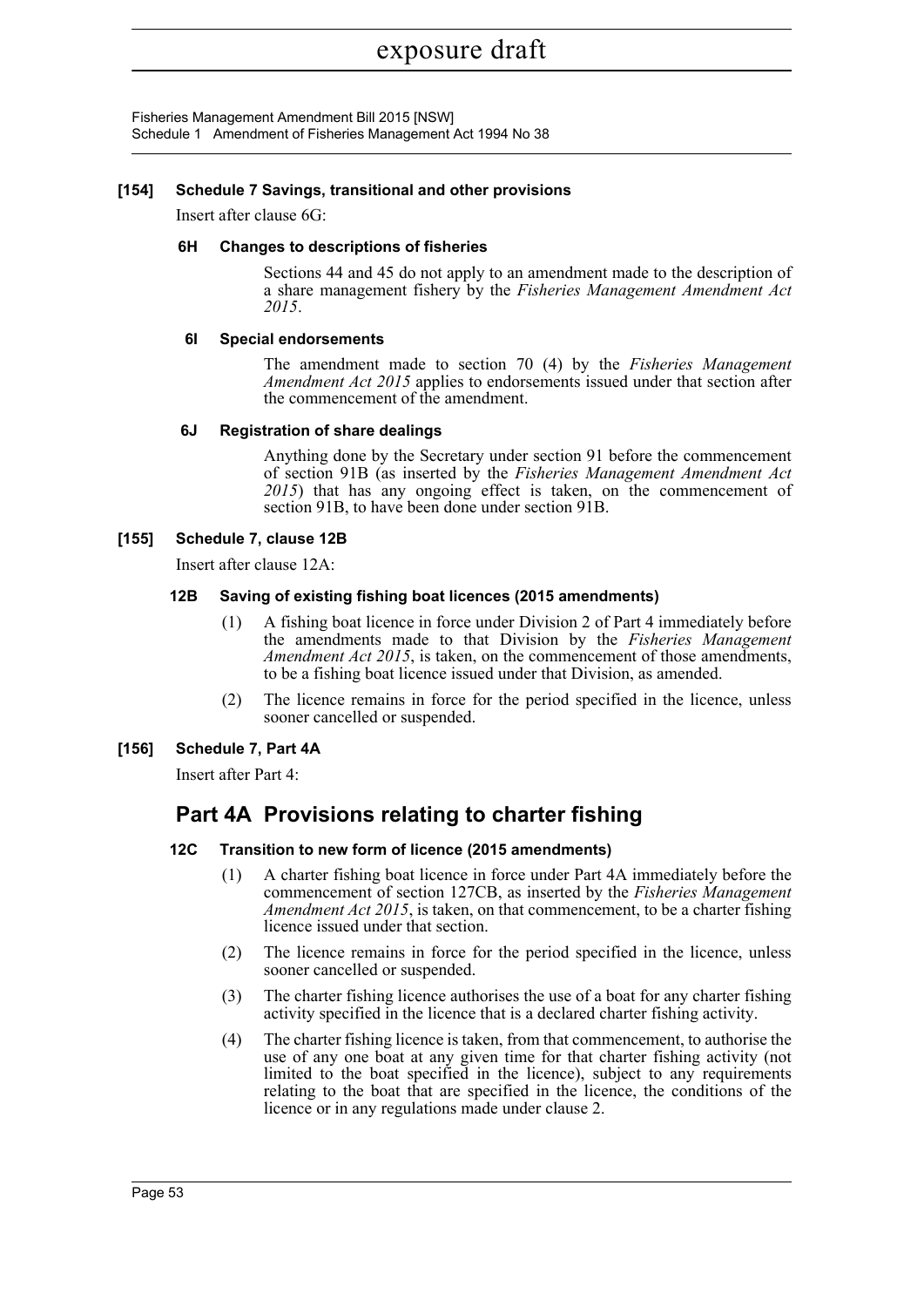Fisheries Management Amendment Bill 2015 [NSW] Schedule 1 Amendment of Fisheries Management Act 1994 No 38

## **[157] Schedule 7, clause 19D**

Insert after clause 19C:

#### **19D Abolition of Management Advisory Committees**

- (1) Any Management Advisory Committee established by the Minister under section 230 is abolished on the substitution of that section by the *Fisheries Management Amendment Act 2015*.
- (2) A person holding office as a member of any such Committee immediately before its abolition:
	- (a) ceases to hold office as such a member, and
	- (b) is not entitled to any remuneration or compensation because of the loss of that office.

## **[158] Schedule 7, clause 26**

Insert after clause 25:

## **26 Change of name of TAC Committee (2015)**

- (1) The TAF Committee is a continuation of the TAC Committee constituted under this Act immediately before the commencement of clause 1A of Schedule 2 (as inserted by the *Fisheries Management Amendment Act 2015*).
- (2) A member or deputy member of the TAC Committee who held office immediately before that commencement continues to hold office as a member or deputy member of the TAF Committee for the remainder of his or her term of appointment, subject to Schedule 2.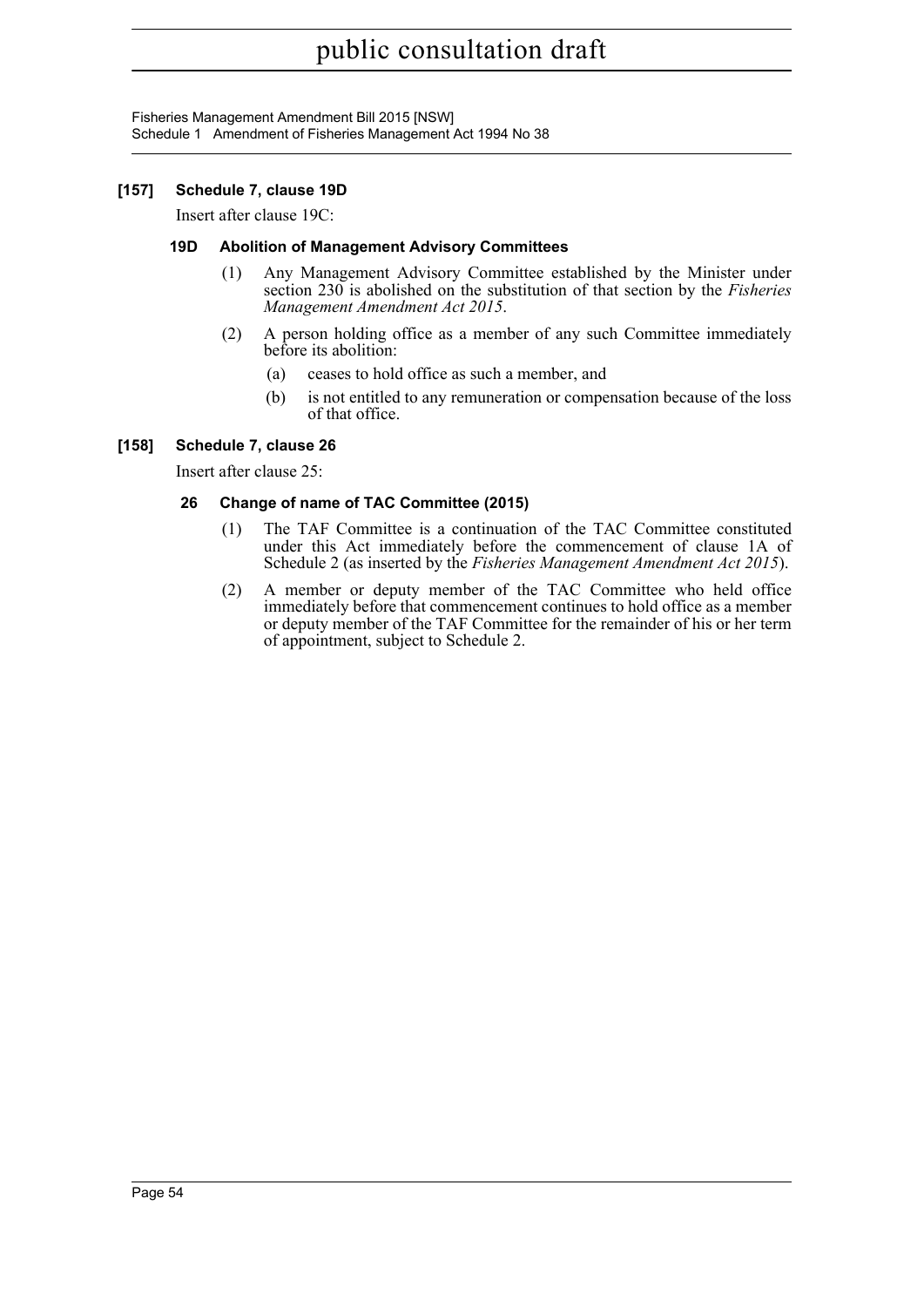Fisheries Management Amendment Bill 2015 [NSW] Schedule 2 Amendments to Fisheries Management Act 1994 No 38 relating to fish names

## <span id="page-65-0"></span>**Schedule 2 Amendments to Fisheries Management Act 1994 No 38 relating to fish names**

## **[1] Schedule 1 Share management fisheries**

Omit "abalone (*Haliotis rubra*)" from clause 4. Insert instead "the species *Haliotis rubra* (Blacklip Abalone, Abalone)".

## **[2] Schedule 1, clause 6**

Omit "(*Jasus verreauxi*)". Insert instead "*Sagmariasus verreauxi*".

## **[3] Schedule 4 Endangered species, populations and ecological communities** Omit the matter under the heading "Fish" from Part 1. Insert instead:

| Archaeophya adamsi Fraser, 1959               | Adam's Emerald Dragonfly                                  |  |
|-----------------------------------------------|-----------------------------------------------------------|--|
| Austrocordulia leonardi                       | Sydney Hawk Dragonfly                                     |  |
| <i>*Maccullochella ikei</i> Rowland           | Eastern Freshwater Cod                                    |  |
| <i>*Maccullochella macquariensis (Cuvier)</i> | <b>Trout Cod</b>                                          |  |
| <i>*Macquaria australasica</i> (Cuvier, 1830) | Macquarie Perch                                           |  |
| Mogurnda adspersa (Castelnau, 1878)           | Southern Purplespotted Gudgeon, Purple<br>Spotted Gudgeon |  |
| <i>Nannoperca australis Günther, 1861</i>     | Southern Pygmy Perch                                      |  |
| *Nannoperca oxleyana Whitley                  | Oxleyan Pygmy Perch                                       |  |
| <i>Notopala sublineata</i> (Conrad, 1850)     | River Snail                                               |  |
| Sphyrna lewini (Griffith & Smith, 1834)       | Scalloped Hammerhead Shark                                |  |
| Thunnus maccovii                              | Southern Bluefin Tuna                                     |  |

## **[4] Schedule 4, Part 2, Fish**

Insert "Agassiz's glassfish," after "1866," in the matter relating to *Ambassis agassizii*.

## **[5] Schedule 4, Part 2, Fish**

Insert "freshwater catfish," after "1838)," in the matter relating to *Tandanus tandanus*.

## **[6] Schedule 4, Part 4**

Omit the Part. Insert instead:

## **Part 4 Species presumed extinct**

## **Fish**

*Hadrachaeta aspeta* Hutchings, 1977 Marine Worm *\*Pristis zijsron* Bleeker, 1851 Green Sawfish *Metaprotella haswelliana* Mayer, 1882 Haswells Caprellid